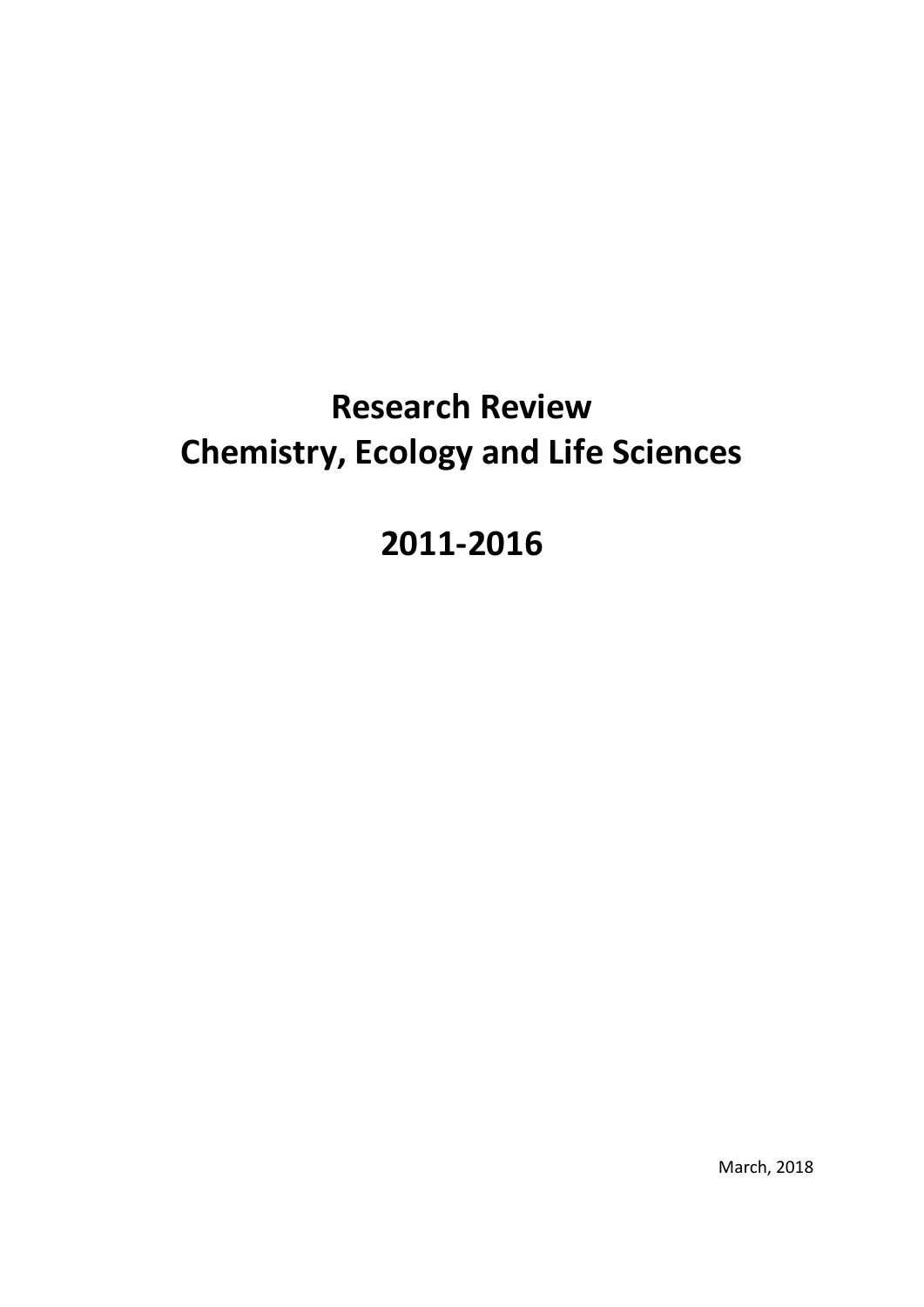De Onderzoekerij Vondellaan 58 2332 AH Leiden The Netherlands

Phone: +31 6 24 81 21 76 E -mail: info@onderzoekerij.nl Internet: www.onderzoekerij.nl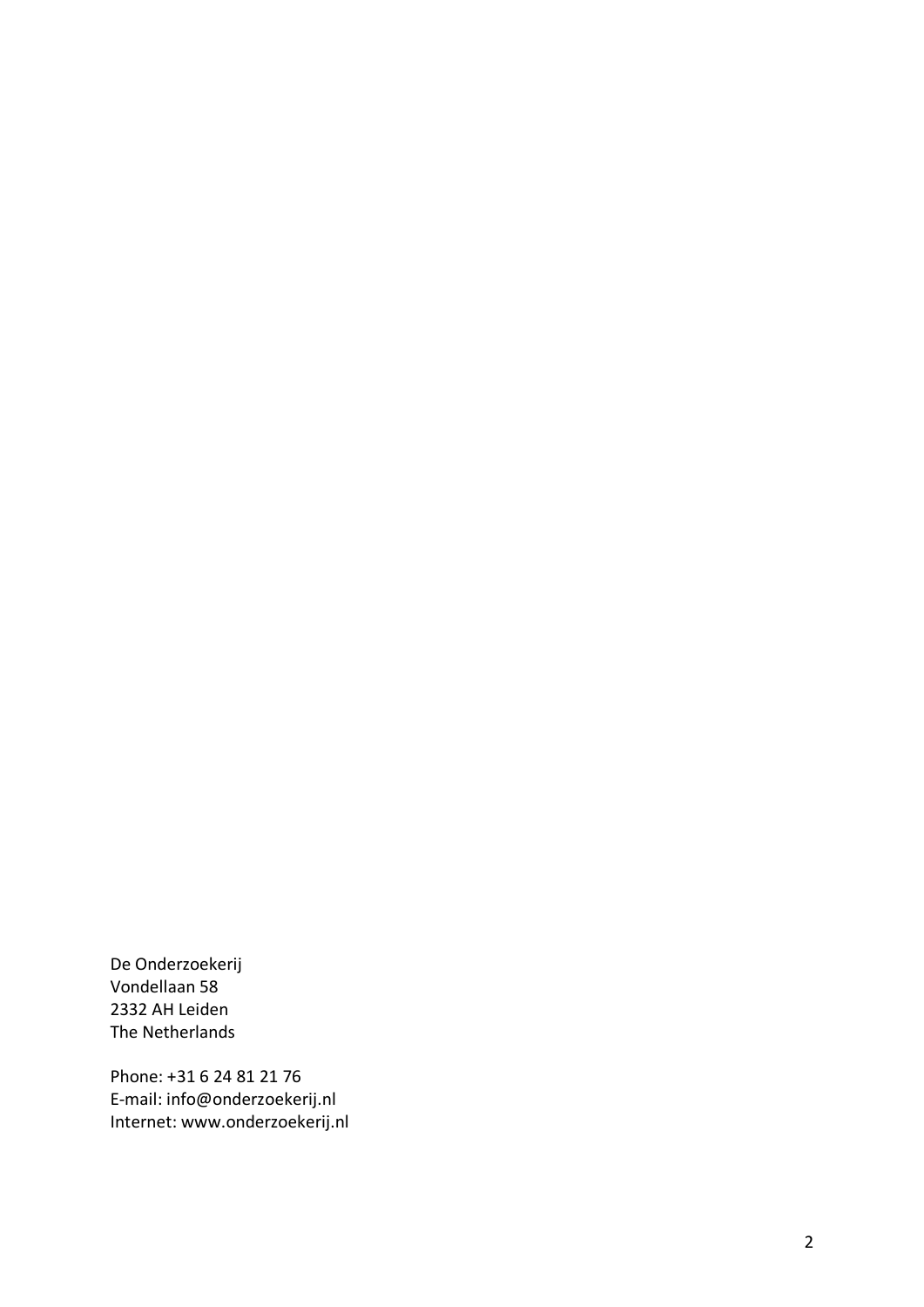# **Contents**

| 4. SWAMMERDAM INSTITUTE FOR LIFE SCIENCES (SILS) - UNIVERSITY OF AMSTERDAM 10         |  |
|---------------------------------------------------------------------------------------|--|
|                                                                                       |  |
|                                                                                       |  |
|                                                                                       |  |
|                                                                                       |  |
|                                                                                       |  |
|                                                                                       |  |
|                                                                                       |  |
| 5. VAN 'T HOFF INSTITUTE FOR MOLECULAR SCIENCES (HIMS) - UNIVERSITY OF AMSTERDAM 22   |  |
|                                                                                       |  |
|                                                                                       |  |
|                                                                                       |  |
|                                                                                       |  |
|                                                                                       |  |
|                                                                                       |  |
|                                                                                       |  |
|                                                                                       |  |
| 6. AMSTERDAM INSTITUTE FOR MOLECULES, MEDICINE AND SYSTEMS (AIMMS) - VU UNIVERSITY    |  |
|                                                                                       |  |
|                                                                                       |  |
|                                                                                       |  |
| 6 4 VIARILITY                                                                         |  |
|                                                                                       |  |
|                                                                                       |  |
|                                                                                       |  |
|                                                                                       |  |
| 7. INSTITUTE FOR BIODIVERSITY AND ECOSYSTEM DYNAMICS (IBED) - UNIVERSITY OF AMSTERDAM |  |
|                                                                                       |  |
|                                                                                       |  |
|                                                                                       |  |
|                                                                                       |  |
|                                                                                       |  |
|                                                                                       |  |
|                                                                                       |  |
|                                                                                       |  |
| 8. DEPARTMENT OF ECOLOGICAL SCIENCE (DES) - VU UNIVERSITY AMSTERDAM 38                |  |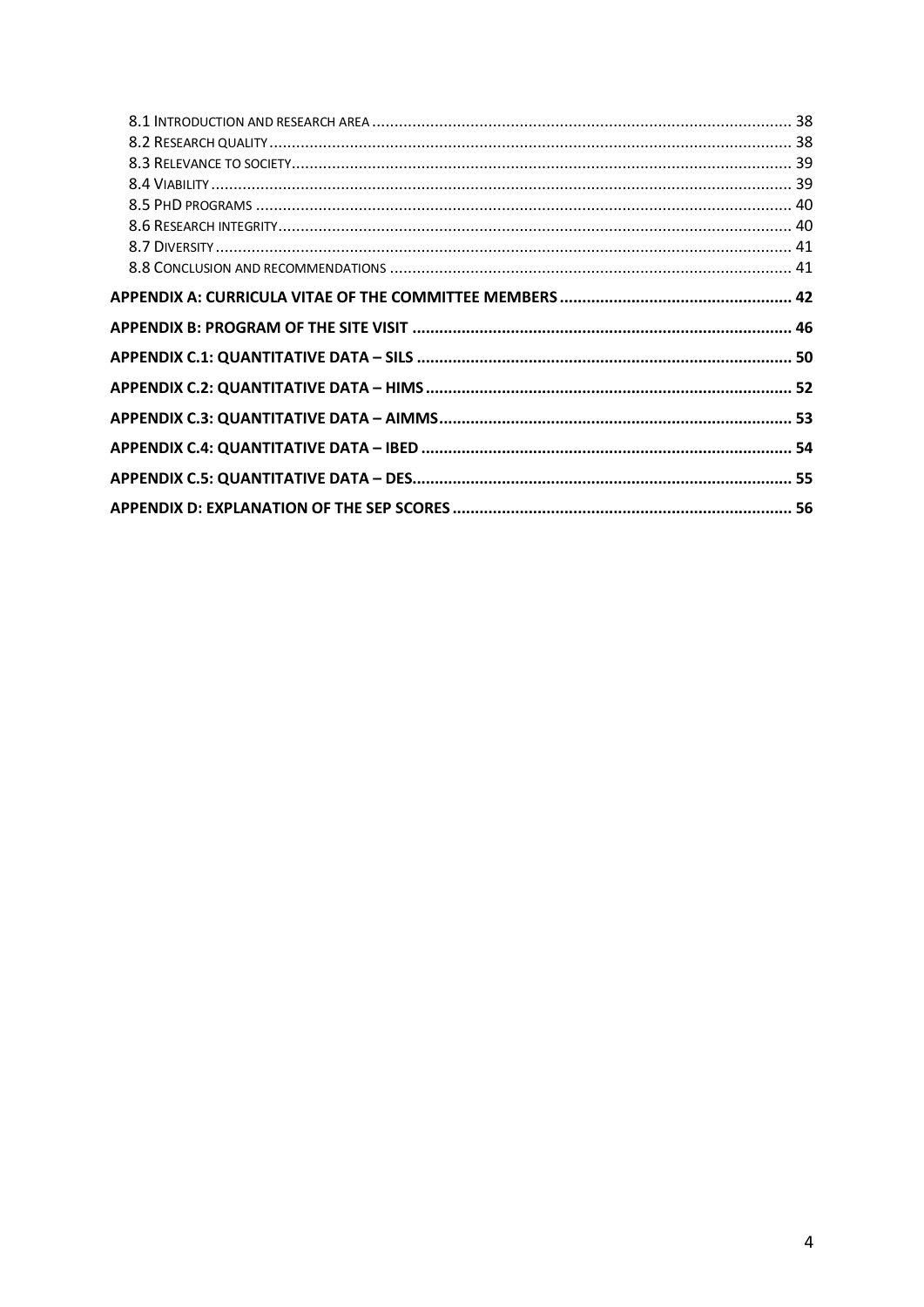# **Preface**

The task assigned to the CEL peer review committee by the boards of the University of Amsterdam and the Vrije Universiteit Amsterdam to assess the quality of the performance of 5 institutes and departments was challenging. The circumstances for this assessment were extraordinary, *i.e.* an unusual wide range of scientific disciplines and, so, experts within the panel from different scientific cultures as well as the recent decision to abandon the merger of the institutes of both universities which had such a deep impact on the past performance of the institutes. However, thanks to the availability of well-documented self-evaluations, the pleasant and open discussions during the interviews and the cooperative spirit within the review panel, all members of the committee felt comfortable to adequately discharge their duties and to make a fair and balanced assessment of all institutions considered. The present report has the consent of all members of the committee.

Of great importance for the success of our work was the excellent support of the secretary of the panel, Annemarie Venemans and the logistic support of other staff members of the universities.

We hope that this evaluation will be instrumental to the boards of the universities and faculties as well as the management and staff of the institutes/departments to improve their future performance.

Hans van Veen Chairman of the committee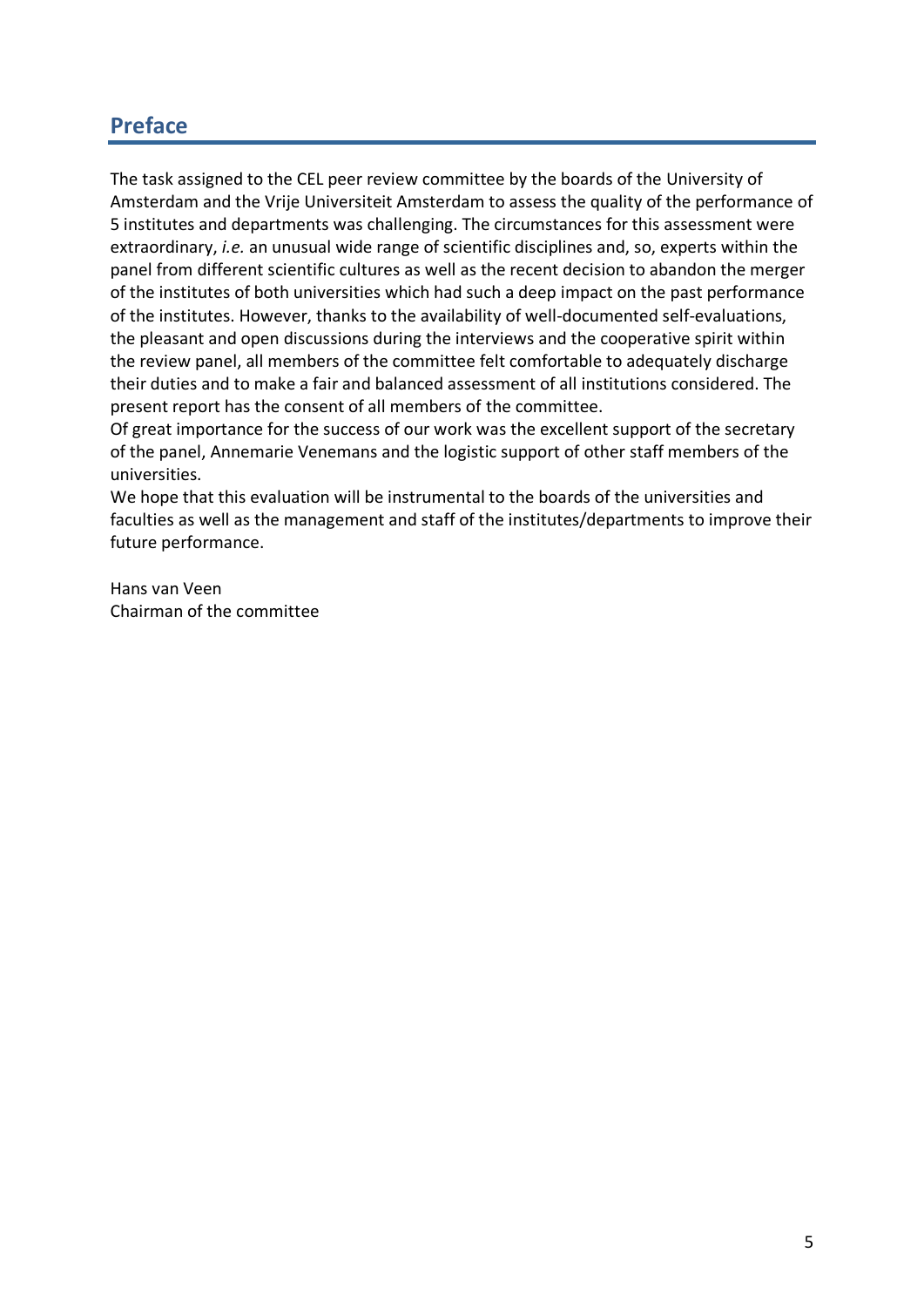# **1. Introduction**

# **1.1 The scope of the assessment**

The boards of the University of Amsterdam, UvA, and the Vrije Universiteit Amsterdam, VUA, have requested an assessment of the research performance of their institutes and departments in the area of Chemistry, Ecology and Life and Pharmaceutical Sciences. For this purpose, a committee of international experts was set up, chaired by Prof Hans van Veen of the Netherlands Institute of Ecology. The assessment comprised the research performance of the period between 2010/2011-2016 in accordance to the guidelines specified in the Dutch Standard Evaluation Protocol for Public Research Organisations, SEP.

The three main assessment criteria defined in the SEP which were quantitatively rated were:

- Research quality
- Relevance to society
- Viability

In the Terms of Reference set by the boards of the universities, the committee was also asked to assess strategic targets and governance and leadership skills; these aspects were included in the 'viability' assessment. Other aspects of the performance of the institutions were assessed qualitatively. These included gender diversity, PhD programs, research integrity as described in the SEP.

The following research units were evaluated:

- Swammerdam Institute of Life Sciences (SILS), UvA
- Van 't Hoff Institute of Molecular Sciences (HIMS), UvA
- Amsterdam Institute for Molecules, Medicines & Systems (AIMMS), VUA
- Institute for Biodiversity and Ecosystems Dynamics (IBED), UvA

Department of Ecological Science (DES), VUA HIMS, AIMMS, IBED and DES were evaluated at the institutional level of the institute/department. Due to its size, SILS was also judged at the cluster level. SILS clusters were:

- Cell and Systems Biology
- Neurosciences
- Molecular Life Sciences

#### **1.2 The Review committee**

The review committee consisted of the following members:

- Hans van Veen (chair), Royal Netherlands Academy of Arts and Sciences-Institute of Ecology, Leiden University
- Trine Bilde, Aarhus University, Faculty of Science and Technology, Department of Bioscience (absent during the interviews)
- Robert Sterner, Large Lakes Observatory, University of Minnesota Duluth
- Odile Eisenstein, University Montpellier, Institute Charles Gerhardt, Montpellier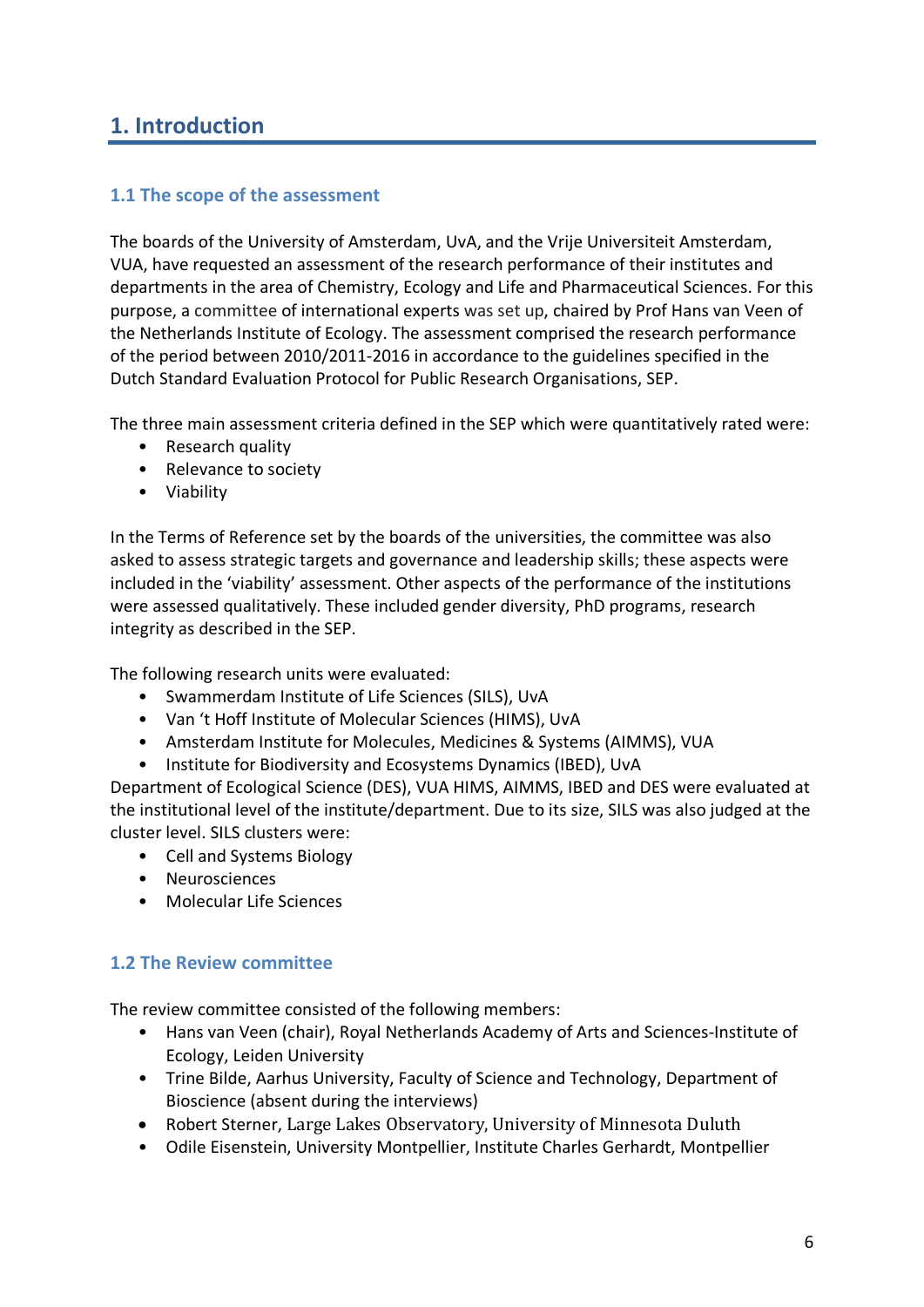- Gerhard F. Ecker, University of Vienna, Faculty of Life Sciences, Dept. Pharmaceutical Chemistry
- Walter Leitner, RWTH Aachen University, Faculty of Mathematics, Computer Science and Natural Sciences, Dept. Chemistry
- Alain Filloux, Imperial College London, Faculty of Natural Sciences, Dept. of Life Sciences
- Tibor Harkany, Karolinska Institutet, Department of Neuroscience
- Michael Blatt, Glasgow University, Institute for Molecular, Cell and Systems Biology
- Judy Armitage, University of Oxford, Department of Biochemistry

Dr Annemarie Venemans was appointed as the secretary of the committee

All members of the committee signed a declaration and disclosure form to safeguard that the panel members judged without bias, personal preference or personal interest, and the judgment was made without undue influence from the institute, the programs or other stakeholders. Any existing professional relationships between committee members and programs under review were reported. The committee concluded that there was no risk in terms of bias or undue influence.

# **1.3 Procedures followed by the committee**

The committee received detailed documentation consisting of the following parts:

- Terms of References set by the Boards of the universities
- Instructions for the method of the evaluation, including the program of the site visit, proposed by the chair and the secretary of the committee
- The Dutch Standard Evaluation Protocol, SEP, 2015-2021
- Self-evaluation reports of the units under review, including all the information required by the (SEP) with appendices;
- Copies of key publications.

Prior to the committee meeting, each research unit was assigned to two or more experts, who took the lead in the discussions during the site visit. The final assessments were made by the entire committee, based on the documentation provided by the institute and the interviews with the management and staff of the research units. The interviews took place on November 27– 29, 2017. Immediately after the last interview, the committee discussed the rating of all institutions. The drafts for the assessment report were finalized through email exchanges. The final draft was presented to the research units for comments concerning factual inaccuracies. After the responses of the research units the report was finalized.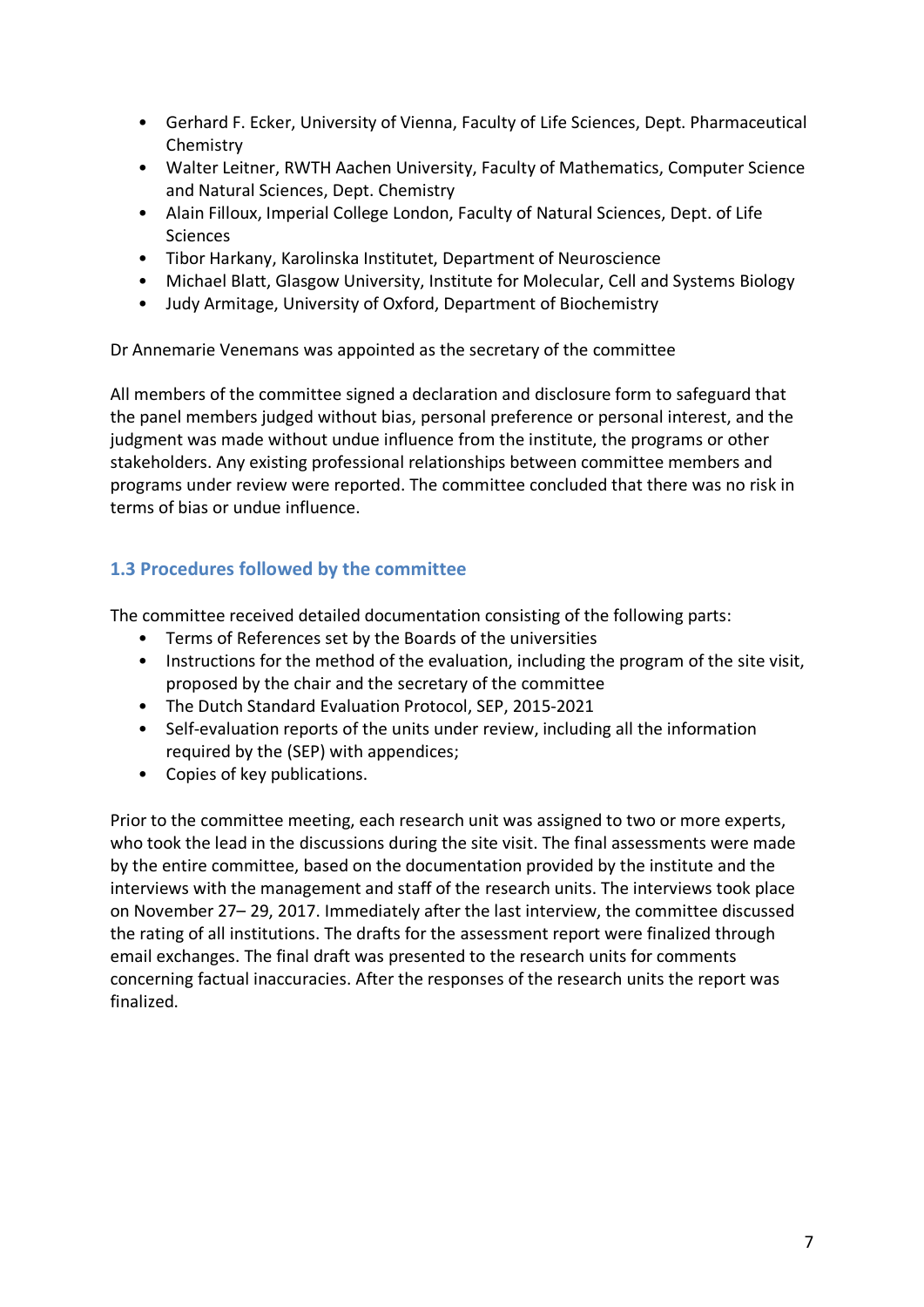# **2. General observations and** *recommendations*

Here, the committee provides a number of observations and opinions on a general level. The width of the disciplines considered in this peer review process does not allow for general statements on future developments within the research areas of the units evaluated. That will be specified in the sections in which the evaluation of the performance of the individual institutions is described.

- The committee was asked to assess the performance of the units at the institutes (and for SILS cluster) level. However, UvA and VUA use different definitions for the terms "Institute" and "Department". Being informed about the differences, this did not affect the work of the committee much, but the evaluation of AIMMS at the institute level was challenging as the institute is, at this moment, only a loose connection of independent departments (see also section 6)
- The committee was impressed by the level of all units considered and rated the research quality "very good" to "excellent". The panelists encountered some difficulty in the application of the 4-grade rating framework on the aggregated level of the institutes, where teams with different disciplinary backgrounds, seniority, and performances are grouped together in structures that have to fulfill tasks in research as well as in teaching. We have decided to use the general external perception of the institute - which is mainly impacted by the "lighthouse groups" - as the principal criteria for the overall assessment indicating variations in the individual descriptions.
- Also, on the criterion on relevance to society ratings varied between "very good" and "outstanding" contribution to society. Each unit makes a great effort to convey their work to the general public and stakeholders. Yet, there is much to gain both structural as well as in the awareness of students and staff involved.

*The committee recommends enlarging the efforts within all units to increase the awareness of all staff, including PhD students, for the importance of adequate contacts with the public and stakeholders and the conveyance of their work* 

• Related to viability, the committee noticed large differences among the evaluated units. Each unit has been affected by the process of the merger. There is a large variability in the way the units dealt with this process and the recent decision to abandon it. It appeared that some units were more resilient to the overall process and others more fragile. This has led to different perspectives to the future. In all cases, however, the discussions on the merger have led to intensification of the collaboration between the relevant units of both universities.

*The committee recommends that the boards of the universities and the faculties involved strongly support the ongoing process of intensified collaborations.*

• Generally, there is a coherent strategy for the future, but not in all cases all representatives of the units evaluated, recognized this. The committee finds a clear recognition of the future strategy by all members of the institution vital to a healthy future. When the development of the future strategy and the integration within the institution has come about bottom-up, this has been most successful.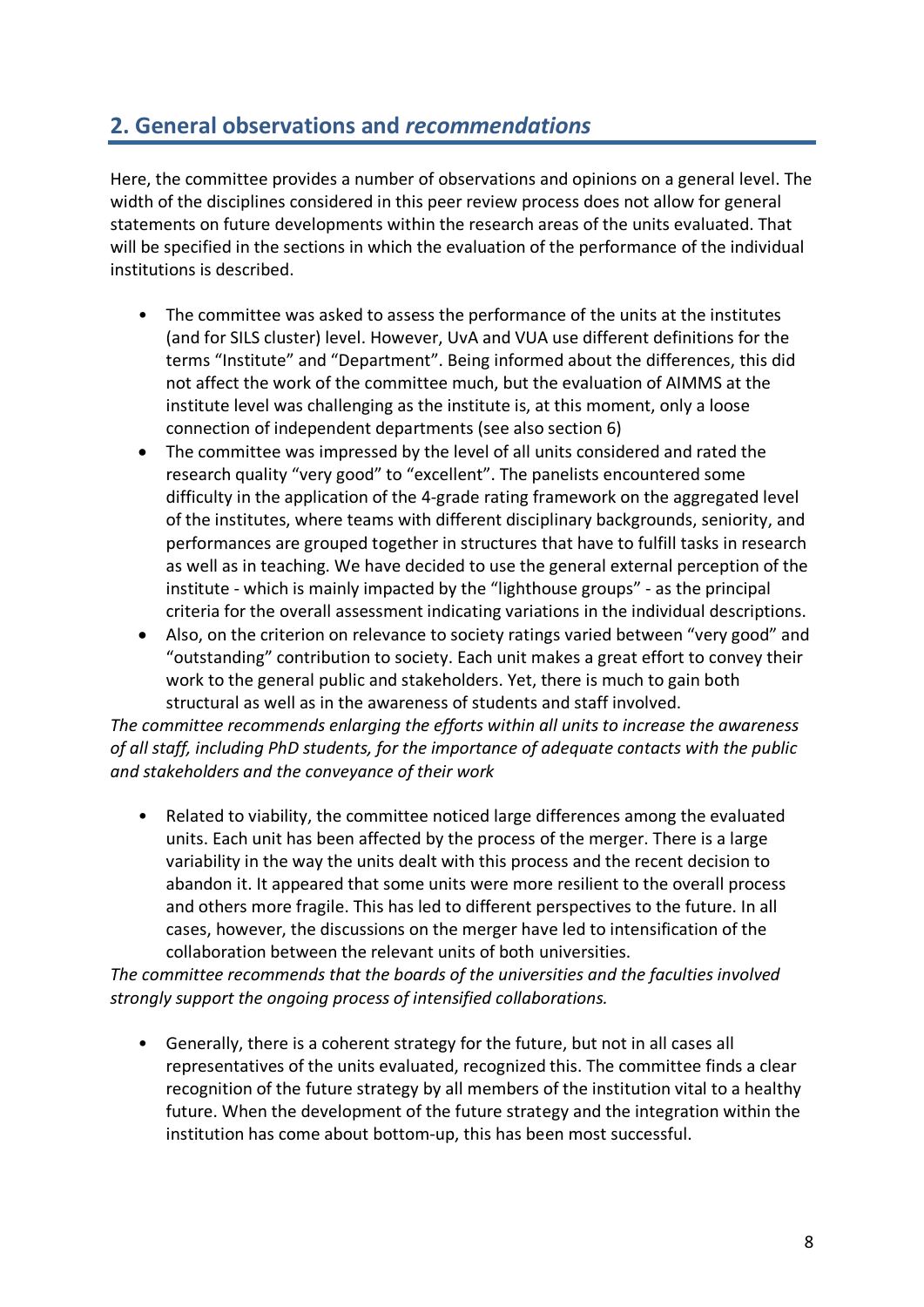• Research integrity was taken seriously and was rather fairly uniformly organized in each unit. However, it is not yet fully matured, in particular at the point of data storage management.

*The committee recommends to uniform and organize the proper storage of data, preferably among both universities*.

- All units recognized that there is a serious problem with gender diversity, in particular at the management (with the exception of DES) and senior staff level.
- The tenure track system applied at the universities needs more clarity related to the whole of the career track.

*The committee recommends defining the tenure track system better and exploring it better to deal with the problem of gender diversity*

• The educational PhD programs were differently organized among the units, but in all cases the committee was of the opinion that the programs were adequate for a proper development of the skills of the PhD students. The duration of the PhD period is much longer than the required four years in all units. The committee noticed that this was not recognized as a major problem by most of the students and the staff, but the committee feels that this may become a serious issue related to chances at the international job market when this period is compared with the PhD periods in other (European) countries.

*The committee recommends to continue and intensify the efforts to shorten the PhD period to the required period of four years* 

|                                | Quality | Relevance | Viability |
|--------------------------------|---------|-----------|-----------|
| <b>SILS</b>                    |         |           |           |
| <b>Neurosciences</b>           |         |           |           |
| <b>Molecular Life Sciences</b> |         |           |           |
| Cell and Systems Biology       | 2       |           |           |
| <b>HIMS</b>                    |         |           |           |
| <b>AIMMS</b>                   |         |           |           |
| <b>IBED</b>                    |         |           |           |
| <b>DES</b>                     |         |           |           |

# **3. Quantitative assessment of institutes and research programs**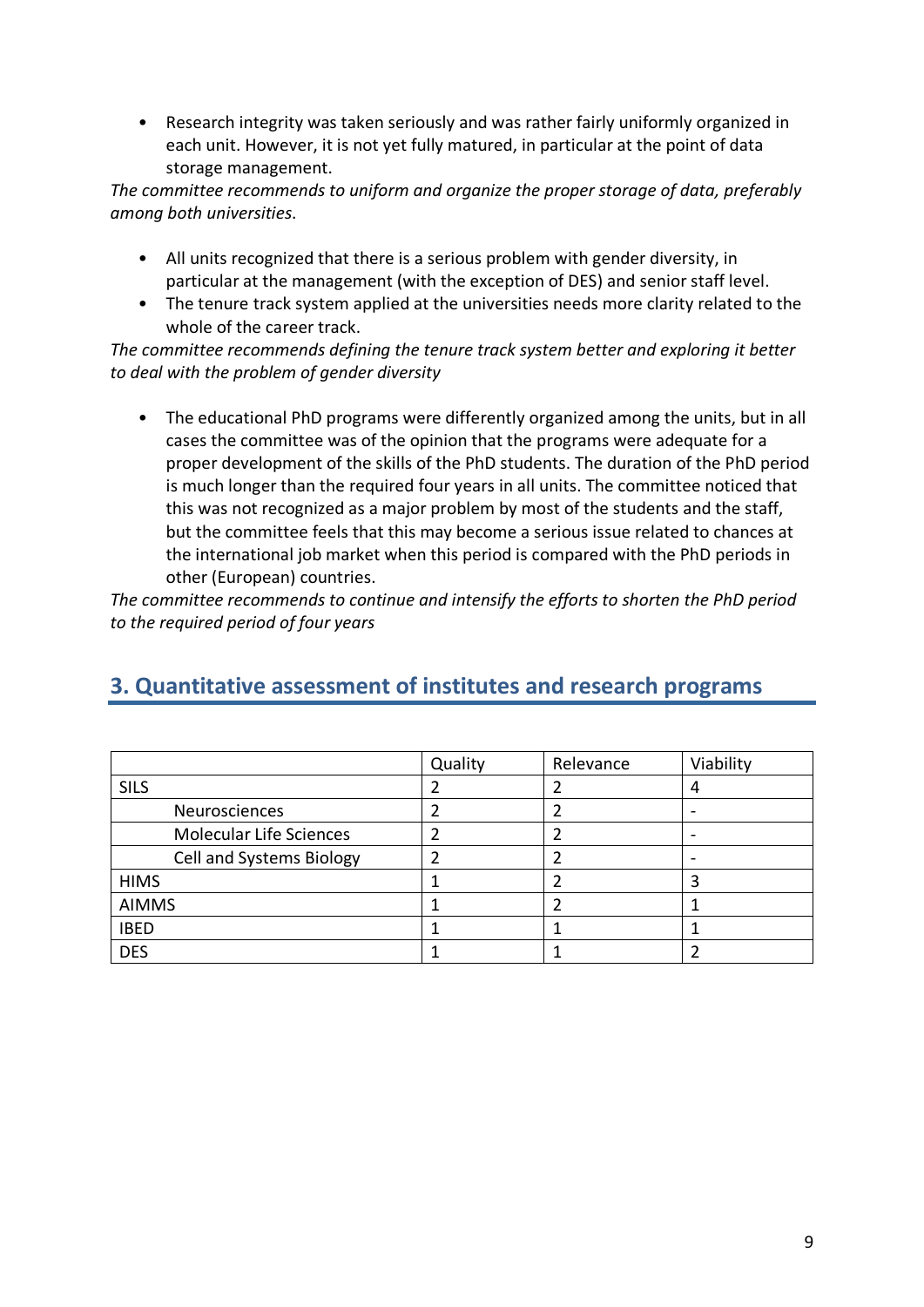# **4. Swammerdam Institute for Life Sciences (SILS) - University of Amsterdam**

Assessments:

|                                | Quality | Relevance | Viability |
|--------------------------------|---------|-----------|-----------|
| <b>SILS</b>                    |         |           |           |
| <b>Neurosciences</b>           |         |           | -         |
| <b>Molecular Life Sciences</b> |         |           | -         |
| Cell and Systems Biology       |         |           |           |

## **4.1 Introduction and research area**

The mission of SILS encapsulates three research clusters of methodologically connected activities across some of the fastest-growing research disciplines, including plant biology, neuroscience and life and molecular sciences.

#### *Neurosciences*

SILS Neurosciences is organized to span from molecules to cognition, a long-used arrangement that can be successful if amalgamation of the groups is adequate. At SILS, neurobiologists focus on molecular, cellular and systems, and cognitive and systems neurosciences, as well as brain plasticity. "Molecular Neuroscience" aims to understand aspects of brain development in health and disease. Congenital origins of late-life neuropsychiatric diseases are emphasized with a focus on dissecting the genetic control of cortical and midbrain development. A lead theme is that adverse early-life experiences can predispose to age-related disorders (Alzheimer's and Parkinson's diseases), particularly when affecting insulin signalling and the circadian clock system. Closely matched, the grouping of "Brain plasticity" studies how early postnatal exposure to stress disrupts structural underpinnings of intercellular communication during brain development. "Cognitive and Systems Neuroscience" is concerned with how neuronal networks of the cerebral cortex integrate information to drive specific behaviours. Their aim is to link individual cells' activity patterns to population coding of information upon visual and auditory stimuli. "Cellular and Systems Neurobiology" pursued cell biology and intracellular signalling in relation to neuronal microcircuit organization and function in epilepsy, schizophrenia and Alzheimer's disease. An exciting avenue of work relates to interactions (signalling, metabolic coupling) between neurons and astroglia. A strong pharmacologybased cell and circuit neurophysiology approach was emphasized in a national framework addressing the use of cannabinoids.

#### *Molecular Life Sciences (MLS)*

Research in the areas of Microbes and Plants within the MLS cluster underpins the global societal and economic environment and defines the ecological systems in which we live. This cluster has grown significantly and has two basic sub-clusters, one centred on microbial analysis of food and food safety, underpinned by proteomics analysis of aspects of microbial and microbial community composition, and the other centred around plant growth and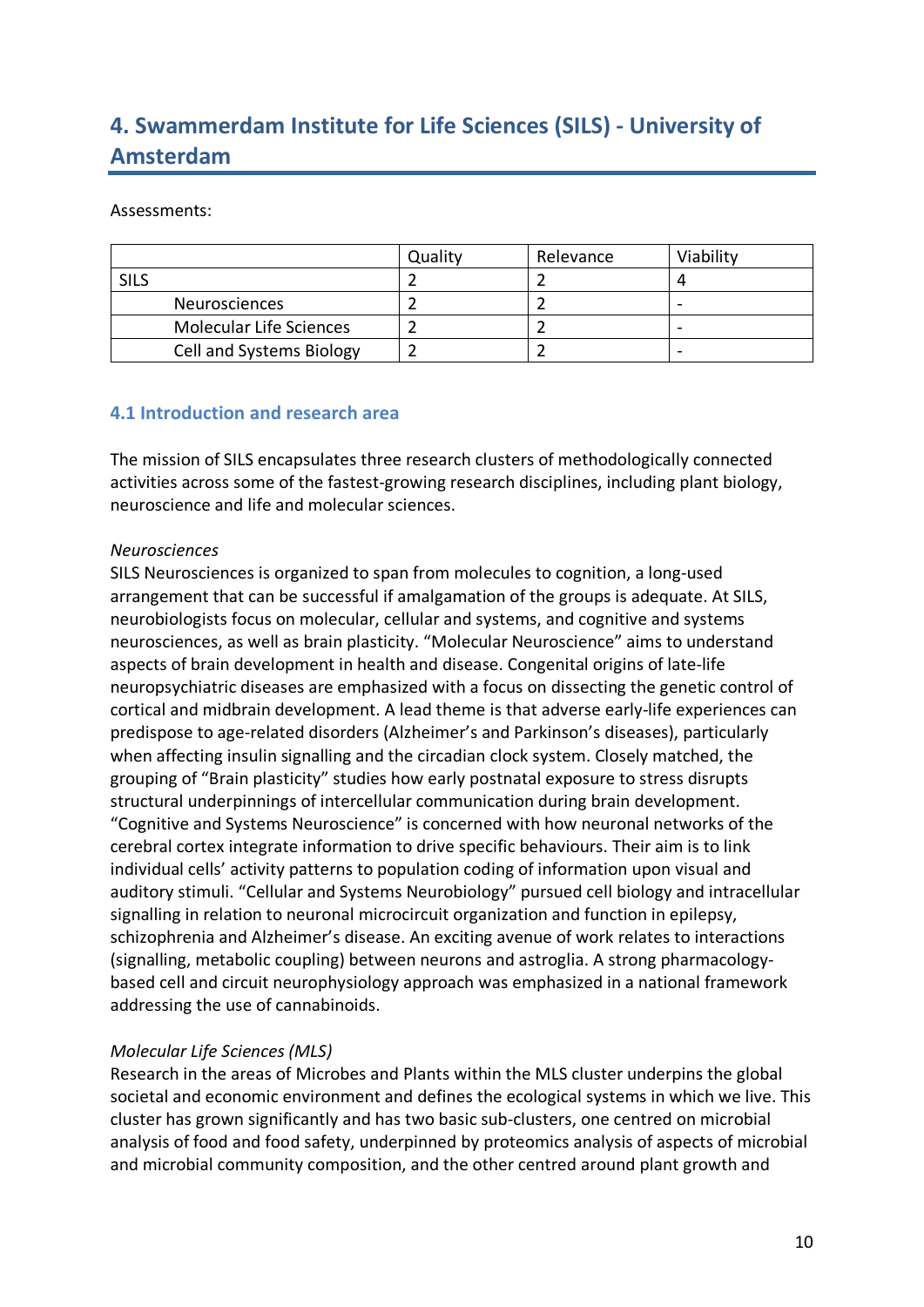environmental impact. Scientific activities internal to this cluster are generally centred around topical research themes that represent current global interests and technologies, from plant breeding to food security, and therefore are essential to the research and educational portfolios of any modern university that operates effectively and successfully on an international platform. The cluster includes the proteome research group which is an underpinning technology essential for both the microbiology and plant research programs, and with collaborations across both areas and across to the other Clusters, such as "Molecular Cytology and van Leeuwenhoek centre for advance microscopy" in Cell and Systems Biology (see below).

#### *Cell and Systems Biology (CSB)*

Finally, the SILS cluster CSB addresses a number of fundamental questions in microbiology and cell biology while developing cutting edge tools and knowledge bases in microscopy and data analysis. At present, it comprises four sections with very diverse foci, from addressing specific biological questions to developing cutting edge technologies. The "Bacterial Cell Biology and Physiology" section operates within a highly competitive research area investigating composition/structure of the bacterial cell envelope and bacterial cell division. This section uses various bacterial models and this research is clearly aimed at identifying potential new targets for antimicrobials targeting bacterial resistance emerging as a major issue of this century. The "Molecular Cytology and van Leeuwenhoek centre for advance microscopy" is developing unique tools for the international microscopy community (e.g. mScarlet fluorescent protein), essential for detailed analysis of living cells. The section has also developed methods to analyse the organisation of cells in 3D and follow molecular dynamics therein. These developments go far beyond the biological questions asked within the section and are used by the whole cluster and beyond through extensive collaborative efforts. This collaborative aspect and its contribution to fulfilling key needs of modern sciences is also obvious with the section "Biosystems Data analysis" which can apply powerful methods of analysis to a huge variety of biological questions within the cluster and beyond. The cellular organisation and more particularly the dynamic of genome structure and how it affects global gene expression and thus the metabolome is the main remit of the 4th section "Synthetic Systems Biology and Nuclear Organisation". This remit again covers a very broad topic that needs the support of all the methodological power within the cluster and within SILS.

#### **4.2 Research quality**

#### *SILS*

The research quality at SILS is generally of high calibre across the individual groups in each of the three clusters, as recognised through publications in international journals. There is generally an appropriate balance between established professors with longstanding experience, more senior PIs with very clear profiles and recognized research agendas, and young talents. The successful acquisition of personal grants in the early career stages (Veni, Vidi, ERC), especially in the microbial and plant sciences clusters, is encouraging. There is a recognised tension between fundamental and applied science that is generally well managed. Several of the younger talented PIs appear to have the qualifications necessary to compete successfully at an international level and are encouraged to do so (discussed in more detail below). Overall, the scientific position of SILS is reflected in a healthy scientific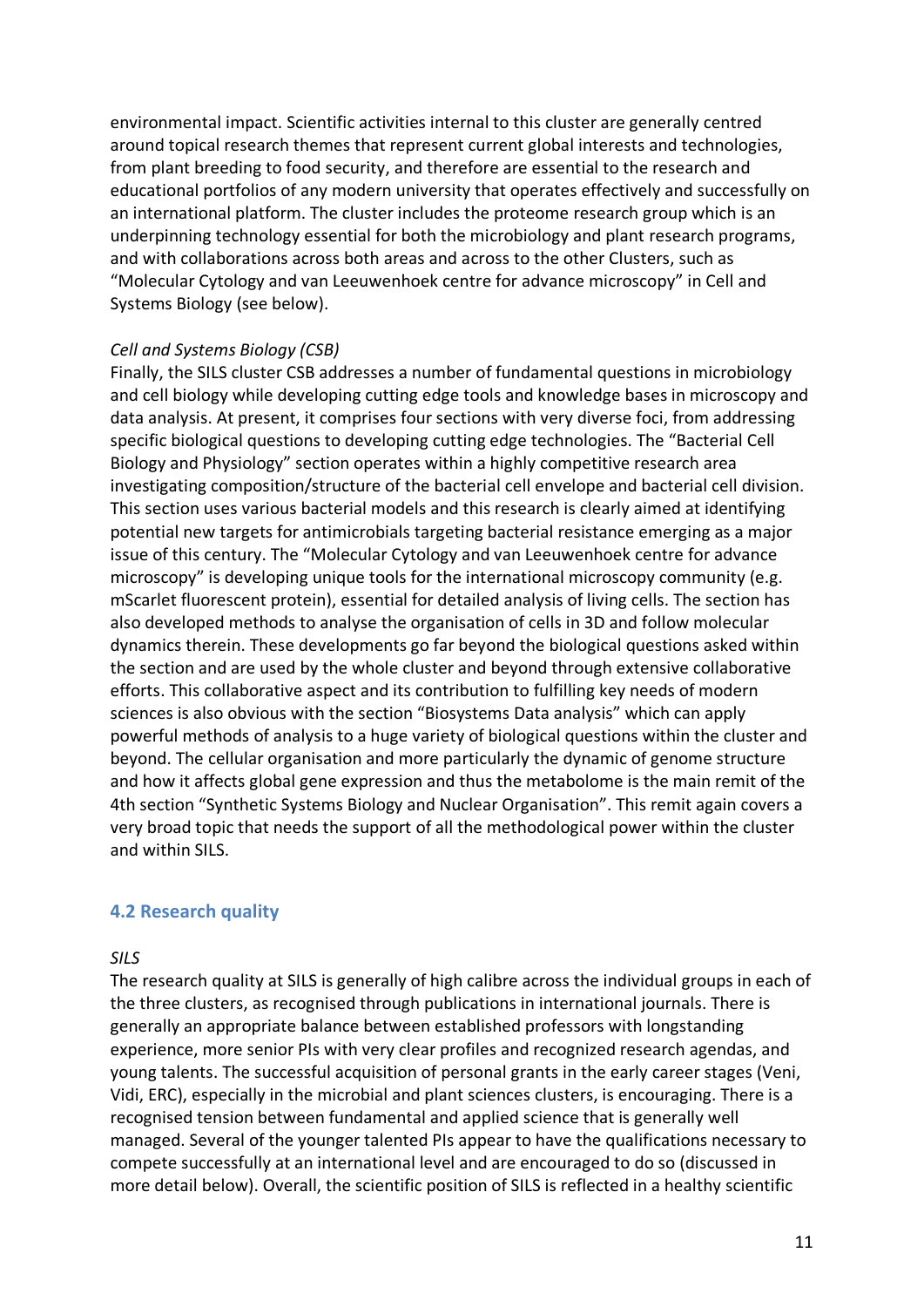output with a number of publications in top journals in the relevant topic areas, individual grants and recognition on a national and an international level. Within each cluster, SILS is addressing distinct scientific questions. Where the institute does less well is in building any visible benefit from collaborations across the cluster structures, beyond the shared use of technologies.

#### *Neurosciences*

The Neuroscience cluster is a legitimate co-existence of four research groups, which are successful on their own rights rather than producing synergistic benefits. The Neuroscience cluster cumulatively produces a significant amount of work with 71% of their articles in the first journal quartile with a "very good" average impact. Their share of top 10% publications in the first journal quartile is 39%, which is above world average. The overall productivity of the Neuroscience cluster is impressive, particularly considering that members often commit significant time (in some cases up to 75%) to teaching. The educational value of this research is also high with 35 completed PhD theses in the past 6 years. Interactions with the UvA medical cluster and with the Amsterdam Neuroscience Network seem to offer platforms for future growth and are endorsed by some quite enthusiastically. Some members of this group are valued internationally, which is shown by *e.g.* network grants (Human Brain Project). Nevertheless, and even if annual output is large, deep mechanistic studies are less well-represented in comparison to more descriptive, symptomatology studies.

There is a sense that the Neuroscience cluster performs less well in its development and/or use of technical innovation (*e.g.* optogenetics, chemogenetics); and their level of external funding reflects this missed opportunity. This shortfall is significant, since it also limits interactions with the cluster of Cell and Systems Biology and imaging, even if some projects rely on advanced imaging and recording tools. The Neuroscience cluster mostly relies on "known-and-tested" approaches, which keep them within the mainstream of this field. Most unfortunately, staff reports suggest that limited advance took place since the mid-term evaluation in terms of facilitating infrastructural (capital) investment. The tools and protocols used certainly carry weight at present and have some "shelf-life" left. Nevertheless, major investment needs to be made to retain SILS Neuroscience's international standing.

A major force behind the slowing of research is that the "Psychobiology" course amassed unprecedented interest from students. Student numbers are so high that faculty intervention was needed to limit them to 220-250 per year. Ensuing teaching commitments clearly drain Neuroscience research staff, their appetite for novelty, challenges and ability to explore new directions. Since this cluster takes by far the heaviest teaching load within SILS, Neuroscience is indispensable for the institute's survival. What is worrying is that their competitiveness will dwindle and unless sizeable investment is made, teaching will threaten the sustainability of research quality and output. Cellular/circuit neurobiology is particularly fragile, given the accelerated pace and volume of international competition. Individual researchers and their immediate groupings represent value for money but need support and motivation to engage within the fundamental discovery activities of the field rather than loosely keeping disease entities as "banners" to appeal to society (and funders). Therefore, coordinated steps need to be urgently taken to increase support, rationalize teaching/research, free-up qualified academic staff to modernize SILS Neuroscience and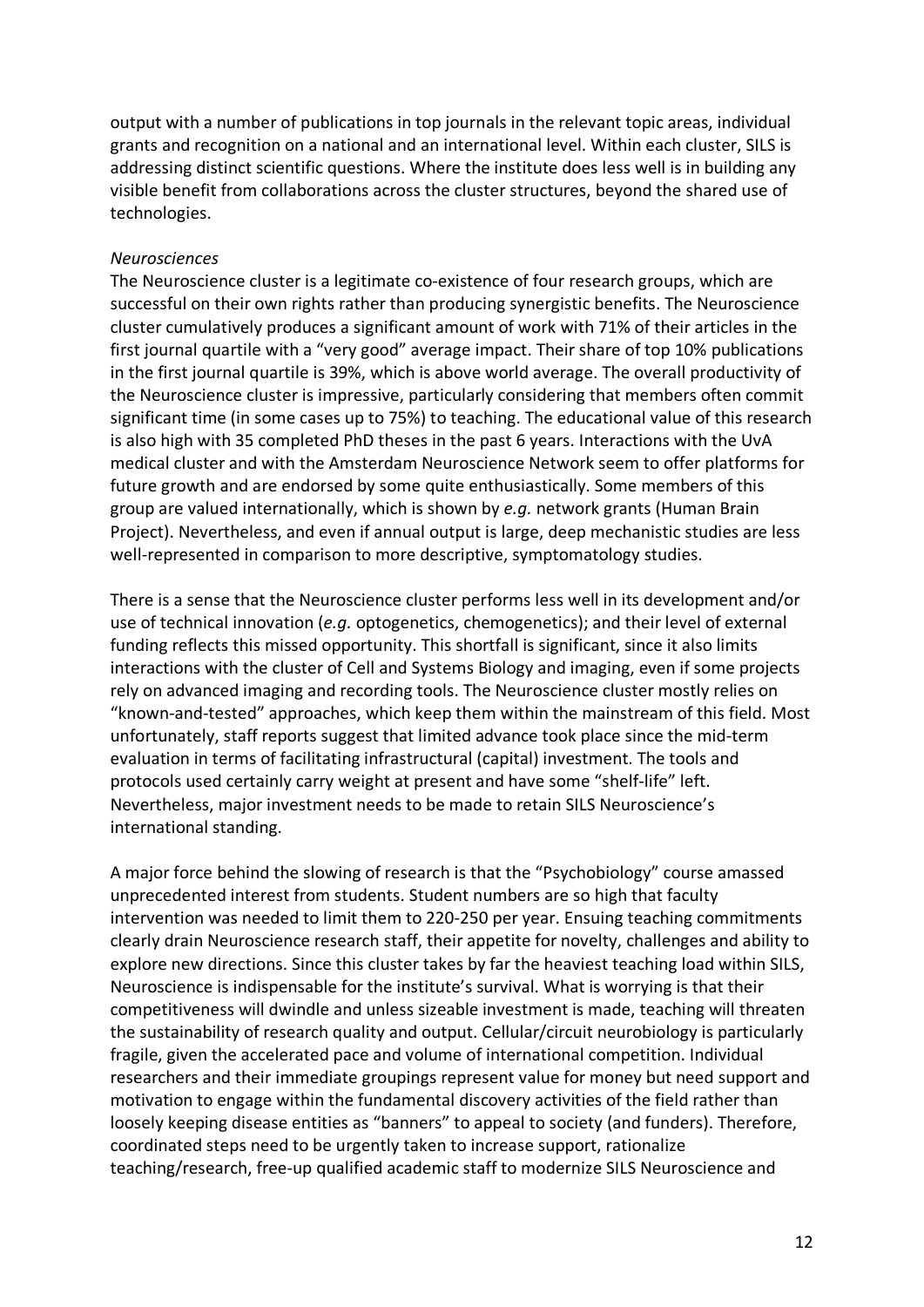facilitate their entry into the era of "circuit-genetics". If they are able to do so, they should regain momentum and increase their national and international reputation.

## *Molecular Life Sciences*

MLS combines two discrete subgroupings around microbial sciences and plant sciences. Both groupings are cohesive, but there are important overlaps in interests and focus.

Both the Microbial sub-cluster and especially the Plant Science sub-cluster have a substantial footprint in high-ranking publications. The Plant Science sub-cluster has produced a number of highly cited publications in top journals (Current Biology, PNAS, Plant Cell and equivalent) since the mid-term assessment, which marks this grouping as one of the top 10% of research units within the field across the EU. The plant science grouping is well integrated and internationally strong.

The Plant Science sub-cluster benefitted from the failed plans for the universities merger through the acquisition of the Koes/Quattrochhio laboratory with their strengths in plant development and transport, and from the addition of Bouwmeester in the area of hormone biology. The sub-cluster incorporates several highly productive group leaders with very strong international reputations and highly cited, as well as rising stars. They have attracted an ERC consolidator grant

The Microbial sub-cluster benefits from links and research interests both in medical microbiology and in environmental microbiology. The group has strengths in the proteomic technologies underpinning the more basic research. They have attracted very good funding, both NWO and EFRO. Their focus is very applied and they benefitted from new interactions developed during the (now failed) merger between the universities, particularly through the development of collaborations with the VUA groups in the microbiome. There is a strong interest among the sub-cluster members to re-align as a separate unit and continue strengthening those collaborations. It is not clear whether this view is held across the cluster as a whole. There are potential opportunities here for collaborative work with the Plant Science sub-cluster that do not appear to have been followed up.

#### *Cell and Systems Biology*

The cluster of Cell and Systems Biology combines four diverse subgroups centred around cell biology. The problems addressed are at very different levels, from detailed analysis of cell structure and biochemistry, through to large scale data analysis. Each subgroup presents substantial research strengths in their respective areas. In the paperwork presented the choice of top papers was a little unusual, as they seemed to be chosen more for the journal than content, as the corresponding author was often not SILS. The members of the clusters have other very good papers that might have better illustrated their breadth. The Molecular Cytology section has built a very significant international reputation around developments in fluorescence imaging technologies and its applications in cell and molecular biology. The second technologically-driven group is developing tools to analyse the increasing complex area of biological data. They have extremely good funding and both international and industrial collaborations. Both of these groups are involved in internationally recognised development of methodologies essential for modern biological research.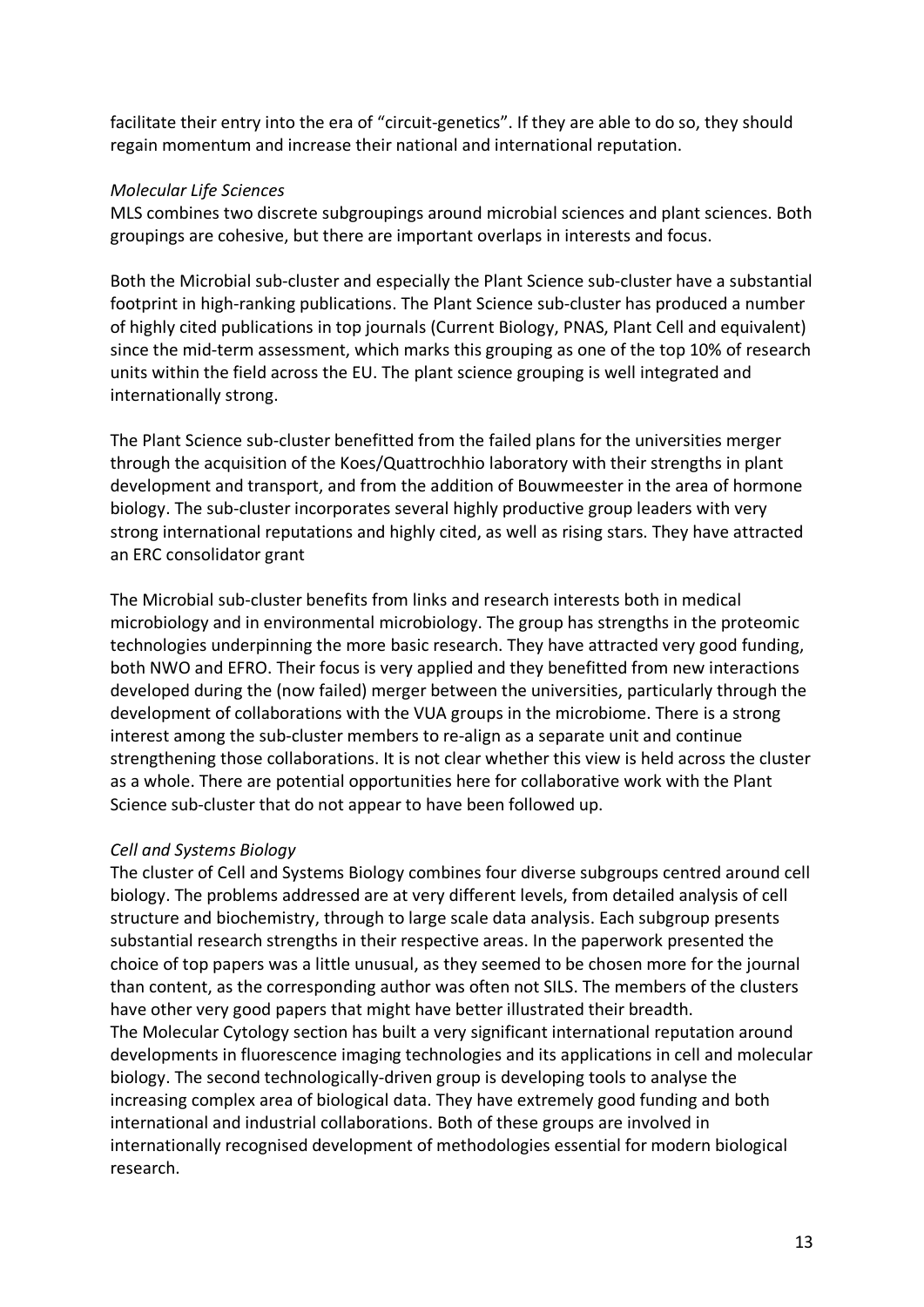The Systems Biology subgroup has developed a strong reputation through work in metabolic modelling and cellular structural studies. The subgroup focuses on the structure of the genome and its effect of expression and thus the cell metabolome. This requires a combination of modern live cell imaging and large-scale computational analysis. The cluster continues to attract good funding to support their research, which is integrated within broad international research programs and initiatives.

The Cell Biology and Physiology group is a relatively young group investigating key physiological processes across a range of bacteria using a wide range of techniques to identify targets for novel antimicrobials. They have good funding and publications and have increasing invitations to international meetings, suggesting an increasing international profile. There is clear synergy with the groups, which suggests bacteriology will continue to flourish within SILS, in a new direction.

A measure of the standing of the members of the cluster is grants awarded and invitations to international conferences and both of these are very good and show that the senior members of the groups are recognised and doing innovative science. However, it is hard to see what the groups in this cluster have in common other than the use of certain technologies. There remains a sense of resistance within groups of this cluster as to its identity, which may be linked to the internal perceptions of its technical servicing of the other clusters, but also to the great disparity in research focus. Certainly, there are strong technological links to the other clusters that are embodied in several collaborations. The cluster includes the very good Advanced Microscopy Group who have been producing some exceptional tools for live cell imaging and are active in developing a National and International Centre for imaging. This is an underpinning technology for all of cell biology. It forms a core to any Life Sciences activity, and it is unclear why it should be part of any "Cluster" rather than be part of something like an "*Underpinning Technologies Development Centre*". This would include the Biosystems data analysis grouping, which is doing excellent MS analysis and also using machine learning to produce complex metabolomics analyses. With an extension of the bioinformatics within the group, or the links to the Bioinformatics and MS groups in MLS they could be an outstanding group, developing new technologies while providing an underpinning service.

The Systems Biology sub-cluster is joint with VU. This group is part of a number of large European well-funded consortia developing predictive models of epigenetic control of expression and nuclear organisation. Here again, this is a standalone grouping with little synergy with other sub-clusters but using the underpinning technologies.

While funding is steady, it needs to be maintained in an increasingly difficult climate and the strategy for modifying the directions or identifying new areas to move into through new appointments is not necessarily clear across the cluster.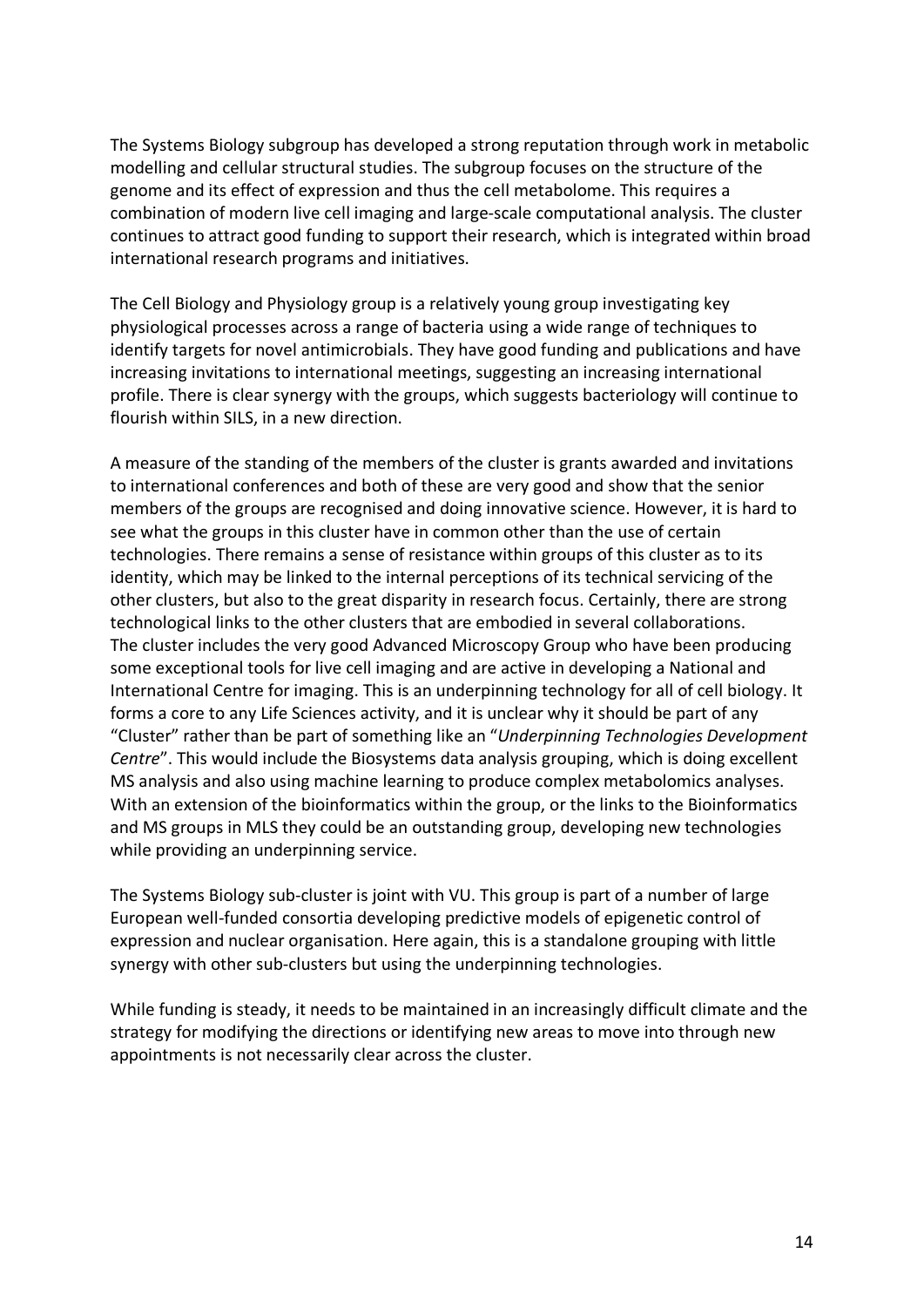#### **4.3 Relevance to society**

#### *SILS*

The life sciences form the core of academic and of much industrial research across the Netherlands. With the life sciences of other universities, SILS therefore is well-placed to contribute to societal needs, addressing environmental and food security, cognition and disease control, and the broader economic welfare of the country. Research within SILS is therefore relevant to the core global challenges for the 21st century articulated by the Global Challenges Research Fund and associated with sustainable food production and environmental mitigations, and human health. Researchers within SILS are focused on fundamental research and parts of SILS are engaged in commercial developments and partnerships that build on this basic research, notably with applications associated with human physiopathology's and microscopical tool development. There is an awareness and case-by-case effort to communicate knowledge across the general public and to support and advise governmental agencies. However, the committee feels that the activity shown by SILS is at the average national outreach level. Even if individuals might engage in field-specific activities, there is limited institute-wide coordination, let alone strategy as to how to bring SILS to the public.

#### *Neurosciences*

Clinically relevant end-points for this cluster provide direct relevance to society. This is partly inherent to the nature of Neuroscience research, partly integral to the individual interests of senior staff leading the four Neuroscience groups and is also a clear demand made by funding bodies. Public focus on disease-oriented charities in the Netherlands (Alzheimer's, Huntington's societies, Brain Foundation etc.) facilitates the dissemination of results from SILS. Many of the principal investigators have impeccable records in public engagement through interactions with patient, societies, public lectures, TV appearances, engagements at public days. Lectures at local schools is also on the agenda. Another reassuring avenue, even if more indirect, is the recognition of Neuroscience as a means to address real-life challenges. Particularly interesting is the role of nutritional status (over vs. malnutrition) during pregnancy and childhood. Therefore, existing collaborations with Danone/Nutricia in developmental neuroscience are of substantial value. Finally, access to European citizens through the "Human Brain Project" is significant to translate scientific benchmarks for the general public on how the human brain functions in health and disease. It is encouraging that patent outcome has recently been produced and a process has been initiated to set up a spin-off company.

#### *Molecular Life Sciences*

End points for this cluster in agro-industrial and ecological sustainability provide direct relevance to society. This is inherent to the nature of research in both the Microbial and Plant Sciences sub-clusters, and it reflects the individual interests of the staff and, increasingly, of the funding agencies. The strength in the Netherlands of research in these areas provides platforms to disseminate relevant data from SILS. The principal investigators have recognised contributions in public engagement through executive memberships in relevant societies, public lectures, TV appearances, participation at public days. Among the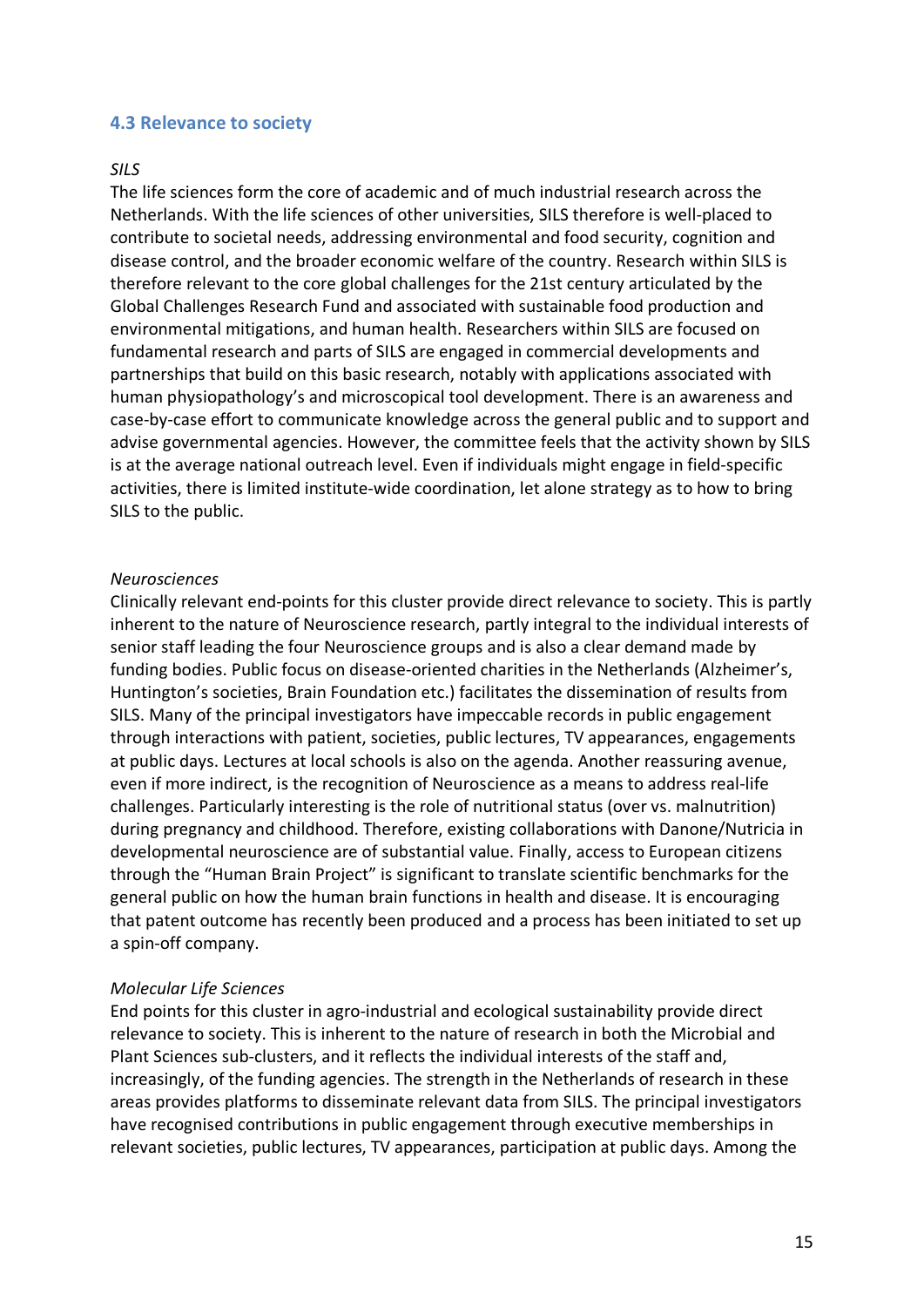cluster, staff have developed a number of patents relevant to agro-industry. Lectures at local schools is also on the agenda.

#### *Cell and Systems Biology*

Like the MLS cluster, end points for this cluster appear at a variety of levels, provide direct relevance to society, and reflects the individual interests of the staff and funding agencies. The cluster has used these platforms to disseminate relevant data. Among others, the principal investigators have developed a number of spin-off activities, including several technologies relevant to industry as well as to the wider research communities and contribute on a regular basis in public engagement at the university and community levels. In addition to the general relevance of the research, all of which advances our understanding and will have benefits for society, the individual members are very active in presenting their work to the outside community. They have been involved in public lectures and radio programs. They have been involved in Bioart and design competitions and involved in a science night at the NEMO museum. There is an open day every year for the general public and the Systems Biology research has led to a stage play.

## **4.4 Viability**

#### *SILS*

As a unit, SILS should stand as a cohesive and central core within biology at UvA. It is, however, an artificial grouping, and has been made more disconnected by the failed crossuniversities merger. The time might be ripe to rethink the complete structure, with discussion and agreement of the group heads, to produce a more logical set of departments underpinned by well-supported, cutting-edge, technologies. Nevertheless, the individual clusters within SILS are generally well placed and largely viable in their own rights. The selfevaluation report mentions briefly a future strategy to enlarge the added value of the institute by indicating the most relevant fields of collaboration of the clusters. However, during the interview the individual clusters appear to be pulling in opposite directions, with widely differing expectations, needs and interests. Differing perceptions for the direction of travel within the organisation and the perceptions for management of SILS present an extremely difficult situation. SILS administration presents yet another sense of the direction for the institute that is disconnected from those of many of the cluster staff. This is a problem that must be resolved. An administrative solution is unlikely to be successful unless it engages organically with all the group leaders and grows with cross-platform interactions.

SILS clusters are held together by mainly two things, teaching duties and technical platforms, with lesser contributions to a joint research strategy and shared needs for future development. SILS researchers come across as self-organizing foci for future development, driven by their own and ad-hoc needs more than a structured and balanced faculty, aspiring to and able to deliver major contributions to research for years to come.

The situation in SILS is to some extent due to the fact that this grouping, more than any others, suffered from the failure of the merger. As an institute, they were not intended to survive after the end of this year and had developed a future view where they were in different groupings. Some groups (Subclusters such as Microbiology in Cell Systems Biology) were clearly more affected than others, in particular because they had already moved to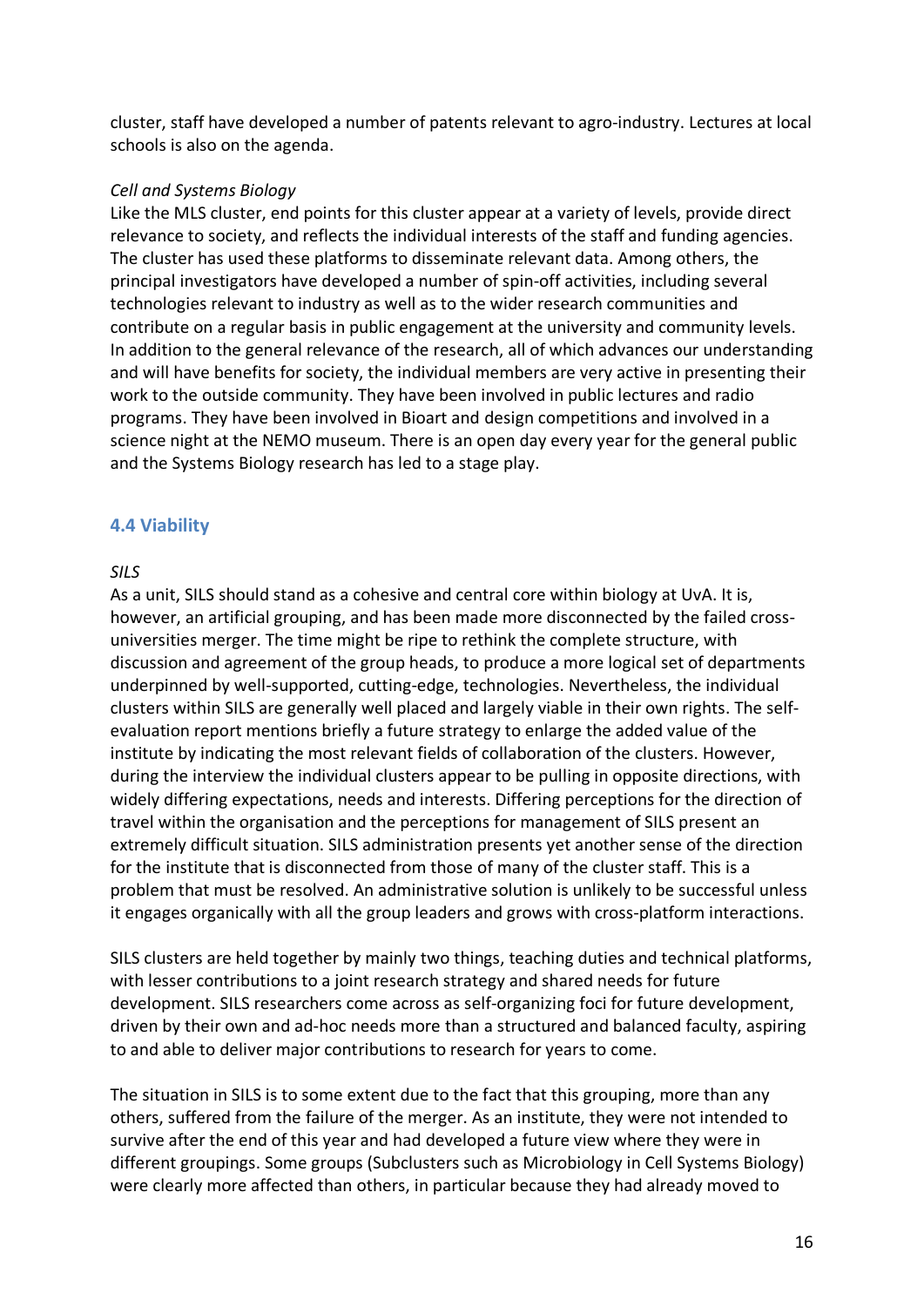VUA before being brought back to UvA. This had consequences on the dynamic of SILS although it has given rise to new collaborations that may still stand in the future.

As a consequence of the failure of the merger a possible alternative organisation has been proposed. The decision on future subgroupings has not been formally agreed within SILS, and the committee heard different and drastically opposed opinions on the matter. This might for now remain a suggestion from the Director, but one opportunity is to move towards the creation of four clusters. Some groups (Plants and Neuroscience) are potentially self-contained, while others are not at all cohesive. Until this year Plants was grouped in the Molecular Life Sciences with Biobased Economy (basically Food Safety, Mass Spectroscopy and some bacteriology). The clusters make no logical sense and clearly Plant Sciences and the Bacteriologists had been working towards new groupings. This way Plant Sciences would become Green Life Sciences, while the microbiologist from Molecular and Life Sciences could merge with the bacterial groups from Cells and Systems Biology to create a new cluster "Microbiology". There is no obvious reason to enforce false clusters. The individual groups would be much more likely to be increasingly successful if formed into synergistic groups.

When discussing with the individual clusters, it became clear that the restructuring plan provided to the committee had not been the work of the clusters, and the future direction had not been agreed by the members of the clusters. This is particularly sensitive for the "Molecular Life Sciences" and "Cell and Systems Biology" clusters, while the cluster "Neurosciences" is clearly not concerned since it does stand alone with little interaction with other clusters others than technological. It is essential that any restructuring is fully discussed at all levels and any changes fully supported.

#### *Neurosciences*

The cluster is under threat from outside, including an increasing debate on legislative changes to eliminate research on animals by 2020, and from within with the success of teaching programs that have led to a large increase in the intake of students interested in psychobiology. Neurosciences maintains a very large component of funding drawn from teaching rather than research and/or research spin-offs. Cumulatively, these trends continue to generate tension that impacts research capacity. The cluster reflects an element of complacency in outlook and does not appear to have taken on board a number of developments in the field over the past decade, even though it is well-placed to benefit from several of the recent advances. There is a need to increase computational strength, some of which might be accommodated within SILS (cluster Cell and Systems Biology). Quite certainly, an attempt should be made to integrate Neuroscience better within SILS since it stands as a monolith rather than an integral player within the institute.

In the wake of the rejected VUA/UvA merger, SILS neurobiologists are not overly concerned about remaining at their present location. This is because staff perceives the present location, availability and integrity of infrastructure as sufficient to perform wet lab-based work. Staff expressed that a number of new collaborations were set up in the reorganization process preceding the failed merger endowed, which might have lasting and positive impact.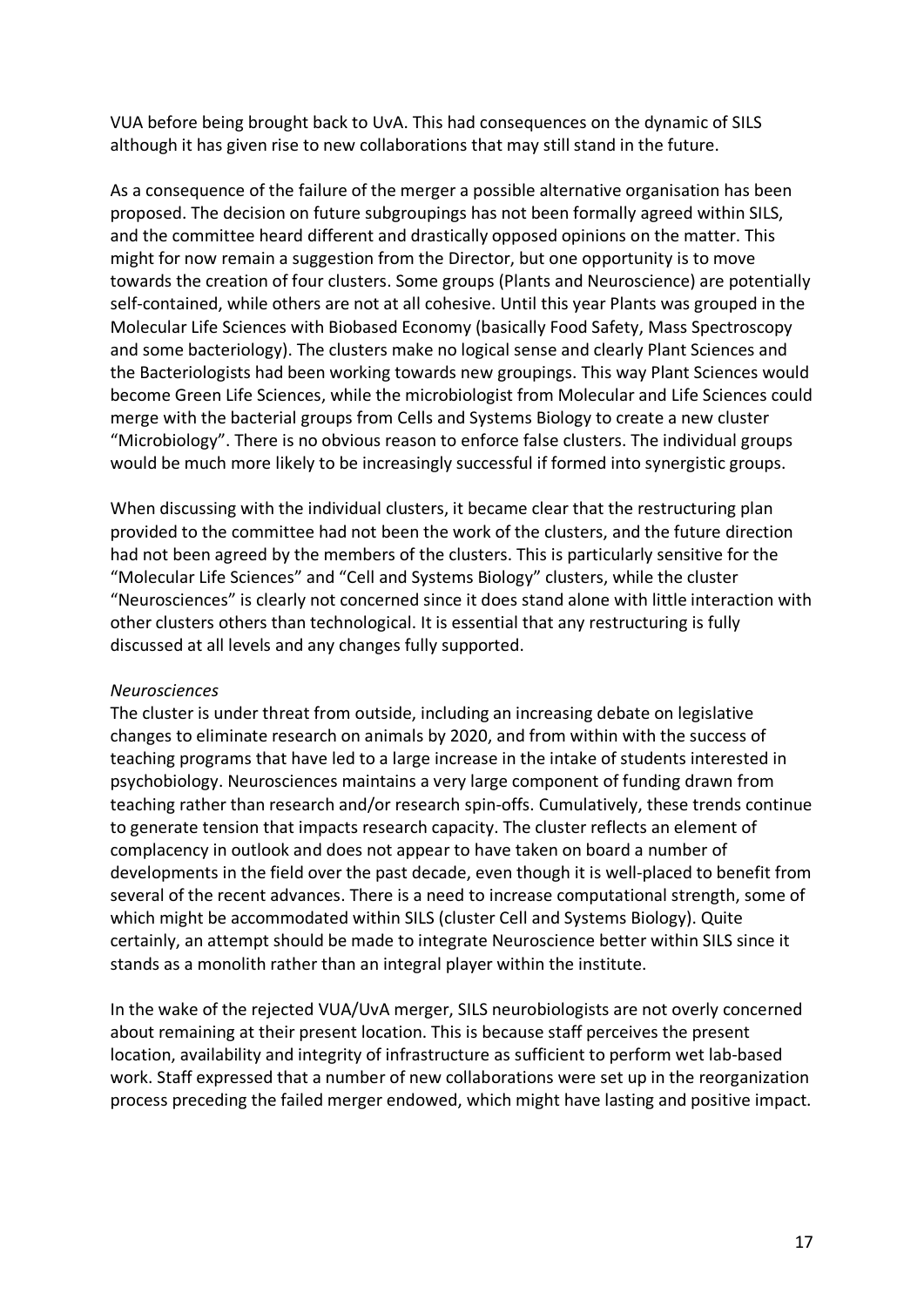Nevertheless, SILS Neurosciences seem to suffer significantly from internal and outside threats and require significant and imminent support at the levels of staffing, infrastructure, threat management and administration.

#### *Molecular Life Sciences*

The microbial and plant sciences have weathered the difficulties arising from the failed universities merger well. The cluster nonetheless perceives itself as two, largely separable entities, and the microbial science sub-cluster has expressed aspirations to assemble its own identity that represents stronger links with medical microbiology and the microbiome. The plant science sub-cluster presents a strong and well-integrated set of research groups that is viable and would stand well as a unit on its own. Nonetheless, the group leaders expressed a preference for remaining part of a larger cluster and they see the benefits of cross-platform collaborations for future successes.

The joining of these clusters as a single unit within SILS is less obvious and is largely tied to technologies with few conceptual or research theme overlaps. SILS, like many other areas of UvA and VUA, has suffered to varying degrees from the failure of the merger. The consequences of these events have been to stall a number of developments within the institute and has caused much uncertainty. The Microbial sub-cluster of the Cell and Systems Biology cluster actually moved twice, out and then back into SILS over the past two years and have consequently struggled to recover from the upheaval. Other areas within SILS have faced less upheaval, but the uncertainties that the proposed merger entailed has unquestionably impacted on all areas within the institute.

#### *Cell and Systems Biology*

The CSB cluster has benefited to some extent from the failed merger of the universities through an infusion of new infrastructure that supports the cell biology subgroup of the cluster. The subgroup includes strengths of the international reputation in imaging technologies and of the recognition in the area of synthetic systems biology. The bacteriology is also developing in its own right and could take clear directions towards antimicrobial resistance in connection with cell envelope and cell division. There has been mention of further involvement in microbiome research but it was not clear what specific directions would be taken. All subgroups see longer-term needs required to ensure viability. There is no doubt that key elements of these – especially in keeping up-to-date with new technologies and data handling – will need to be addressed within the next half decade.

The cluster is positioned between the other two clusters in a way that should benefit all three. The internal perception, however, is that large portion of the cluster is a service unit for the 'red' and 'green' topics of neurosciences and plant/microbial sciences, respectively, and CSB group leaders are not comfortable in their current section. In the discussion with the heads of the subgroups it was clear that the CSB cluster really does not feel part of SILS, or even integrated across each sub-cluster except by the use of technology. They believe that the individual groups would flourish if the Clusters were disbanded and reorganised. There was the feeling that SILS had never really functioned properly as an integrated grouping, and now, after the failed mergers was even less cohesive. They expressed a desire to eliminate the cluster organisation altogether. From a motivational standpoint for members of this cluster, there could be a strong argument for a realignment, possibly on a group-by-group basis. Indeed, it is obvious that there is little cohesion in the group, despite a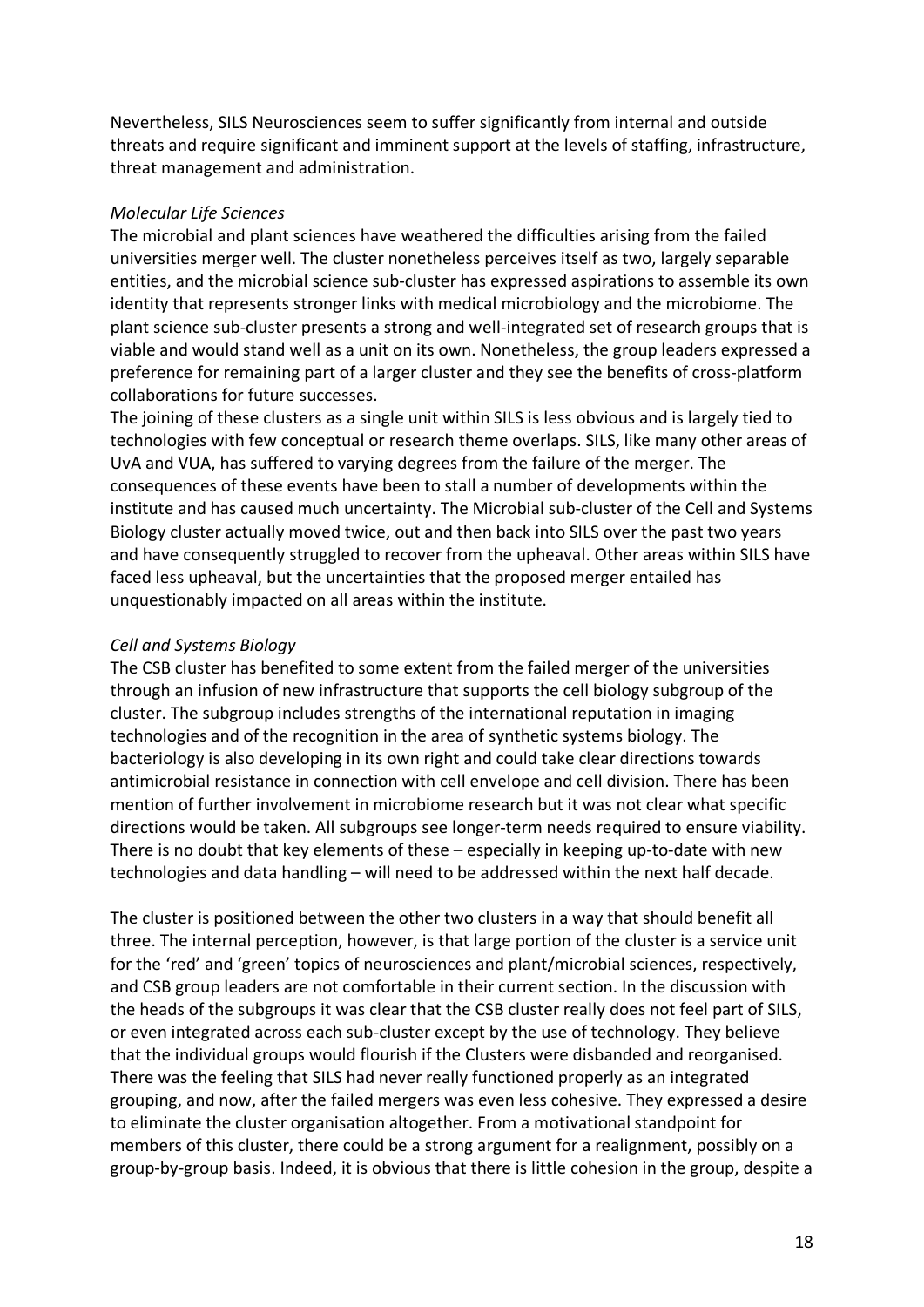title that suggests there should be connections. It includes bacteriology, stem cells and breast cancer, systems biology and imaging. They surely could be separated into departments without any loss of synergy and allowed to develop (as plants and neuroscience could) underpinned by the technology platforms.

## **4.5 PhD programs**

Overall, the PhD program appears to be secure, although there are some inconsistencies across SILS in how PhDs are managed and supervised. Engagement with research schools presents a problem in adding to this inconsistency. This problem is especially relevant to students in the microbiology research area for which there is no research school in the Netherlands. SILS might consider a common set of standards for supporting PhDs that brings students together – additional to the PhD council – and that could provide opportunities for interactions among students across the institute and ensure no one is left behind. The student council of SILS does provide possibilities for students to discuss and deal with problems but it does not provide the necessary platform for training and education in the area of Life Sciences.

In discussion, it was clear that none of the students with whom the committee spoke had applied to SILS; instead they had all applied to specific supervisors, reflecting the lack of a SILS profile outside of UvA.

## **4.6 Research integrity**

Every PhD student has to attend a mandatory course on scientific integrity. Everyone the committee talked to knew about these courses and they took it seriously.

Students do in general have two supervisors and/or work in groups which makes the problem less likely to arise. However, there was some level of complacency with a view that this was a student problem, while it can occur at all levels in a group. The path to present concerns to a neutral senior academic was not clear to everyone. This should be made clear.

Otherwise, data storage capacity is available but there is no agreed centralized strategy.

# **4.7 Diversity**

During the site visit, the committee also discussed both recruitment and promotion. Some attempts have been made to address the matter although the mechanisms were unclear. It was not obvious whether, when a position became vacant, there is a policy for directly approaching qualified women, or whether it was only at the level of a balanced shortlist. It is clear that women are less likely to think themselves qualified for positions than men and therefore active processes to encourage applications are required.

It was also clear when talking to some groups that it is possible to gain promotion without there being a vacant position. Other groups seemed to think this is not possible, or were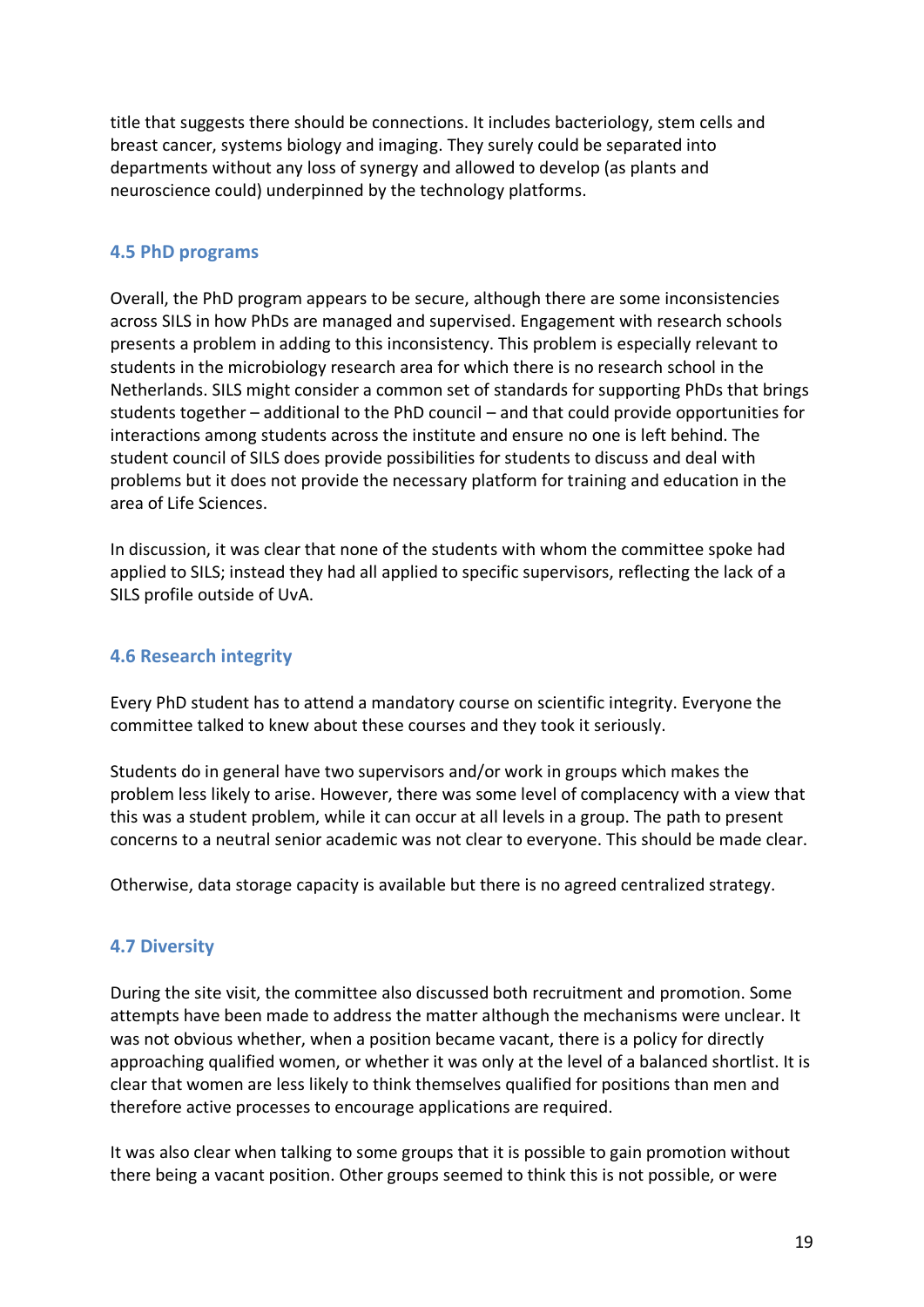very unclear about the process. This route should be encouraged and should be transparent. In annual discussions line managers should actively encourage researchers to think about their career path.

It was concerning that one postdoc did not seem to have had her full legal maternity leave. The explanation was that the law has changed. Administration needs to find a way around this and ensure full compensation.

SILS has argued that efforts were made in recruiting women, but the flagship woman recruitment, the new chair in plant cell biology (Testerink), is now leaving which does not make a good impression at all, particularly because it was not spontaneously mentioned.

# **4.7 Conclusion and recommendations**

Research at SILS maintains a high calibre within each of the three clusters. All three clusters show good internal community strengths, including in the balance between established professors, more senior PIs and young talents, and in the directions that their research and associated activities have taken

However, there was an obvious mismatch between the paperwork and the presentations which highlighted the lack of coherence across the institute. The committee focused on "highlights" of the individual programs since preparation to this review by SILS staff was adhoc, making the committee's goal of a thorough review quite difficult. As it stands, SILS is not really recognized internationally and is simply an umbrella for administering. It could simply be a hands-off administrative "Life Sciences Institute" with a financial administrator and a number of small sub-departments: Microbiology; Plant Sciences; Neuroscience; Cell Biology; Systems Biology and Advanced Technology Development.

In consequence, it is obvious that a major rethink of the SILS organisation is needed, including the heads of not just the clusters but all the sub-clusters plus the Life Science components of the other Institutes being involved. The overriding feeling that comes across is one of a largely dysfunctional institute within which some sub-clusters are doing very well while others are potentially under threat over the next five years.

Restructuring would require a major effort from a managerial perspective and would need transparent communications throughout all the reorganisation process. The SILS director is instrumental in making sure this applies. Dissatisfaction within some quarters is quite worrying, and it is difficult to see how this might be addressed, unless with a 'bottom up' engagement of the staff as a whole. The discussion should thus be global and collegially engage all concerned on whether there is a more rational set of groupings. This could increase the profile of UvA by developing critical masses and encourage application for coordinated EU funds. The brainstorming should happen without thinking about finances or teaching; these should be addressed once a logical framework has been developed. SILS will not collapse, because it has a big educational task, but it is not acceptable that the organisation of teaching should be the driver for the future. Moreover, it is difficult to justify demand and existence in a research institution for staff members who commit 50-75% of their time for teaching.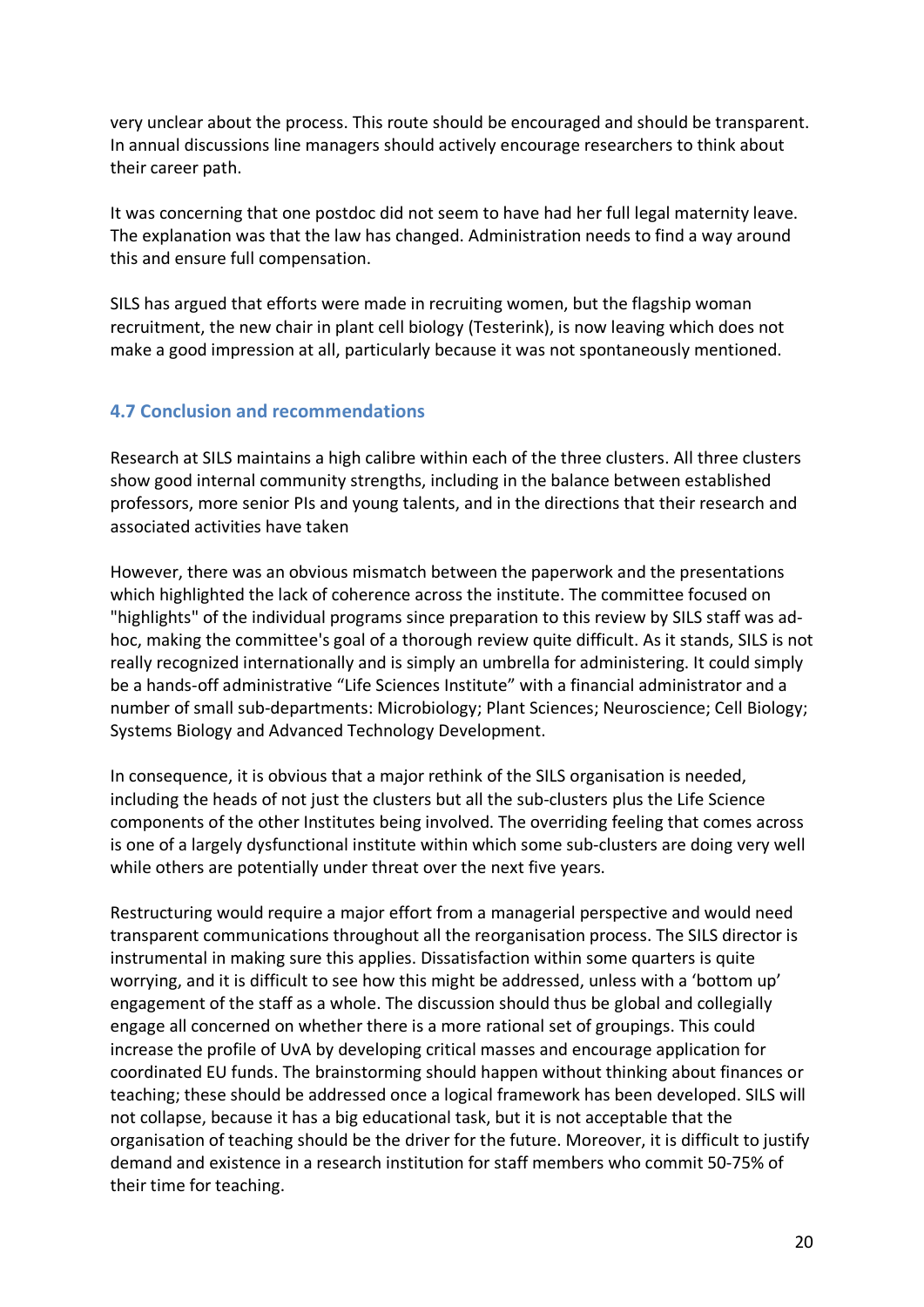The committee recommends that SILS be reorganized into synergistic rather than historic groupings or be driven by teaching. While it might cause transient problems in reorganizing finances, all the researchers currently engaged in teaching will still be within the university and the courses will not need to change, but the flow of money might be to smaller departments.

As it stands, the problem remains that there is no clear leadership and no consensus on goals. The issue is exacerbated by the fact that, unlike the SWOT analysis of other institutes, that of SILS did not reflect the threats or opportunities. The clusters are good, but not internationally outstanding, and little has changed since the last review making the list in strengths seem complacent, while weaknesses and threats fail to mention the loss of morale following the failed merger. The weaknesses and threats are all external and none internal. It should have been honest and clear sighted and been linked to actions for the future in the rest of the documentation.

Whatever the organisation, and if purely looking at the overall nature of science within SILS, translational promise is high and critical investment will be needed to guarantee this happens.

Some of the legislative agendas (e.g. in vivo experiments) are stricter than usual and this might impact productivity and timeliness. Contingency plans should be made for future legislation with a potentially catastrophic effect on experimental neurobiology. Considering the anticipated time-line of such legislation in the Netherlands, an action plan should preempt any fall-out. An added benefit for staff will be the provoked re-think of alternative approaches (e.g. increasing the cross-section of research on tissue organoids that exists in the Institute). If so, an emergency fund will be needed to provide cover for eventualities.

When advertising positions, the management should be proactive in encouraging a wide diversity of applicants and should encourage women to apply for internal promotion (men again are more likely to think they are eligible than women).

#### *Recommendations by the committee:*

- Reorganize the institute into synergistic rather than historic groups with transparent communications throughout the process;
- Define a policy with regard to female recruitment;
- Unify policies and support for PhD students across subject areas/disciplines independent of national research schools;
- Be prepared for future legislation with regard to animal experiments.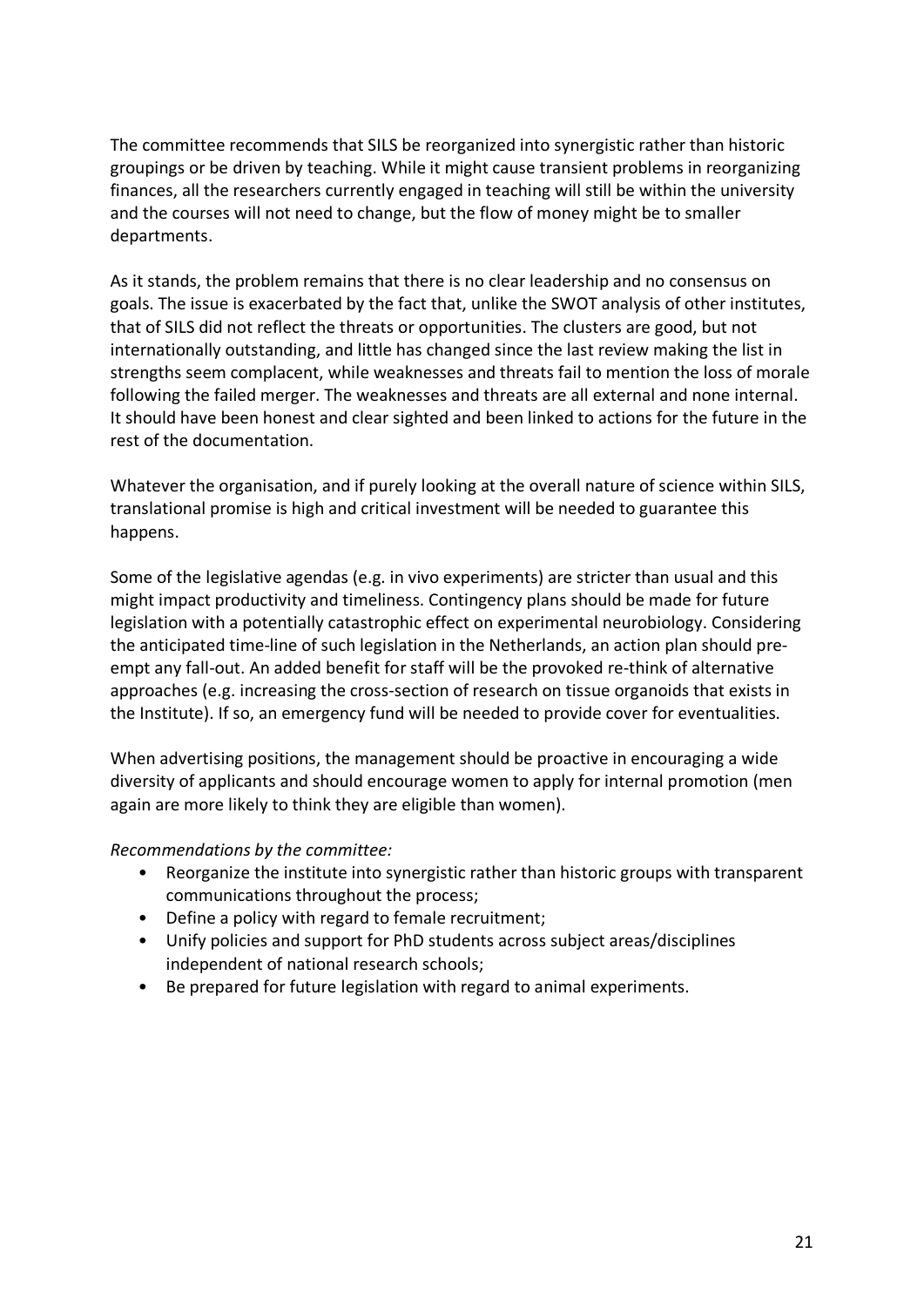# **5. van 't Hoff Institute for Molecular Sciences (HIMS) - University of Amsterdam**

#### Assessments:

|             | <b>Quality</b> | Relevance | Viability |
|-------------|----------------|-----------|-----------|
| <b>HIMS</b> |                | -         |           |

## **5.1 Introduction and research area**

The van't Hoff Institute for Molecular Sciences (HIMS) bundles the activities in Chemistry at the University of Amsterdam (UvA) in a common organisational structure. The science of molecular structures and their transformations is at the centre of our global societal, economic, and ecological system. The research groups in HIMS and their scientific agenda spans this area from computational studies to reaction engineering concepts for sustainable chemical processes, embracing analytical chemistry and molecular photonics. This ensemble develops and uses sophisticated experimental techniques and elaborate molecular calculation and simulation methodologies. The development of fundamental scientific knowledge is fruitfully linked with the development of technical know-how. Therefore, molecular sciences in general play a pivotal role within the research and educational portfolio of modern universities, and HIMS fulfils this part very effectively and successfully at UvA.

#### **5.2 Research quality**

#### *HIMS*

The research quality at HIMS is of very high caliber, comprising world-leading activities of individual groups in all four research themes. There is a good balance between established professors with longstanding experience, senior PIs with very clear profiles and recognized research agendas, and young talents that show very promising potential for future development. The successful acquisition of a significant number of personal grants in the early career stages (six Veni, five Vidi, two starting ERC grants) is highly encouraging. While HIMS has been successful also in obtaining grants for senior researchers (one Vici and two advanced ERC grants) even more effort could be targeted in the future towards the ERC scheme, as a number of researchers appears to have the necessary qualification to be successful in this competition. One member of HIMS was elected to the Royal Netherlands Academy of Arts and Sciences (KNAW) and the very prestigious ENI Award was offered to a presently retired member. The individual achievements will be discussed in more detail below for the respective "themes".

Overall, the strong scientific position of HIMS is reflected in a highly prolific scientific output with a significant number of publications in the top journals of the fields, as well as through individual grants and prestigious recognitions on national and international levels. In particular, there is an increasingly visible benefit from collaborations within the Institute across the Theme structure. Thus, HIMS is in a good starting position to tackle scientific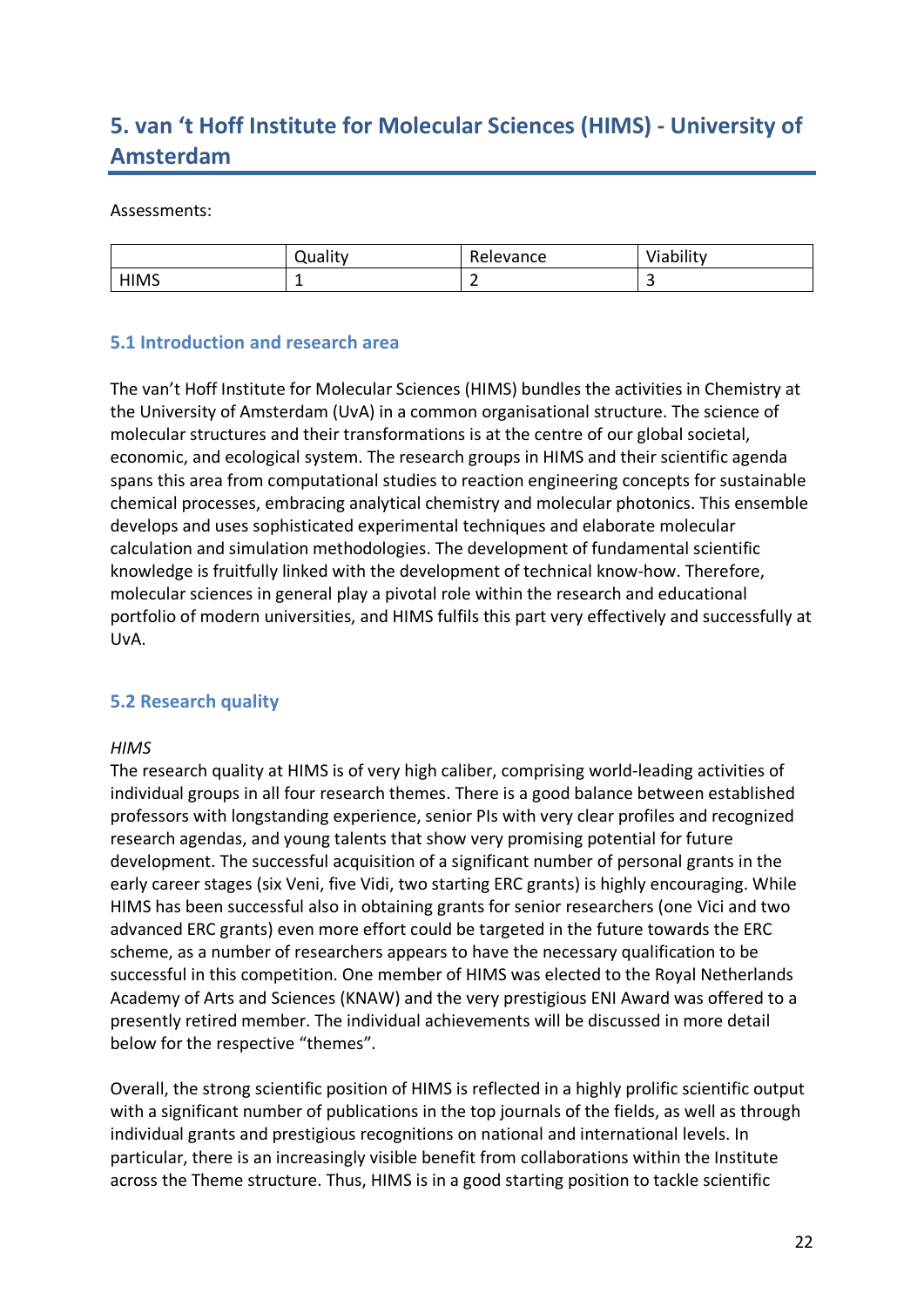questions with a distinct profile and this may help to create the critical mass for the successful acquisition of large-scale coordinated projects.

## *Theme Analytical Chemistry*

Analytical chemistry is one of the core disciplines in chemistry, with new technologies continuously being developed. In this setting, the contributions in the area of twodimensional and multidimensional liquid chromatography as well as analysis of macromolecules are on an international top level, as reflected by an ERC Advanced Grant. Also, the more theoretical work related to data analysis is highly recognized. The strong connections to the center of Analytical Sciences Amsterdam (CASA), and the Netherlands Forensic Institute (NFI), as well as art-science centers are clear proof of the recognition of high quality.

# *Theme Computational Chemistry*

Combining the research in theoretical and computational chemistry in UvA and VUA creates one of the most attractive centers for this discipline at the world level. The individual researchers (either at UvA or VUA) are very strong but are facing several competitors at the world level if considered isolated. What makes this ensemble remarkable is the diversity of methodologies from quantum mechanical modelling to large-scale simulations. The ability to simulate complex systems on increasing longer time and longer scales give them now access to the representation of observed phenomena in the domain of chemistry, biophysics and material science. The publications in top journals of the discipline as well as high standing general journals are clear proof of the quality of the developments and the interest of the topics to a wide audience. All these efforts make the Amsterdam Centre for Multi-scale Modelling and its associated Training center recognized by the "Centre Européen de calcul atomique et moléculaire" (CECAM) a very attractive place on the international scene.

# *Theme Molecular Photonics*

The group on Molecular Photonics has achieved world recognition in the field of fundamental knowledge and applications of the dynamics of excited state in molecules and nano-sized objects. A rather recent extension to astrochemistry increases even further the impact of this theme. The group publishes in the representative journals of Physical Chemistry, with a very good share of about 20% in top journals like Nature Chem. Nature Comm. JACS, Angew Chem. highlighting the quality of the work. Recognition of the achievements is also illustrated by award lectureships in US and Japan, notably. Enhanced national and international visibilities result from the participation of the group to the Institute for Lasers, Life and Photonics Science (LaserLAbAmsterdam, member of LaserLabEurope), a joint initiative of VU and VU Medical Center. This participation also highlights the importance of the fundamental studies in societally relevant issues such as medicine and healthcare.

# *Theme Sustainable Chemistry*

The Sustainable Chemistry group at HIMS is targeting the principles of chemical transformations with the aim to increase energy efficiency and to reduce potential environmental risks and hazards. The topical field and the prolific research have been recognized by UvA with support of this theme by additional significant resources. Synthetic organic chemistry, organometallic catalysis, and heterogeneous catalysis are the core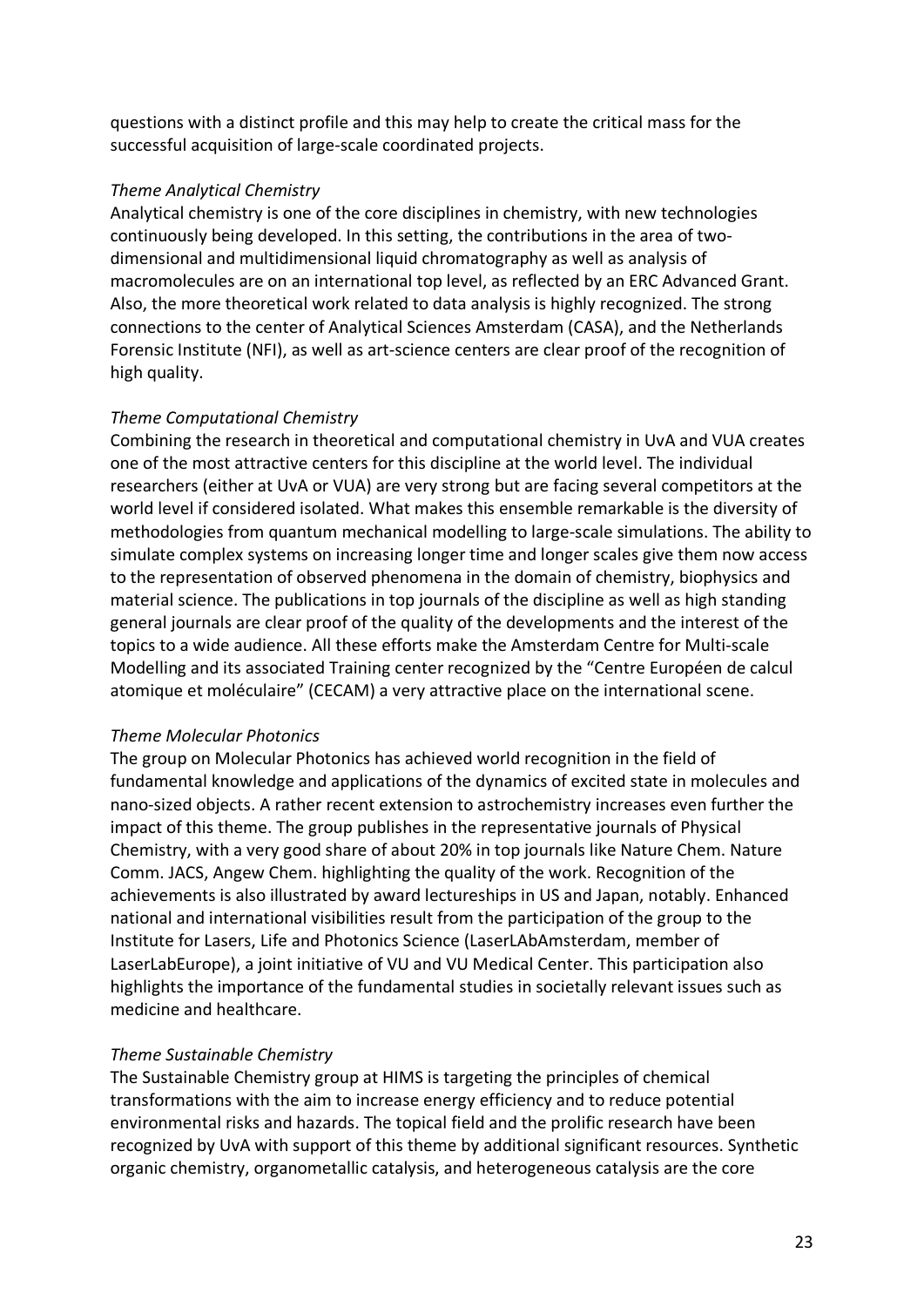disciplines, with a more recent addition on biocatalysis on a tenure track level. The contributions to Organometallic catalysis (coordination chemistry, bio-inspired catalysis, and supramolecular catalysis) are of world-leading quality and the current age structure of the group ensures that this momentum can be continued. In heterogeneous catalysis, the research is internationally very competitive and offers a strong link to industrial applications. The strength in organic synthesis and in particular in (asymmetric) natural product synthesis has been traditionally a very important contributor to the international visibility of the department. There is a significant number of junior staff members in this theme, whose role as independent scientists or staff scientists is, however, not fully clear in all cases. The retirement or part-time retirement of PIs in synthetic organic and organometallic chemistry will have an impact on the research portfolio in the near future.

#### **5.3 Relevance to society**

With "Chemistry" being one of the nine top sectors of the Netherlands, HIMS clearly stands at a focal point of societal needs, ecological challenges, and economic welfare in the country. In addition, the research activities at HIMS relate to global challenges such as a changing energy and raw material landscape, a healthy environment, and preservation of our cultural heritage. Researchers in HIMS are engaged in numerous private-publicpartnerships (including eleven part-time chairs with major industries) conducting long-term projects that combine basic research with application-oriented development. This ranges from co-developing specific analytical techniques and methodologies with partners from the private sector to the development of catalysts and catalytic methodologies for industrial processes. There is an operational patent strategy for developments with and without external partners (eighteen patents over the evaluation period) and from which several successful examples for the transfer of Intellectual Property rights have resulted. There are also effective mechanisms in place for the generation and support of spin-off companies that have been developed from experience with start-up activities over the years. HIMS also engages in a number of fruitful activities to communicate the importance of molecular sciences for a sustainable future to the general public. These include e.g. public lectures and publications in professional magazines. However, although these activities are definitely very good and the panel acknowledges the difficulties to explain topics such theoretical chemistry and photonics to the general public, HIMS definitely could do more to explain the relevance of its science to a broad audience. Stating that the most important contribution are highly competent and responsible young scientists of course is true but may not be considered as an outstanding contribution. Especially the very interesting work on forensic science, the numerous activities in art-sciences, as well as the image-guided cancer therapy offer fantastic opportunities for societal exploitation.

The theme of *Analytical Chemistry* already achieved well in this direction. For instance, Analytical chemistry houses the Co van Ledden Hulsebosch Center, an interdisciplinary center for forensic science. The work on explosive and illegal fireworks has attracted international attention. The art-science connection exists but seems somewhat underexploited in consideration of the high visibility of Amsterdam in art. It has potential to attract a large audience, which has no direct interest in science and ignores how chemistry can contribute to world heritage and societal issues. *Computational Chemistry* is a fundamental science whose impact on society is indirect but important. Learning the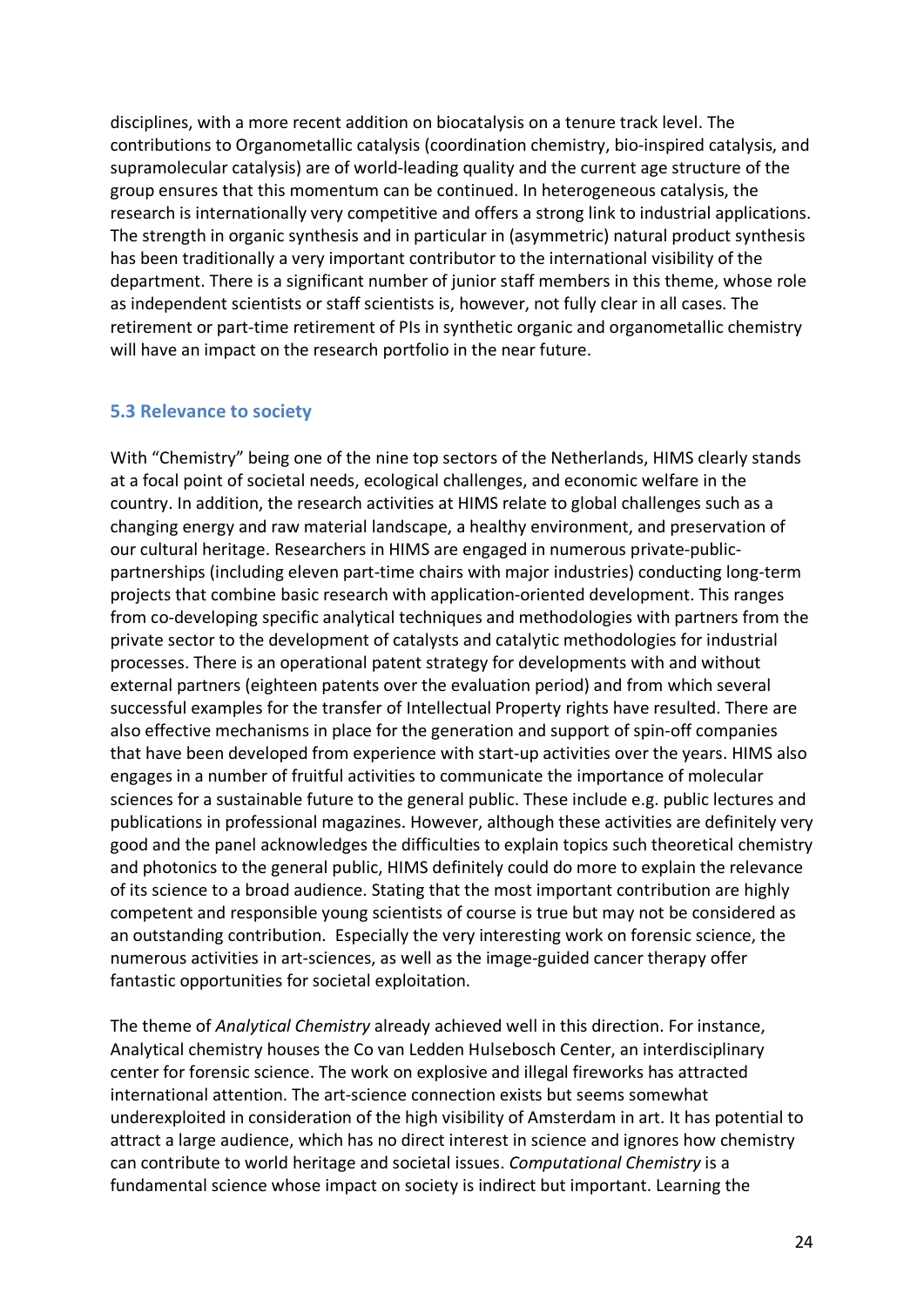methods and the limitations of modelling experimental systems could be of great intellectual value and contributes to the education of future leaders. In a more direct way, the increasing collaboration between theoreticians and experimentalists is a benefit for all partners and thus to the society. The *Molecular Photonics* involvement in the LaserLabAmsterdam, a collaboration between UvA, VUA and VU Medical center highlights the impact on societal issues through for instance improved of image-guided cancer therapy. Research on the interaction between light and molecules could contribute to improved imaging. The topics addressed in *Sustainable Chemistry* are of highest significance for environmentally benign production of chemical products, ranging from bulk chemicals to specialized pharmaceuticals. Activities to communicate this message to the general public are in line with expectations. A number of industrial collaborations and initiatives to found spin-off companies are visible indicators of the applicability of the research efforts. The coordinating function of one of the PIs in NIOK (Netherlands Institute of Catalysis Research) brings UVA in a responsible position at the academic/industrial interface.

## **5.5 Viability**

HIMS has seen a very positive development and exhibits today a significantly more coherent framework for chemistry at UvA than in the past. The panel has been very impressed by the strong commitment of the individual PIs to their themes within HIMS as an overarching structure. The research topics and the scientific profile holds potential to foster this development and to continue with a strategic planning for the expansion of strengths and to overcome weaknesses. The impression of the committee was that the definition of the themes was a necessary and very fruitful structuring process.

However, in all information provided to the committee, in the self-evaluation report and during the interview there was an obvious absence of any interest from management in the added value of the institute. Thus, strong leadership and coordination to avoid a scenario of four isolated silos appeared not visible, which might impose significant risks for the overall structure. Also, the committee got the impression that the recruitment policy and career development are left largely, if not entirely, to the four themes as an internal matter. The role of the management team seemed to be defined mainly as an administrative support structure, rather than a decision-making body. It was not clear at what level or in what format strategic planning is discussed across the theme structure and how decisions are reached in case of potential conflicts of interests between them. Building on the now established thematic definition, a corresponding managerial structure (as shown in the response of the director to the draft version of this review) is urgently required to exploit this momentum and to continuously and pro-actively shape the profile of HIMS in a dynamically changing university landscape.

#### **5.5 PhD program**

Enthusiastic and committed PhD students have expressed their delight to work in a highly motivating and interdisciplinary environment, which fosters the acquisition of complementary experimental and theoretical competences. The interaction between students and staff is organised through the student council, which is working efficiently. One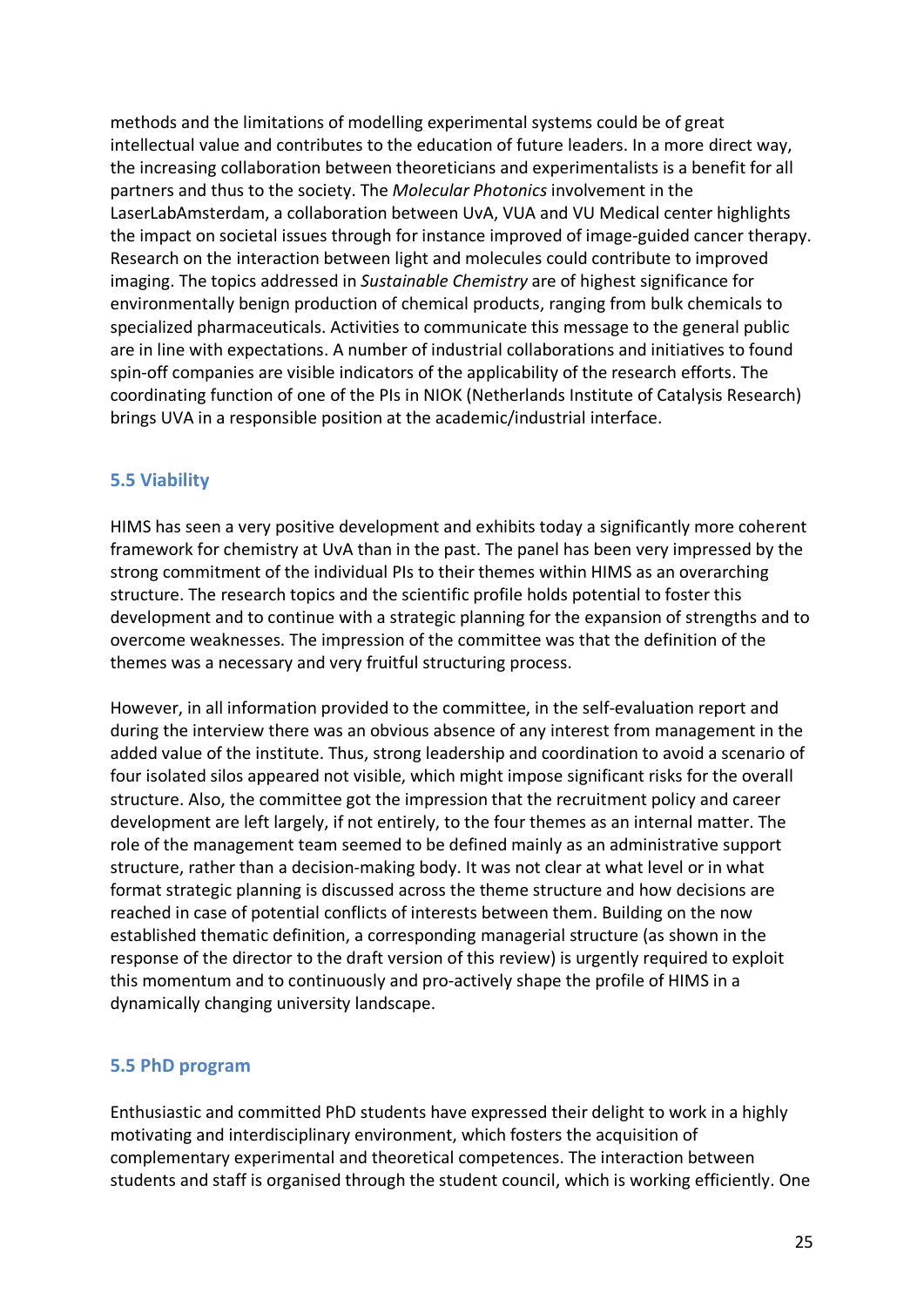should congratulate in particular the student council for its contribution in the establishment of the milestones of the track to PhD, notably by proposing a mini-defence around midway of the targeted four years' period.

The committee has positively noted that also the management team of HIMS has expressed his clear opinion that a thesis should be finished within 48 months, which typically corresponds to the duration of the salary to the student. Enforcing the rule should prevent the drift to long to very long periods (as much as 90 months) observed in the past. To help the student reaching the goal a "Welcome Pack" is given to each student. Together with the student council, a set of milestones has been developed as guidelines for the discussion of the PhD students and their supervisors (typically the promoter and often in addition a senior researcher on a day-to-day basis). In addition, a financial incentive has been introduced to encourage the student to finalize his/her thesis work in the target period. The outcome of these regulations and incentives should be monitored.

# **5.6 Research integrity**

The UvA has guidelines and courses that show that integrity is considered seriously. HIMS has his own line of conduct, which fully agrees with that of the Universities. Training and awareness courses are compulsory to students and post-docs and discussions are regularly organized for all permanent and non-permanent members.

# **5.7 Diversity**

The HIMS scientists listed in the self-evaluation report comprises full-time as well as parttime faculty members. The team includes several researchers from outside the Netherlands and Europe, especially among the younger staff members. There are 6 female scientists out of a total of 46 researchers, corresponding to 13%. At present, female scientists are represented in the group of postdocs, assistant or associate professors only and are not represented on the managerial level. HIMS recognizes that there is indeed a poor gender balance among the staff with no women at the senior level. Their intention is to hire more women than men in the coming years in order to modify the situation at the top level through promotion. While this intention is commendable, it could be enhanced by analysing the criteria for promotion and by some more pro-active action like hiring top female staff. A foundation named beta plus, which could be used for hiring with the purpose to increase diversity was mentioned during the interview. This interesting information indicates how HIMS is concerned about this issue. However, since no information on this foundation is found in the written document, the committee acknowledges it without further comment.

# **5.8 Conclusion and recommendations**

The research quality at HIMS is of very high caliber, comprising world-leading activities of individual groups in all four research themes. The research groups in HIMS and their scientific agenda span the chemical sciences from computational studies to reaction engineering concepts for sustainable chemical processes, embracing analytical chemistry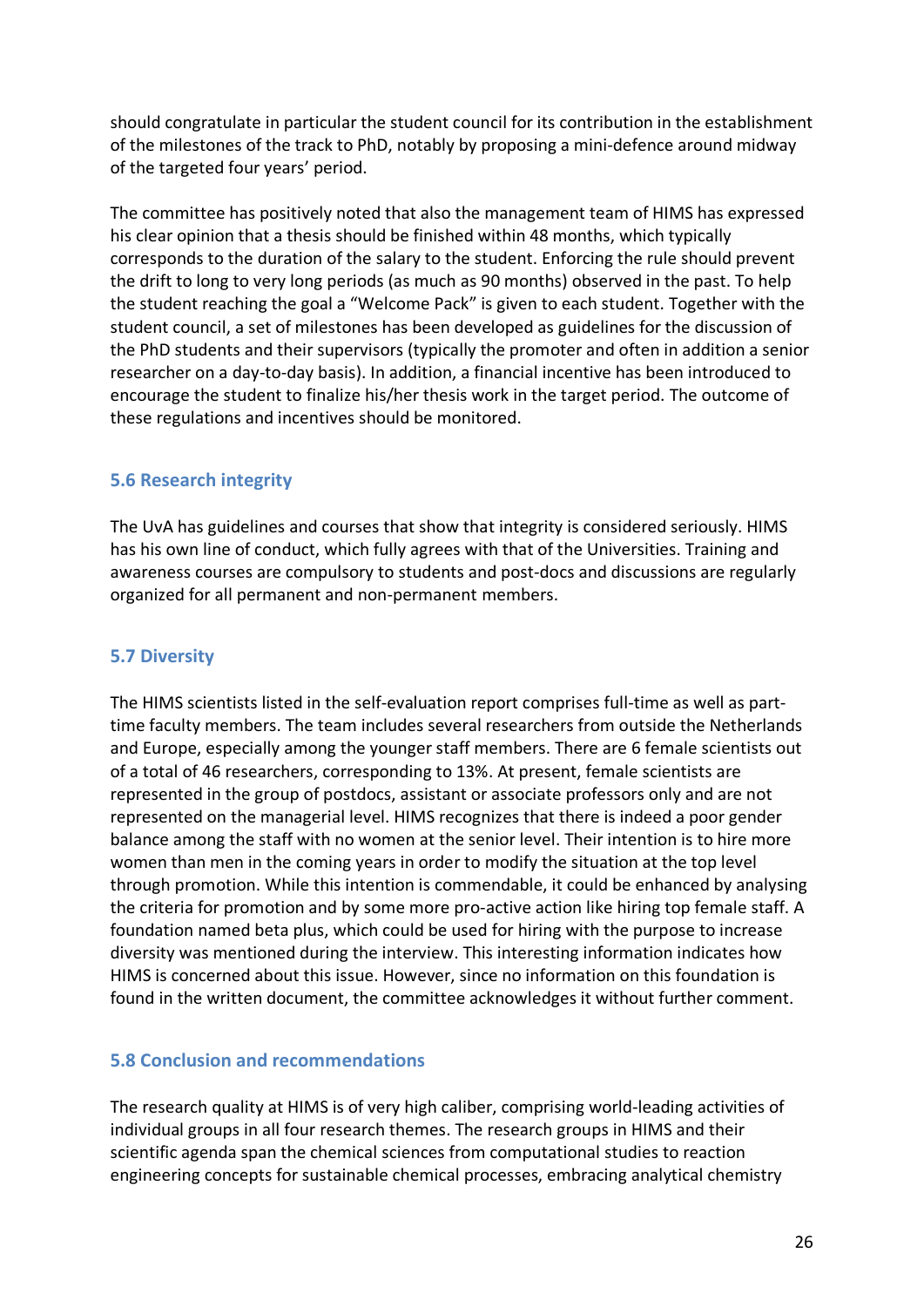and molecular photonics. There is a good balance between established professors with longstanding experience, senior PIs with very clear profiles and recognized research agendas, and young talents that show very promising potential for future development. Building on the now established thematic definition, a corresponding managerial structure is urgently required to exploit this momentum and to continuously and pro-actively shape the profile of HIMS in a dynamically changing university landscape.

#### *Recommendations by the committee:*

- Implement a managerial structure that balances between operational administration and strategic planning;
- Develop a coherent recruitment strategy for HIMS as a whole, beyond the individual planning of the themes;
- Provide joint service functions or otherwise create synergies for support of HIMS members in the application of personal grants or large-scale projects on European level;
- Monitor and foster the measurements for reduction of PhD times towards the targeted four-year period;
- Increase the exploitation of the numerous research topics most relevant to the general public;
- Increase the visibility of HIMS by including HIMS as affiliation in the publication address.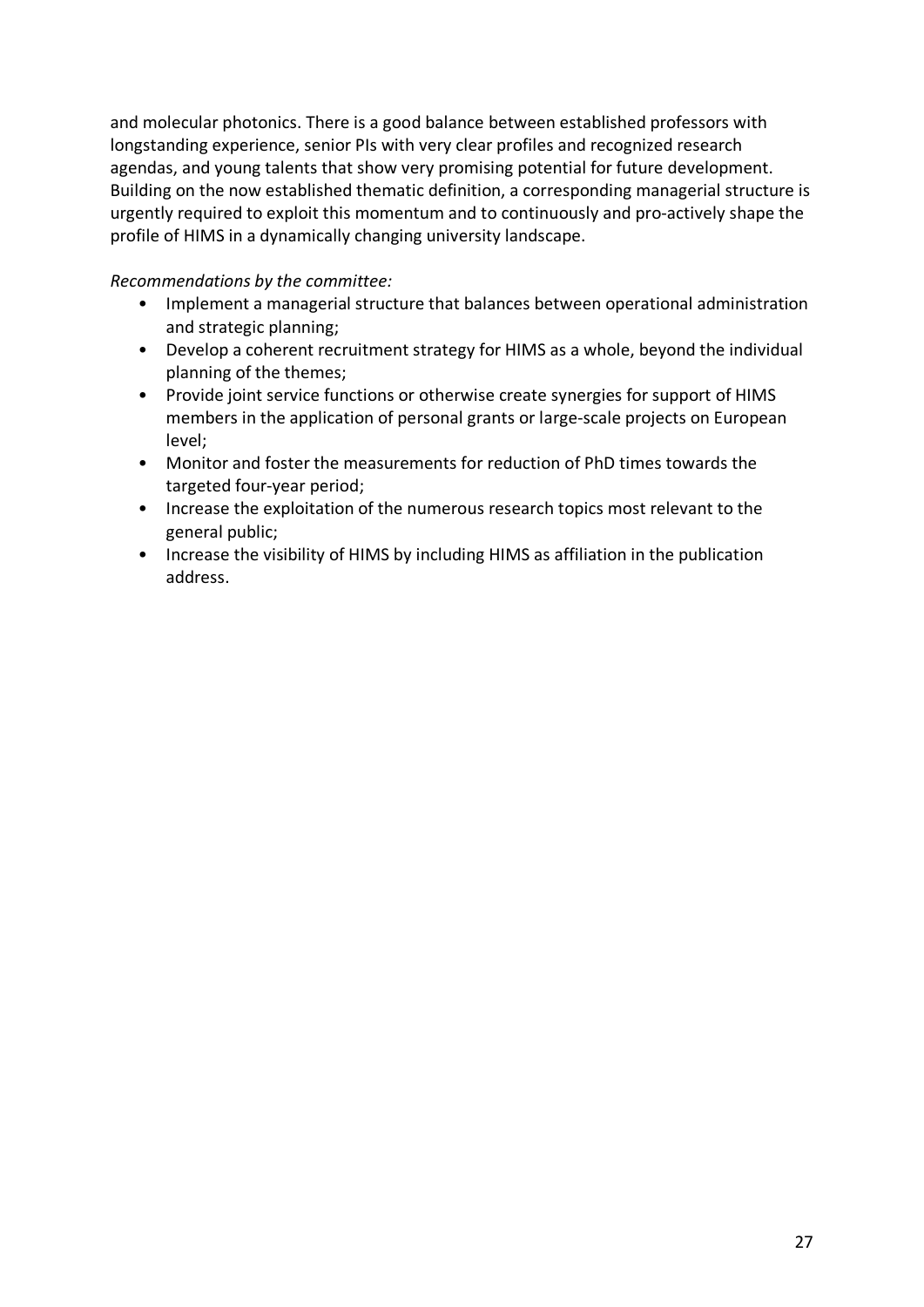# **6. Amsterdam Institute for Molecules, Medicine and Systems (AIMMS) – VU University Amsterdam**

#### Assessments:

|              | <b>Quality</b> | Relevance | Viability |
|--------------|----------------|-----------|-----------|
| <b>AIMMS</b> | -              | -         | -         |

#### **6.1 Introduction and research area**

The Amsterdam Institute for Molecules, Medicines and Systems has been founded in 2010 as one of the Interfaculty Research Institutes at VUA. It comprises in total 18 research groups from the Department of Chemistry & Pharmaceutical Sciences (CPS) from the Faculty of Exact Sciences (FEW), the Department of Molecular Cell Biology (MCB) from the Faculty of Earth & Life Sciences), and the Department of Informatics from FEW (BioInf). Formally, AIMMS consists of two departments (Chemistry and Pharmaceutical Sciences (CPS) and Molecular & Cell Biology (MCB)), which are also subject to this evaluation report. In a well elaborated research strategy, AIMMS aims at an integrated understanding of biological processes and systems as a whole. There is strong expertise in basically all areas linked to the discovery of new medicines, ranging from theoretical chemistry, synthetic and medicinal chemistry, molecular toxicology (CPS), to structural biology, microbiology, cell physiology (MCB), up to bioinformatics and neurobiology. With the very recent addition of the Department of Environment & Health (E&H), AIMMS further strengthens its translational approach from molecules to diseases. Furthermore, this will also strengthen the links to the VU Medical Center.

# **6.2 Research quality**

#### *AIMMS*

AIMMS demonstrated a very impressive research portfolio exemplified by excellent output statistics and numerous prestigious personal grants. It comprises 18 research groups clustered in 5 major areas (Molecular Sciences, Computational Sciences, Pharmaceutical Sciences, Life Sciences, and Environment & Health), which cover the whole translational chain from molecule to disease. The committee was impressed by the strong collaborative spirit within AIMMS, which is also exemplified in the fact that the self-evaluation report does not assign the numerous achievements to the two individual departments. Over the evaluation period, scientists received 2 Veni, 4 Vidi, 2 Vici, 6 NWO ECHO, and 3 NWO Aspasia grants. Furthermore, there were one ERC starting grant and one ERC consolidator grant awarded. This demonstrates, that scientific excellence is present across all career stages, from young, very talented PIs up to internationally highly recognised senior researches. What is still missing is an ERC advanced grant, which definitely is within reach considering the outstanding research portfolio of most of the senior PIs (of which at least 6 show an Hindex  $>$  50).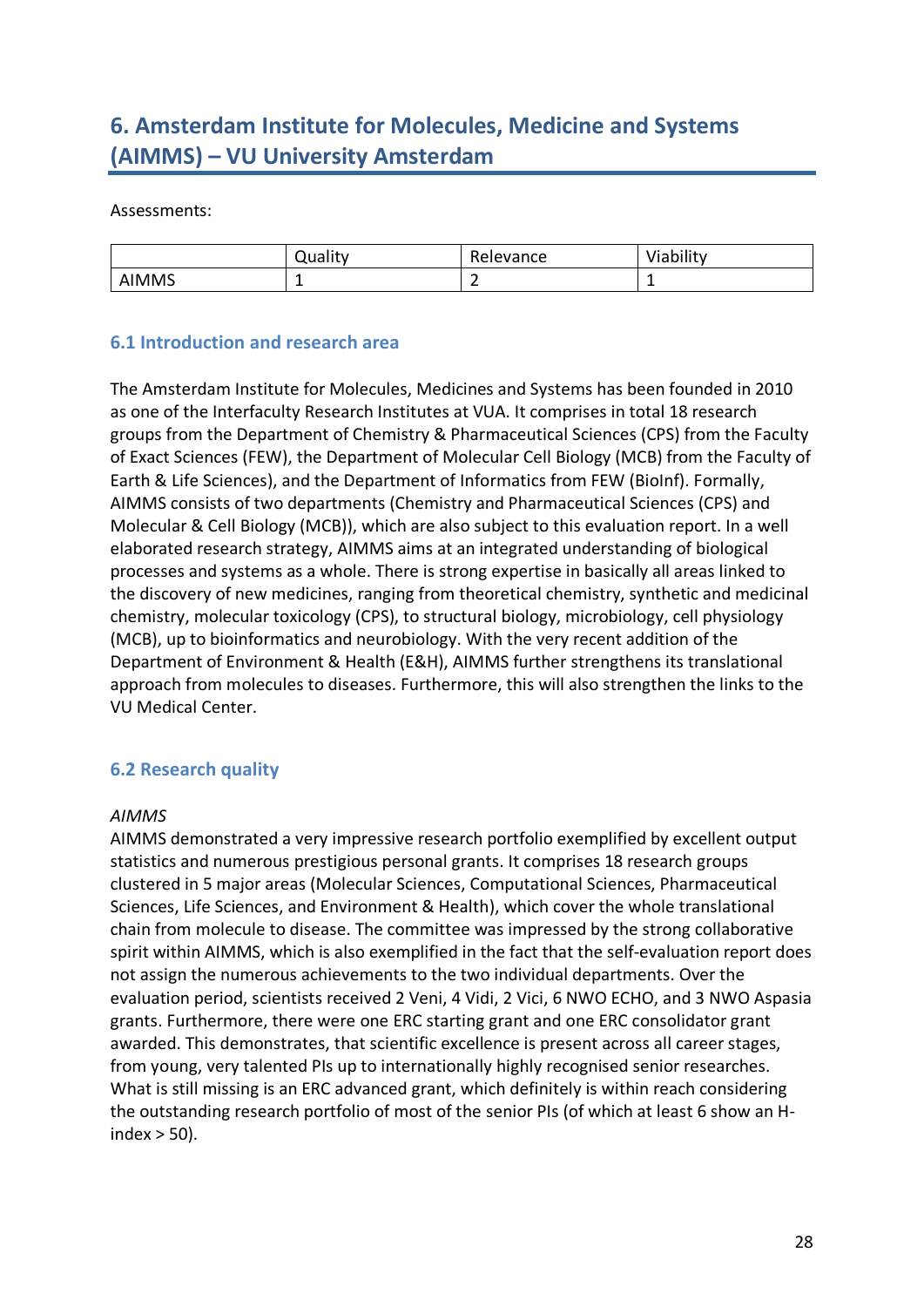Both departments publish in a wide range of journal categories with overall high to excellent relative impact, including publications in Science, Nature Commun., Nature Biotechnol., Nature Rev Drug Discov., Angewandte Chemie, and JACS. In order to even further increase the quality of the scientific output, AIMMS set the target of having at least 2 publications per researcher per year in the Q20% journals of his/her scientific domain.

#### *Department of Chemistry and Pharmaceutical Sciences (CPS)*

Traditionally, CPS is known for its world-leading position in GPCR research with focus on histamine receptors. In recent years, the research portfolio has been expanded towards phosphodiesterases and the acetylcholine binding protein. The chemistry groups are heavily engaged in the development of multicomponent reactions, with a focus on green chemistry. The translational value chain is complemented by strong expertise in preclinical toxicology and metabolism. All this is complemented by top level computational approaches. Based on the bibliometric analysis, CPS publishes between 115 to 132 papers per year, with chemistry, physics, and pharmacology & toxicology as top ranked categories. 77% of these publications are in the top quartile of the respective journal ranking. Furthermore, every year between 4% and 6% of the publications belong to the top 1% group in terms of citations. These parameters clearly further demonstrate the outstanding scientific quality of CPS.

#### *Department of Molecular & Cell Biology (MCB)/Bioinformatics group*

Also, MCB shows excellent publication records with 45 to 81 publications per year. According to their discipline, biology & biochemistry, microbiology, and plant & animal science are among the top categories. 70% of the publications are in the top quartile with up to 4% belonging to the top 1% cited publications. Specific strengths of MCB are seen in the field of systems approaches, metabolic models, as well as research on tuberculosis and antibiotic drug resistance. Also, in these fields, there are tight interactions with strong informatics groups.

# **6.3 Relevance to society**

Staff members as well as students of AIMMS actively contribute to dissemination of their research to different target groups. This includes interviews in TV and radio, public courses, lectures at schools, debates with politicians, and of course numerous press releases which are targeted to a broader public. In addition, several groups are also running web services for a more specialised target group, such as the 3D-e-Chem Virtual Machine and a set of KNIME nodes for computer-aided drug discovery, and databases for kinases and phosphodiesterases. Finally, AIMMS also developed a valorisation strategy to target economic target groups such as pharmaceutical companies. This resulted in several spin-offs and patents. Notably, CPS appointed a professor for Science Business & Innovation, who contributes to increasing entrepreneurial thinking of the students and organises collaboration events with e.g. large pharmaceutical companies.

However, considering the huge potential that pharmaceutical and microbiological research offers for society, the activities in the area of societal relevance pursued by AIMMS may be considered as very good, but could be improved. Explaining e.g. the need for research in areas such as antimicrobial resistance to the general public is straight forward and of course generates societal impact. For being world leading in this aspect, opinion leadership in areas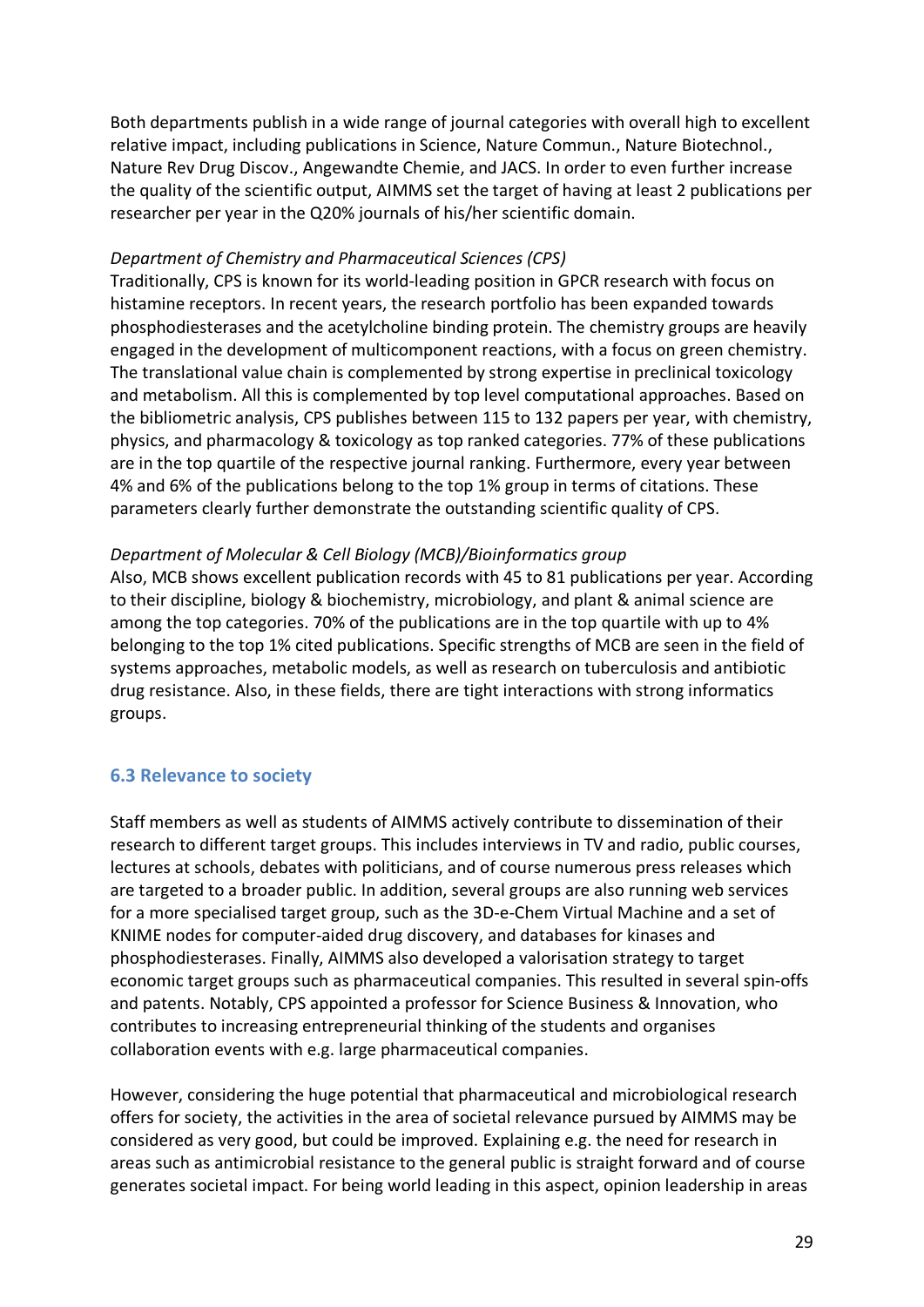such as openness and ethics in pharmaceutical research, targeting rare diseases, or the whole complex of reducing animal experiments (3Rs) needs to be enlarged.

## *Department of Chemistry & Pharmaceutical Sciences*

The main contributions of CPS to societal target groups focus on providing cutting edge tools for scientists. These include the eChem toolbox for computer aided drug discovery, data bases for structure-based drug design in the field of kinases and phosphodiesterases, as well as tool compounds for chemical biology approaches. Outreach to the general public is in line with the general policy of VU, but, as outlined above, could be improved

#### *Department of Molecular & Cell Biology/Bioinformatics group*

Members of MCB are very active in communicating the role and importance of microbiologically oriented research to the general public. This is e.g. exemplified by public courses on the microbiome, systems biology, and debates about synthetic biology. Quite some attention was achieved with the work on the microbiology of kisses, which was also announced with a poster at the airport.

# **6.4 Viability**

The Amsterdam Institute for Molecules, Medicines and Systems is one of the Interfaculty Research Institutes at VUA. It resulted of a merger of the Departments of Chemistry & Pharmaceutical Sciences (CPS), Molecular & Cell Biology (MCB), and the Bioinformatics Group (IBI-VUA). In 2017, also the Department of Environment & Health joined. AIMMS is headed by a Management Team composed of a Scientific Director, the heads of the three Departments, and the upcoming Scientific Director. From the very beginning on the Management Team followed a clear strategy towards scientific excellence, which is also exemplified by the termination of two groups in CPS which did not get top scores by international chemistry review committee. As all other institutes, also AIMMS was harmed by the non-merger of the Science Faculties of VUA and UvA, mainly with respect to the enormous waste of time spent for preparing the merger. However, due to its very solid strategy and vision towards a translational chain from molecule to disease, there is no need for reorganising AIMMS due to the non-merger. With the new O2 building, AIMMS is excellently equipped for the near future. The groups will come even more closer together, which is already actively facilitated by e.g. O2 lunches and O2 core facility days.

The only risk for maintaining AIMMS as a world-leading top research institution in the field of life sciences is the financial independency of the departments. Legally, the money provided by the university is directly assigned to the three departments. However, the departments expressed their strong intention to fully merge into one department (working title Chemistry & Molecular Life Sciences), which will mitigate this risk and provide a viable and stable organisational structure.

The management group was very coherent across the different departments, which e.g. is shown by joint selection committees for vacant positions, funds for joint PhD students, and a joint valorisation strategy. Also, the number of staff (204 research staff) and funding is provided on an AIMMS level only. Thus, it is difficult to differentiate the viability for the two (yet) individual departments under evaluation (CPS and MCB). Both department heads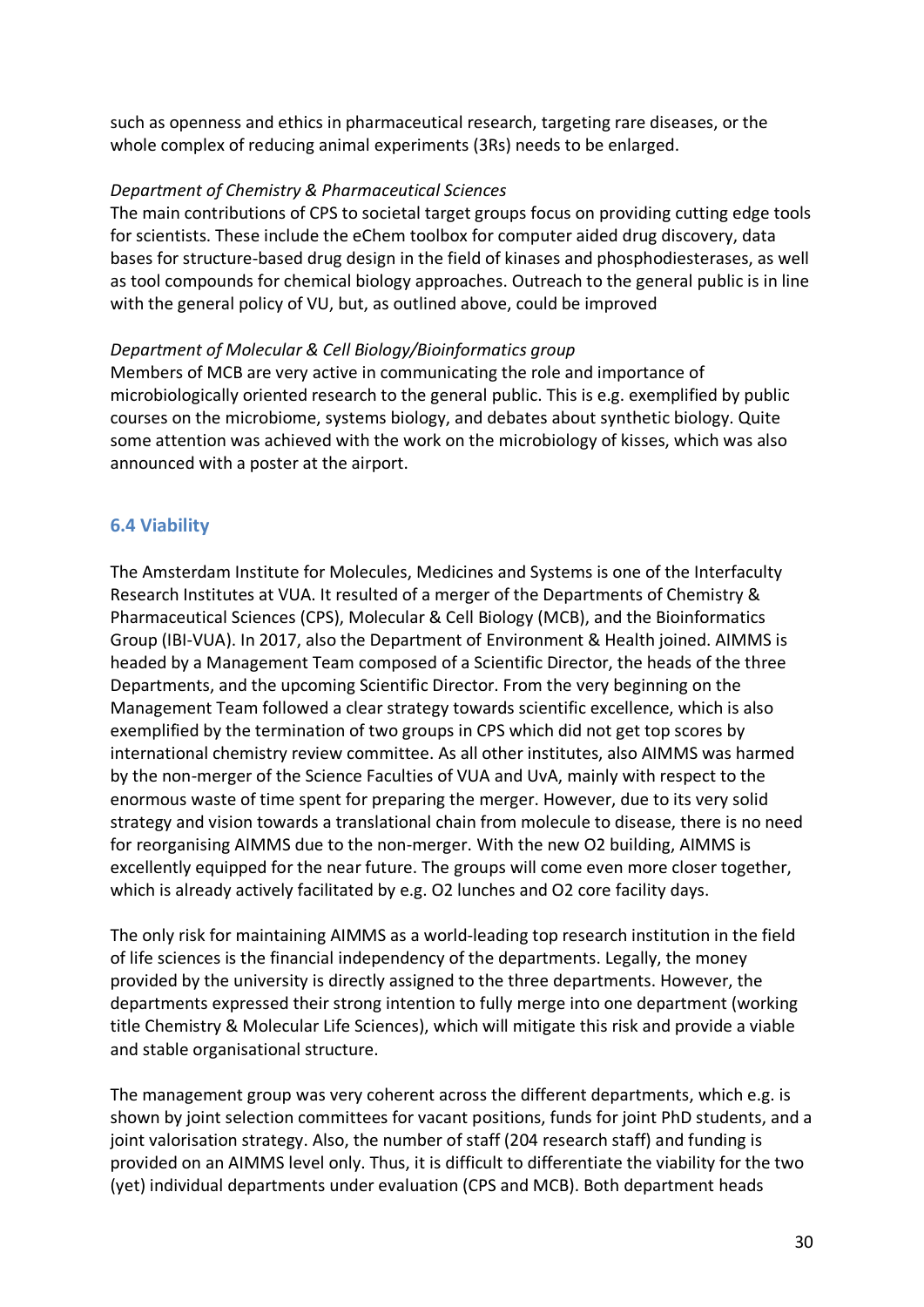expressed the strong will to merge into one organisational unit. Already now all decisions related to funds and positions, as well as the overall strategy are made in the AIMMS Management Team, which is composed of one director and the three department heads.

# **6.5 PhD programs**

In 2015, AIMMS established a single Graduate School for all AIMMS PhD students, which includes a Training and Supervision Plan. However, although the regular time for pursuing a PhD is 4 years, more than 50% of the students need more than 6 years to graduate. Comparing to international standards, this is too long and should be reduced. The management team is aware of this and started several activities to overcome this problem: (i) a bonus of €1500 for those who submit their thesis within 4 years and 3 months, (ii) instalment of a PhD committee which regularly participates in the meetings of the management team, (iii) midterm evaluation of the thesis progress, and (iv) re-discussion of the publication requirements for PhD theses (2 accepted and 1 submitted manuscript).

Generally, the PhD students like the true collaborative spirit in AIMMS, as it offers them the possibility to work in interdisciplinary teams. Several of them were funded by AIMMS internal grants for joint PhD positions between different research groups. This is seen as an excellent initiative to foster collaboration and to bring different scientific disciplines close together.

## **6.6 Research integrity**

Management, staff, and students are aware of the importance of scientific integrity. Since 2015, every PhD student has to attend a mandatory course on scientific integrity and to sign the code of conduct. In case of conflicts, there are University wide mechanisms in place. In addition, the Director of the Study Program serves as first contact point. With respect to sustainability of data and protocols, several groups are running electronic lab books. The Management Team is also very well aware of the importance of data management and data stewardship and appointed a data manager, who is in charge for development and implementation of an AIMMS wide research data and management plan. This includes concepts for making the data FAIR, testing the viability of new data management technologies, and keeping links to the Amsterdam Data Center.

# **6.7 Diversity**

With respect to nationalities, staff and students at AIMMS show impressive diversity with a total of 42 nationalities working at AIMMS. However, with respect to gender diversity, AIMMS unfortunately shows the same misbalance as observed in comparable institutions throughout Europe. While at the level of technicians, 56% are female, this drops to 12% for staff. The management is fully aware of this issue, and made considerable effort to overcome this misbalance, by e.g actively stimulating careers of female scientists by utilising the NOW-Aspasia program. Furthermore, search committees for new professors include at least two female members (VUA policy). It is strongly advised to make the maximum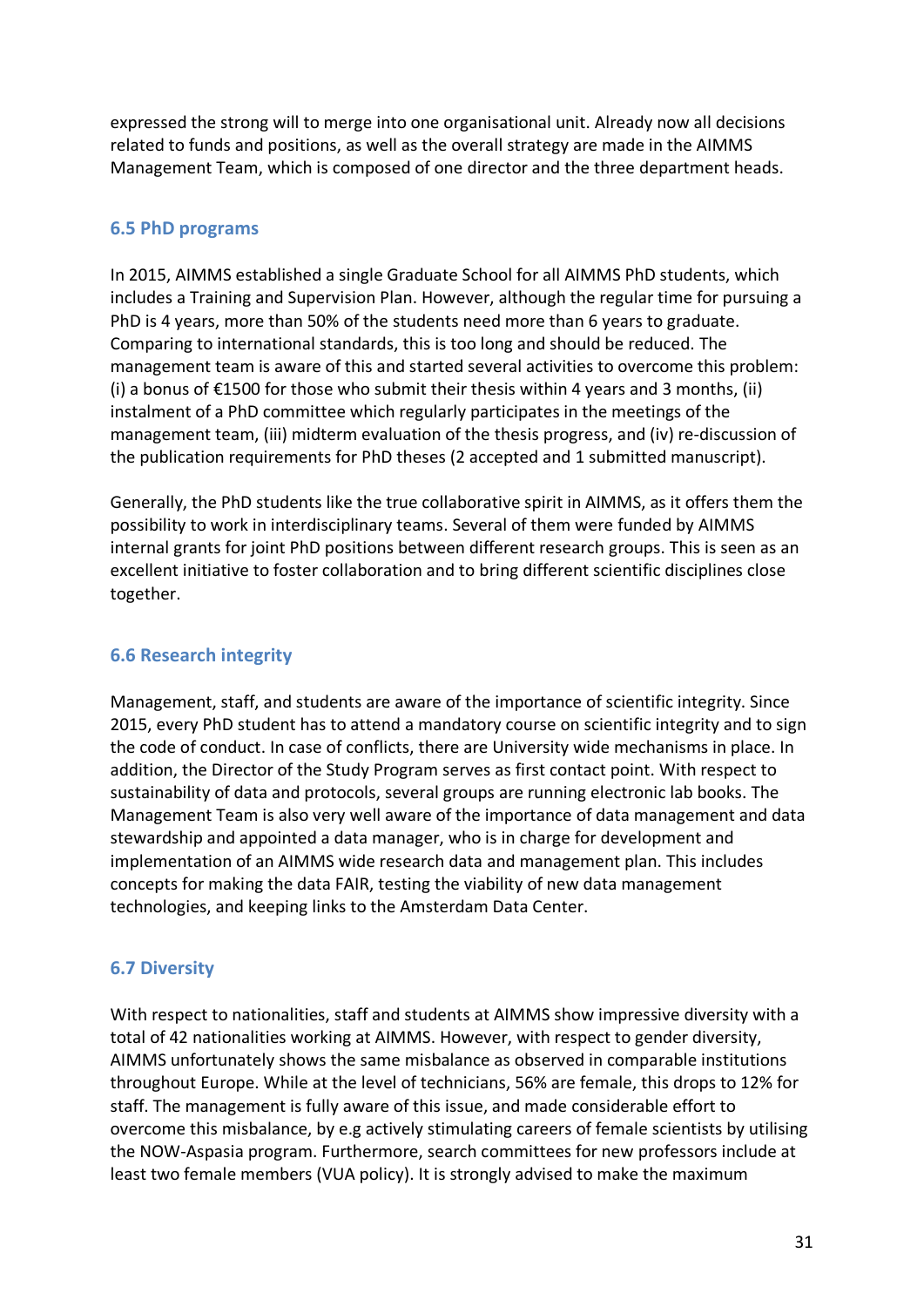possible efforts to recruit top level female scientists for the two vacant positions in order to reach the University wide goal of 25% female scientists in 2020.

# **6.8 Conclusion and recommendations**

The committee was impressed by the true collaborative spirit at all levels at AIMMS, which, together with several top level individual scientists, definitely contributes to the outstanding scientific excellence of AIMMS. Transition from the retiring Scientific Director Nico Vermeulen to his successor is very smooth as Bas Teusink is already also a member of the management board. With respect to branding, AIMMS still suffers a bit from the fact, that several PIs were previously part of LACDR, the Leiden-Amsterdam Center for Drug Research. In addition, not all publications mention AIMMS as affiliation, as the researches are legally still affiliated to the individual departments. However, when the merger of the three departments has been finished and AIMMS is transformed to one organisational unit, this should no longer be a problem.

## *Recommendations by the committee:*

- Merge the departments into one organizational unit as soon as possible;
- Carefully consider if the name again should be changed (from AIMMS to C&MLS); if yes develop a solid communication strategy for branding the new name;
- Further exploit the chair for science business & innovation to fully capitalize on the huge economic opportunities in the life science area;
- Engage even more in IMI projects; considering the excellence of the institution, it could participate in more IMI and H2020 projects;
- Reduce the duration of PhDs;
- Continue to establish AIMMS internal grants for joint PhD projects, because it is an excellent mean for stimulating collaboration;
- Active search for females for new recruitments on all levels;
- Get more engaged in general societal activities related to pharmaceutical research and its ethical implications;
- Continue to actively work on a coherent data management strategy; maybe establish AIMMS wide electronic lab books, which might also foster further collaborations.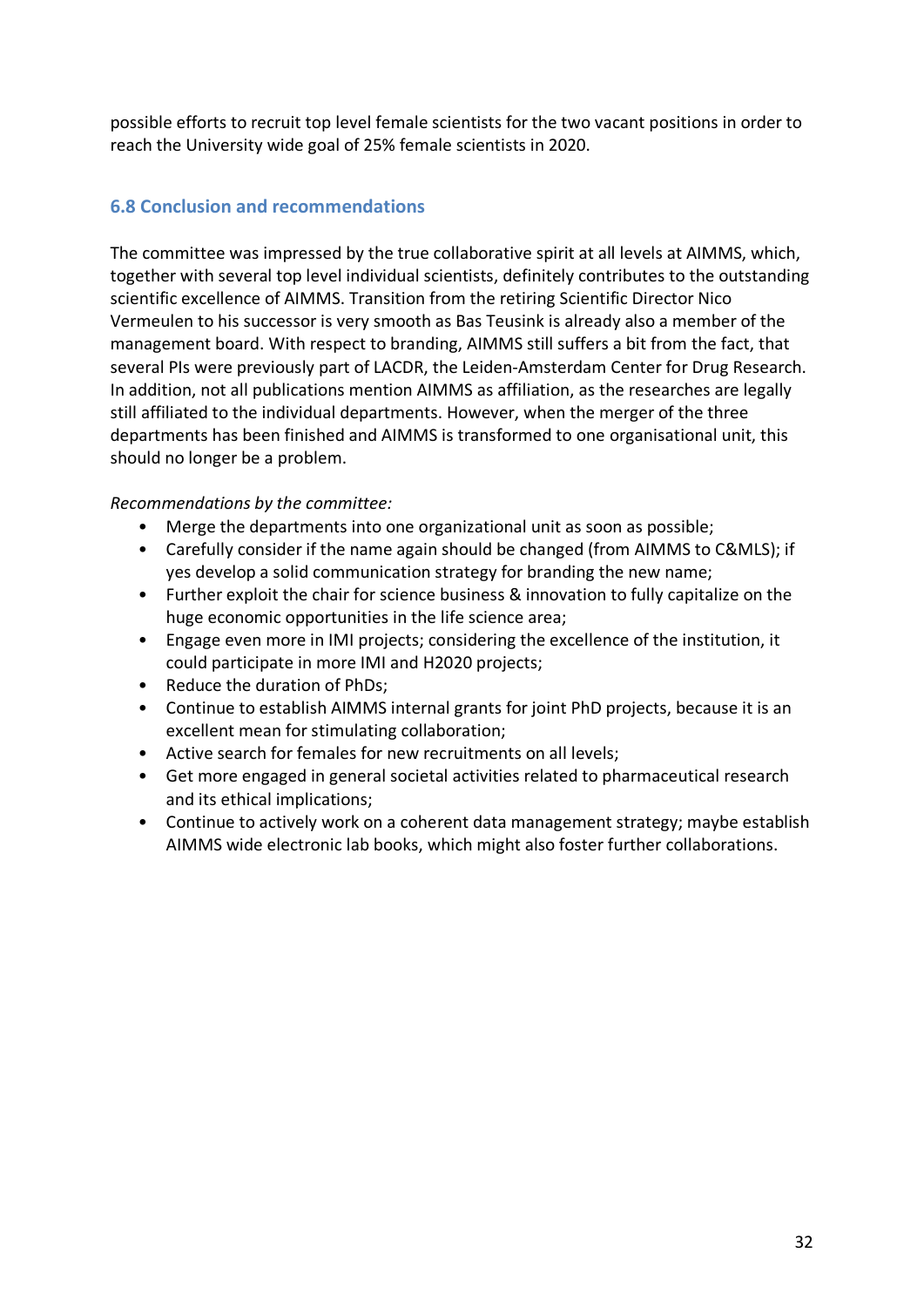# **7. Institute for Biodiversity and Ecosystem Dynamics (IBED) - University of Amsterdam**

#### Assessments:

|             | ا uality | Relevance | Viability |
|-------------|----------|-----------|-----------|
| <b>IBED</b> | -        | -         |           |

## **7.1 Introduction and research area**

The Institute for Biodiversity and Ecosystem Dynamics (IBED) performs ecological and evolutionary research at scales from the individual organism to the globe. Its research contributes new knowledge to society that helps clarify the interconnectedness of nature and the relationship of humans to the ecosystems that support them. IBED was recently reorganized from nine units into four departments: Ecosystem and Landscape Dynamics, Evolutionary and Population Biology, Freshwater and Marine Ecology, and Theoretical and Computational Ecology. A management board consisting of the leaders of these departments, the IBED manager, deputy-director and science officer along with the IBED Director has been formally in operation for less than one year but early signs are that this will provide a very effective structure for guiding the unit. These four departments encompass most of the range of topics in the field of Ecology. Scientific staff number in the 130-160 range.

# **7.2 Research quality**

During this past evaluation period IBED has maintained its excellent record of publishing high quality research products, averaging more than 300 publications per year. An impressive number appear in the most visible interdisciplinary journals and many others appear in the leading journals in ecology. Publications from IBED are selected at a high rate for additional supplementary commentaries, literature highlights, and the like, adding further visibility. IBED scientists have robust international reputations and many are seen as thought leaders in their fields. All four departments published 15 or more papers that fall within the top 1% of published papers in terms of citation impact. The level of this review did not allow for detailed, specific assessments of the individual departments, but it should be noted that the committee did not find there to be a wide range in performance either in terms of research quality or relevance to society among the four departments, and all four contribute significantly to IBED's overall excellent research score. A few comments based on raw bibliographic measures are included here but specific grades made to individual departments were not possible.

#### *Department Ecosystem and Landscape Dynamics*

Work in this department has made inroads into our understanding of ecology at the large spatial scale and how Earth and its inhabitants have changed over time. The combination of ecosystem ecology with landscape dynamics and paleoecology is not entirely unique, but there are only a few similar configurations in the world. This arrangement promotes a multi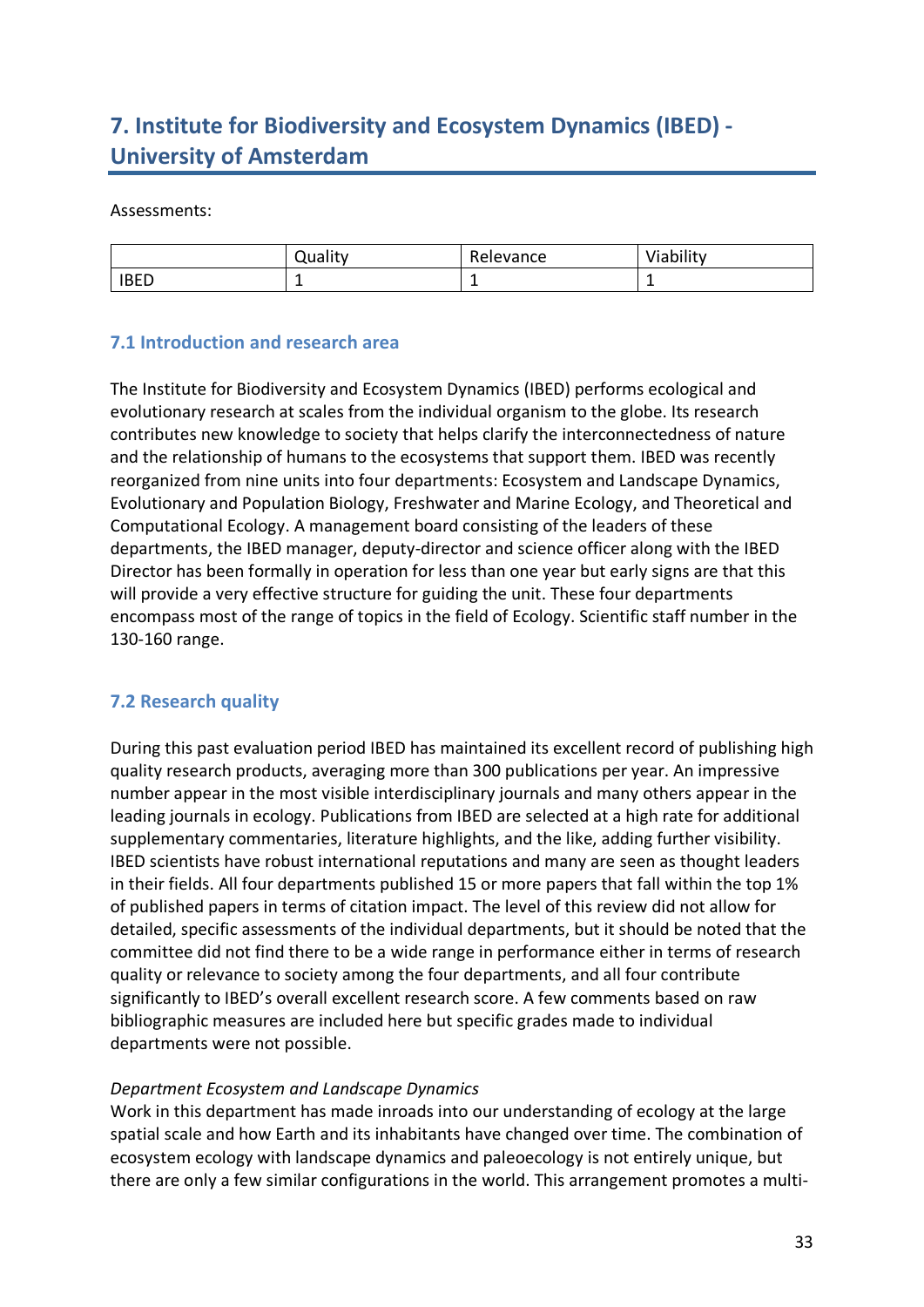faceted understanding of large-scale environmental phenomena. The total number of papers published (301) and numbers of papers in high impact factor journals were somewhat lower than two other IBED departments but still indicative of a highly functioning research unit.

#### *Department Evolutionary and Population Biology*

Work of high impact in this group includes studies of evolutionary mechanisms with a particular emphasis on plant-herbivore interactions. The research is highly conceptual with a focus on gaining deeper insights into evolutionary relationships, as well as developing new theory. This department published the greatest number of papers (371) of all four departments and a similar number of papers in high impact factor journals and is clearly contributing to IBED's excellent research activities.

#### *Department Freshwater and Marine Ecology*.

Recent developments include the discovery of regime shifts in oxic/anoxic boundaries and effects of rising CO<sub>2</sub> on freshwater and marine ecosystems. Work explores fundamental questions about the functioning of these aquatic systems and complex species dynamics within them. FAME's research output was second highest among the four IBED department in terms of numbers of papers (343) and first in terms of publications in journals of high impact.

#### *Department Theoretical and Computational Ecology*

This department focuses on the structure and functioning of ecosystems, encompassing different levels of organisation (individuals, communities…) and their interactions with biotic and abiotic environment. Recent developments have been predictive models of bird migration and of fish populations that have practical applications. By raw bibliographic measures, the TCE department published 70-140 fewer papers (229) during the evaluation period than the other three departments (range 301-371), but a comparable number were published in journals of IF>5.

#### **7.3 Relevance to society**

IBED is involved in many activities that connect its scientists to the public, and individuals within the institute view these connections as critical. Specific emphases include climate change, environmental stressors such as contamination and land degradation, food security, water quality, and conservation. These activities include public lectures (those at TEDx and large outdoor festivals especially stand out), contributions to TV documentaries, and an impressive number (>100 during the evaluation period) of publications aimed at general readers. IBED also participates in the applied research consortia Amsterdam Water Science and Amsterdam Green Campus and therefore is contributing to large, socially targeted efforts. As with research quality, the committee is unable to provide specific grades for departments in terms of social relevance, but it is clear that all four departments are contributing significantly to the overall IBED score of excellent in this category.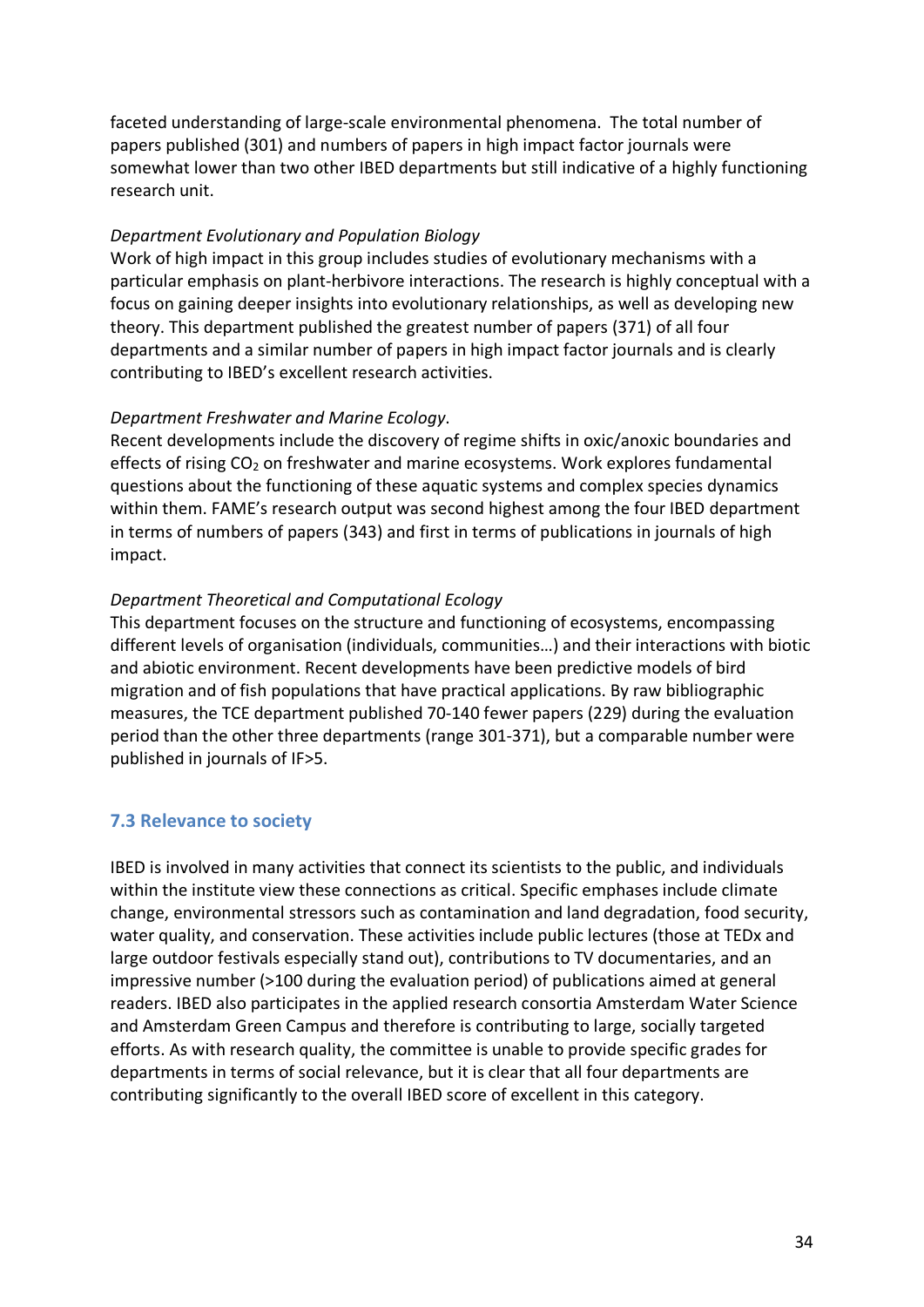#### *Department Ecosystem and Landscape Dynamics*

Research in this group addresses global change and carbon balance, issues of great social relevance. Excellent engagement with the public occurs through public lectures and through media outlets. Notable too are ways that ELD scientists are engaged with policy makers.

#### *Department Evolutionary and Population Biology*

Applied research in this department contributes to food security via means of biological control lessening society's needs for pesticides and GMOs, a potentially direct connection between evolutionary dynamics and social need. Activities also include public lectures and appearances in the media.

#### *Department Freshwater and Marine Ecology*

Socially relevant research in this group includes studies exploring the nature of interactions of cyanobacteria, including those, which form harmful algal blooms, and how they interact with light, nutrients, and other aspects of their environment. This work has direct bearing on managing water quality in The Netherlands and elsewhere.

#### *Department Theoretical and Computational Ecology*

Work in this department has addressed impacts of offshore wind farms on wildlife and has helped mitigate avian damage to military aviation. The citizen science program *Vogel het uit!* is a highly visible initiative that allows non-scientists a chance to visualize the locations of tracked birds and to contribute their own observations via the VogelHetUit app.

# **7.4 Viability**

IBED's future prospects are excellent. This outlook arises partly from the increasing importance of the subject matter it covers. Addressing questions that are aligned along a "biodiversity – ecosystems" axis will continue to be at the forefront of biological sciences, and bringing theoretical and empirical approaches together, as well as bringing researchers together whose work extends from individuals to the globe is an excellent and forwardlooking organizational scheme. Just as important though, IBED is a well-functioning unit with obvious energy input from the youngest to the most senior scientist. Communication within the unit seemed excellent and the vision set by the management team was especially notable. Across all levels of personnel, there is a clear sense of common purpose and an enthusiasm for the work of IBED and its four departments. Indeed, one of the staff said that the reorganization into four departments was "one of best things that could happen to IBED". The reorganization has already increased communication and collaboration among groups. All of these signs point to a high prospect of viability of the unit into the future. A thoughtful strategic plan for 2017-2022 provides an excellent roadmap for the future.

Now that it is certain that the anticipated merger with VUA will not occur and IBED will continue as an institute into the indefinite future, IBED is rightly considering whether there is a need to better "brand" itself to the broader community. Some members of IBED view this as high priority though others do not. As a related issue, IBED perceives that it could expand its communication efforts, especially those that involve social media. There is a relatively new science director at IBED, who, the committee assumes, will provide additional support to these areas and thus expand efforts. Social media is indeed an increasingly important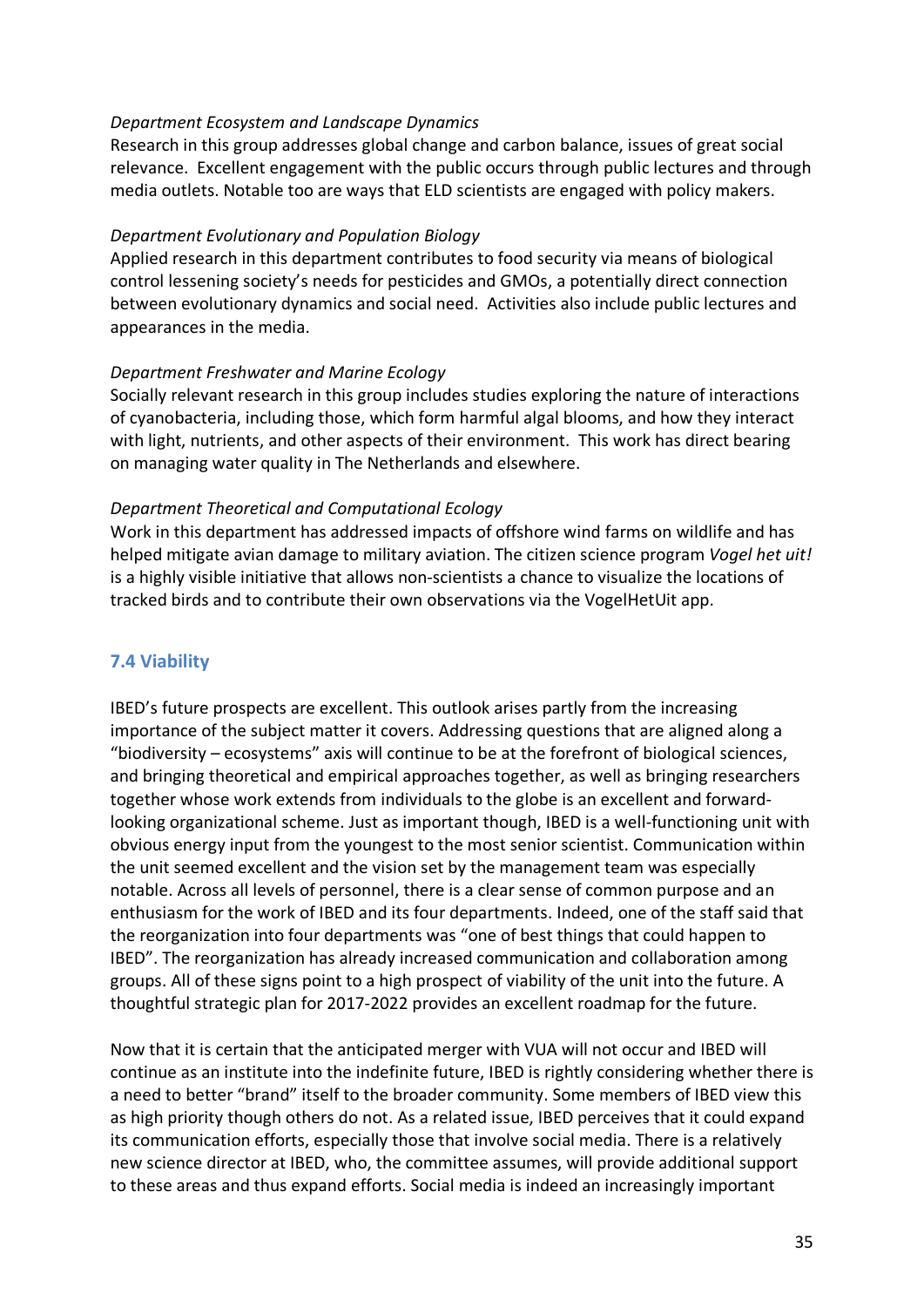means of communication and whether IBED is put forward as a public brand, enhanced use of social network platforms can further expand the connections between science and society.

#### *Department Ecosystem and Landscape Dynamics*

This department houses perspectives at large spatial scale and long temporal scale. These perspectives will continue to be an important part of science in the future and offer important potential for increased outreach.

#### *Department Evolutionary and Population Biology*

This is a thriving area of biology where for instance technical advances in sequencing and omics approaches have revolutionized the questions that are asked. The prospects of this department are particularly tied to the efforts underway to recruit into an open Full Professorship.

#### *Department Freshwater and Marine Ecology*

These two subjects have obvious commonalities and combining the topics into one department enhances those synergies. Water resources are and will continue to be crucial for society.

#### *Department Theoretical and Computational Ecology*

Theoretical biology has a long history but computational biology is a newer field and one of growing importance. It is a critical piece of scholarship going into the future.

In addition to the four subject matter departments, IBED has recently created a departmentlike unit composed of the technical staff, who manage work and sample flow along with PIlevel staff. This step of creating a Department of Labs and Infrastructure is a commendable and creative alignment of departmental resources, giving these skilled staff a greater voice in functioning.

# **7.5 PhD programs**

IBED became a member of the PE&RC graduate school in 2016, which strengthened the graduate training network in the unit. Attrition from graduate training is low, only one or two PhD students discontinue their work in any given year. Approximately half of PhD recipients go on to research-oriented careers within one year of their defence. Similar to the other programs the committee reviewed, the time to receiving PhD on average was longer than considered optimal, calling for strategies to better align the expected and real study times for PhD students leading to timely completion. There was a clear awareness of this issue though it was not as clear how strongly the institute was taking corrective action.

# **7.6 Research integrity**

Along with other groups reviewed by this committee, the overall policies of the university provided an important set of guiding documents setting out research integrity policies.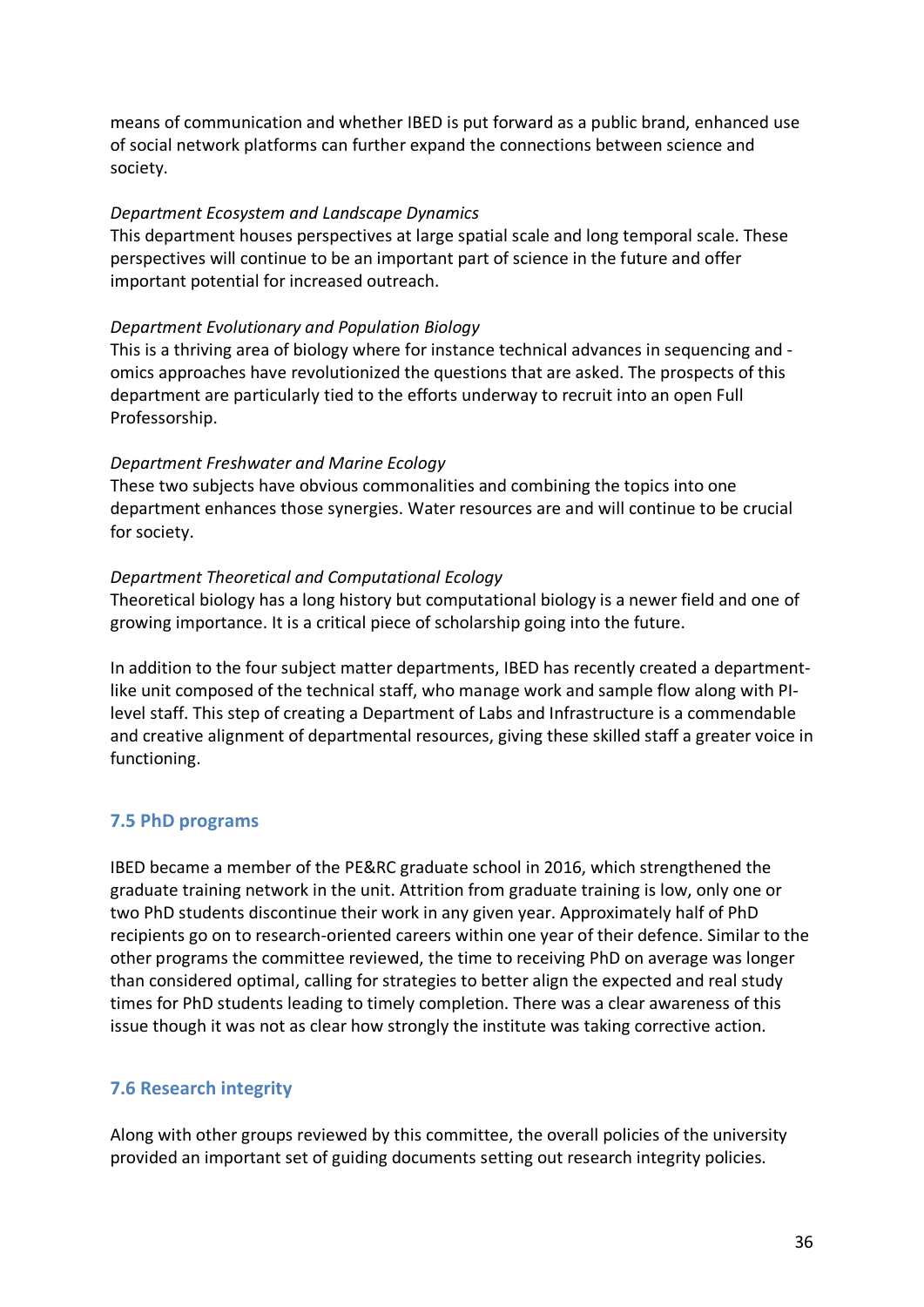Students are trained in research integrity as part of their coursework. Policies regarding IBED research integrity and data management are taken seriously but are being updated.

# **7.7 Diversity**

IBED recognizes that it has work to do to diversify its academic staff. Gender is a particular priority. As of September 2017, females made up about 1/3 of the assistant professors and there were three associate professors and one full professor. A number of hiring and retention policies are in force that may lead to improvements. Targets (not quotas) have been set; these appear reasonable. It appeared to the review committee that IBED is sincere in its stated goal of increasing diversity and it is taking corrective action.

# **7.8 Conclusion and recommendations**

The review committee had a highly positive impression of IBED's research quality. The commitment of its members to common goals and their sense of community also stood out. The leadership team of IBED is to be commended and the scientists and staff of IBED should feel great pride in their accomplishments. In all important respects, it presents itself as a high functioning group.

#### *Recommendations by the committee:*

- Identify and hire a new institute leader to maintain research excellence and a healthy work culture because the current director will leave IBED in 2018;
- Take steps to enhance the incorporation of International Students into IBED activities and culture;
- Set up some anticipated outcomes for new Department of Labs and Infrastructure as well as a timeline to review how this change has worked;
- Make a clear decision as to whether to "brand" the IBED as a unit and if so, consider renaming itself to something more user-friendly.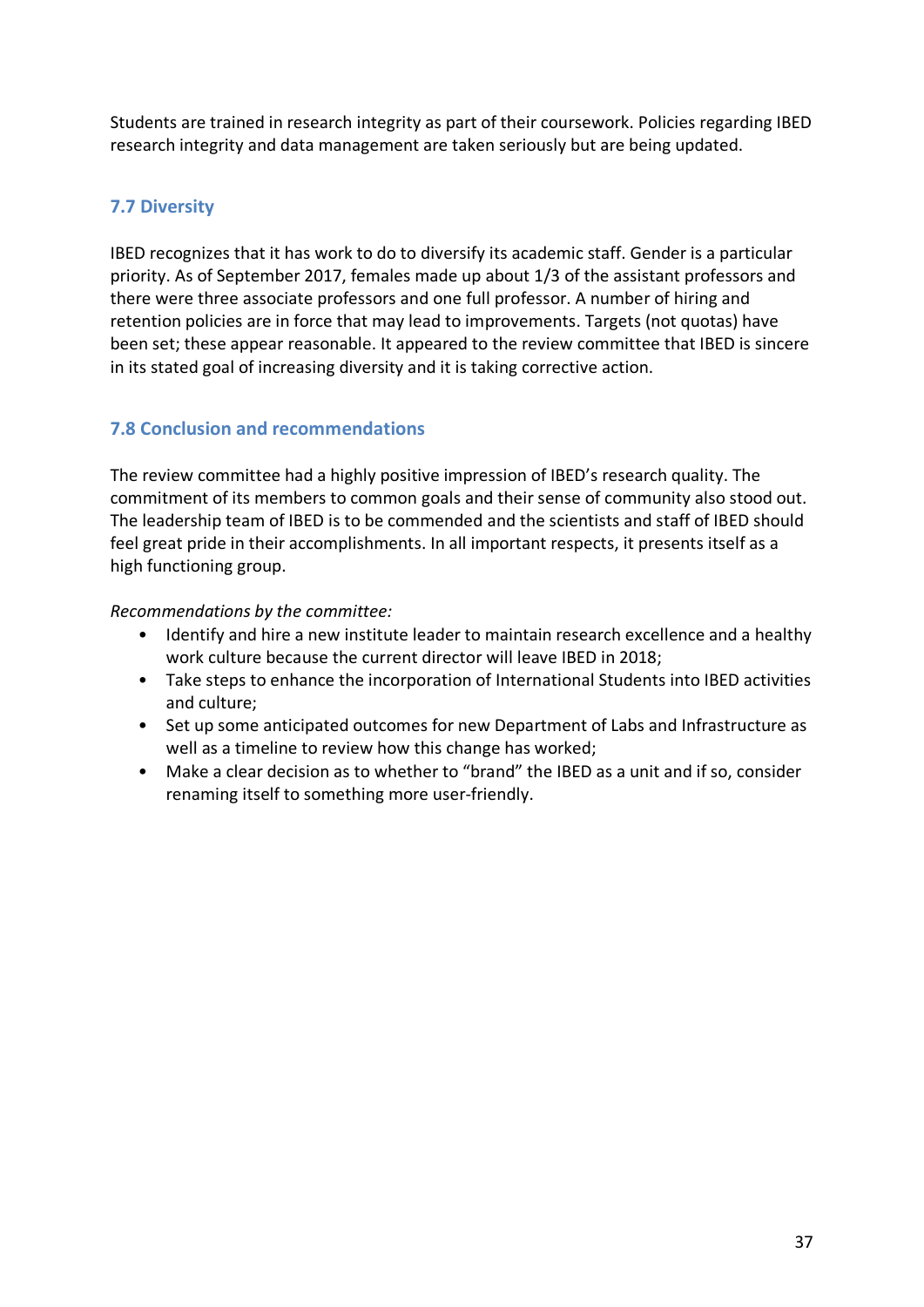# **8. Department of Ecological Science (DES) - VU university Amsterdam**

#### Assessments:

|            | <b>Juality</b> | Relevance | Viability |
|------------|----------------|-----------|-----------|
| <b>DES</b> | -              | -         |           |

## **8.1 Introduction and research area**

The Department of Ecological Science addresses fundamental ecological and evolutionary questions regarding the relationship between biodiversity and ecosystem functioning, in the present context of global changes. The department is a medium size structure (ca 50 persons altogether) organized in two sections: Animal Ecology and Systems Ecology. It embraces a wide range of scales from molecular ecology to ecosystem research and a diversity of ecosystems and makes use of experimental studies in laboratory or climate chambers conditions, field studies and long-term experiments, laboratory analyses and modelling. The research is based in a rigid theoretical framework while also addressing relevant ecological and environmental challenges. The research of this department is relevant in particular to the fields of nature conservancy, contamination of the environment, genetically modified organisms, coastal protection, spatial planning and understanding and predicting the impacts of global change on terrestrial ecosystems biota and functioning.

# **8.2 Research quality**

The department is performing excellent quality research, knowledge driven and innovative, that has produced several breakthrough results in the recent years. They are at the forefront of their discipline internationally. Their research is based on adequate and very good facilities, including long term ecological research sites (LTER's) in the Netherlands, but also in the Falklands, Northern Sweden, Svalbard, Antarctica, where they attract other scientists. They have a wide range of analytical facilities as well as terrestrial mesocosms and a fire laboratory. The research is also founded on a strong network of collaborations.

The department is very prolific with an excellent publication profile, in terms of number of publications in top disciplinary as well as top generalists' journals, with high impact papers. Since 2011 this department published 34 papers that fall within the world's top 1% most cited publications for the same period and from the same research area, which is amazing.

In the period evaluated, the department has attracted a high number of individual grants (Veni, Vidi, Vici, ERC Starting Grant, NWO-Gravitation) at the national and international level, as well as individual marks of recognition (University Chair of Excellence in Research, Heineken Young Scientist Award, ..). The high inter-disciplinarity of the group is undoubtedly attractive to students and post docs.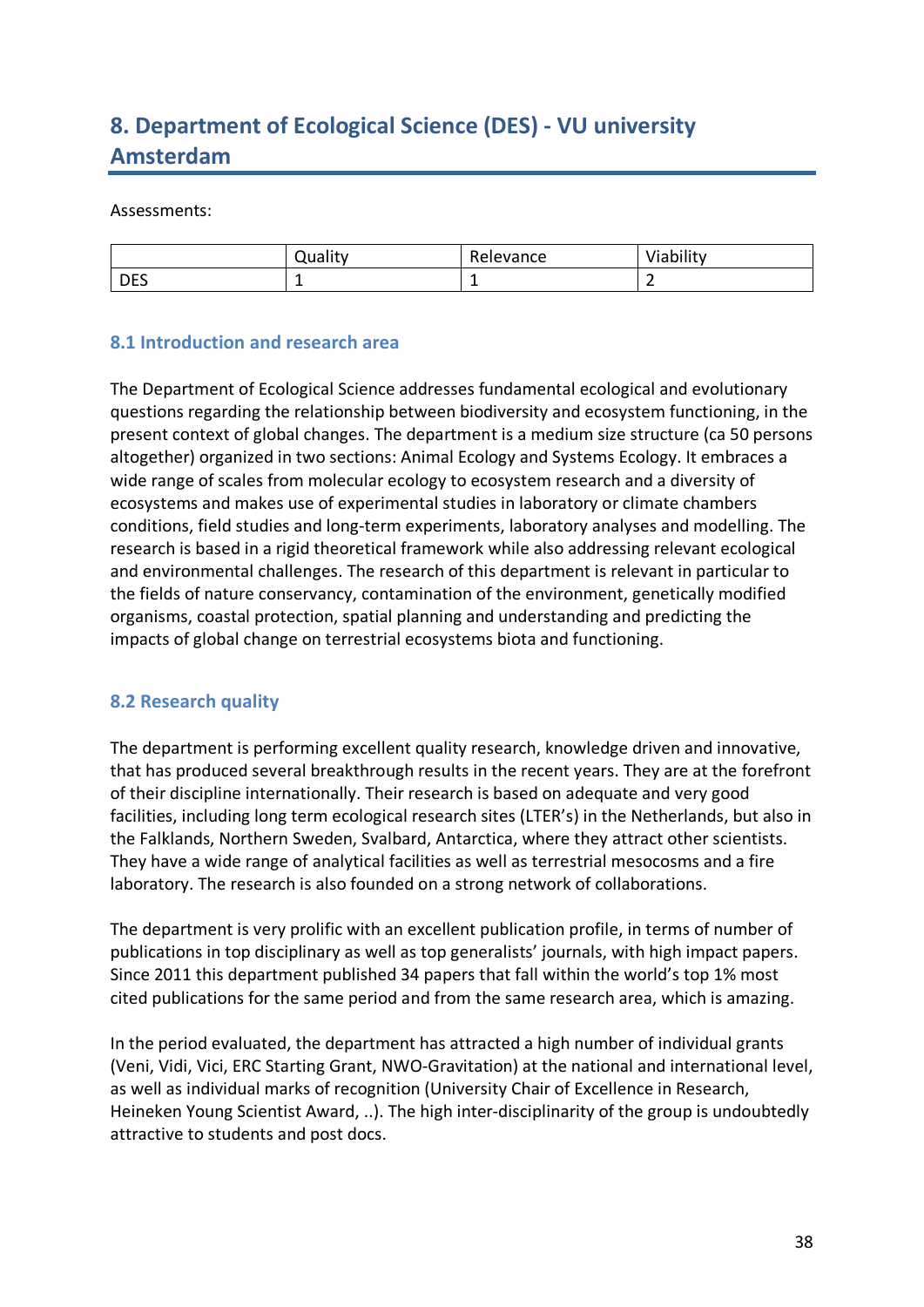The two groups, Animal Ecology and Systems Ecology, which were quite separate a few years ago have intensified their interactions, as shown by postdocs hired on shared projects and recent common papers. Microbial ecology was identified as a proper topic needed at the crossing of the two sections and a tenure tracker assistant professor has been hired and actively collaborates with the two groups.

DES is a medium size department and has a rather flat organization. Information seems to be circulating very easily between teams, sections, students, post docs support staff and academics. There is an open atmosphere and shared enthusiasm. There are several thematic group meetings that span within and across the two sections and ensure a lively scientific life in the Department. The management team operates in a transparent and fluid manner. The department is more than the sum of brilliant individuals and there is a strong sense of belonging to a group and a true bottom-up functioning.

# **8.3 Relevance to society**

DES research themes have a high societal relevance per se in the present context of increasing pressures on terrestrial ecosystems and while the research at DES is essentially knowledge and curiosity driven, this group makes an amazing work in conveying their research to the public and interacting with/influencing societal target groups.

Researchers in DES are engaged in outreach activities with quite a success (many TV programs, interviews, lectures at general public festivals, interventions in schools). They are involved in societal debates on nature conservation and climate change and in several committees with societal parties. Their activity had concrete implications in re-shaping the Netherlands' law on nature management, which is a major achievement. Several academics of the department contributed actively to the national research agenda and to the Origins centre.

In terms of application of research, DES is involved in the development of tools for soil contamination assessment based on genomic based approaches and use of Collembola as bio-indicators.

#### **8.4 Viability**

DES was strongly involved in the project of merging with UvA's Institute for Biodiversity and Ecosystem Dynamics (IBED), an institute with which they have many common interests, complementarity and on-going research and teaching collaborations. This project was not supported by the universities and led to severe disappointment among the staff. DES plans to continue to collaborate and coordinate their efforts with IBED both in teaching and research. Another project is on its way, namely the merging within VUA of the departments of Ecological Science, Earth Sciences and Institute for Environmental Studies and DES into the Department of Earth, Ecology and Environment (EEE; Triple E). The partners in this new institute have different expertise than IBED. One forecasted advantage is that this big institute will allow to increase the size of student cohorts and thus improve the department budget.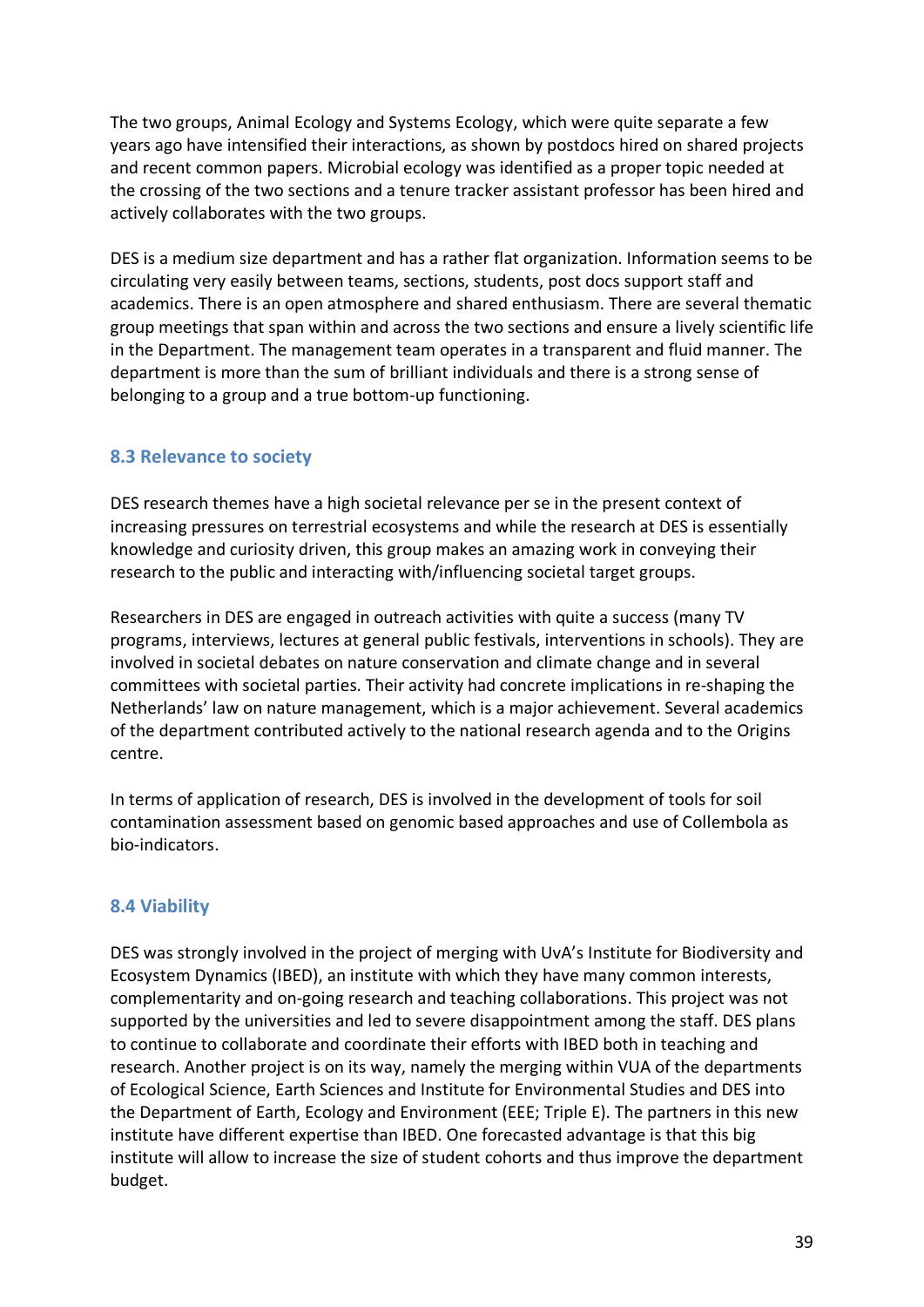At this moment, DES has a clear identity and good visibility because of the excellence of its research. However, while merging within EEE offers new opportunities, and is identified as such by DES management and staff, it is not obvious that DES visibility will be maintained.

The department has a recruitment plan for academics that is discussed and is transparent to DES staff. They usually succeed in hiring before a senior academic retires, which ensures a smoother transitioning. At present, the priority is to hire a true genomics person and a tenure track position has been secured for this.

Building and lodging conditions are an issue. The group is looking forward moving into a new building – the present building being due to destruction. The demand of DES is to become better geographically united, i.e. in the same corridor, in order to foster interactions among staff and students, scientific exchanges and department coherence. If the forecasted moving into a new building is changed by VUA to renovation of the present building it would be detrimental for DES, in terms of loss of time and disorganization related to the refurbishing process.

In conclusion, the viability of DES per se is very good, because of the quality of the research, the quality of their internal functioning and the importance of the research topics which will not decrease in the future. Furthermore, leaders have strong skills and are very involved. The governance is strong, open and transparent. DES has a clear strategic plan, in terms of management of competences, research orientations, teaching plan and cooperation strategy. However, there are both opportunities and risks for this department associated with the project of merging with a much larger group (Tripple E). The grading given here is meant to raise attention on the future of this department.

#### **8.5 PhD programs**

The department changed the way PhD are supported by leaving their former doctoral school SENSE to the Production Ecology & Resource Conservation (PE&RC) graduate school, that is better suited in terms of disciplines for the Department. Students express satisfaction of the PhD training program. The Department has made an effort to reduce the duration of PhDs and succeeded in an average 4 years and 7 months' duration of PhDs, while several of those exceeding the allotted time work only part time within DES. The implementation of strategies to align the expected and real study times for PhD students leading to a reduction of PhD duration should remain an objective for DES as well as for the other Institutes and Departments of VUA.

#### **8.6 Research integrity**

Ethics and integrity are part of PhD training. Data storage and management are being organized adequately and follow the guiding documents provided by the University.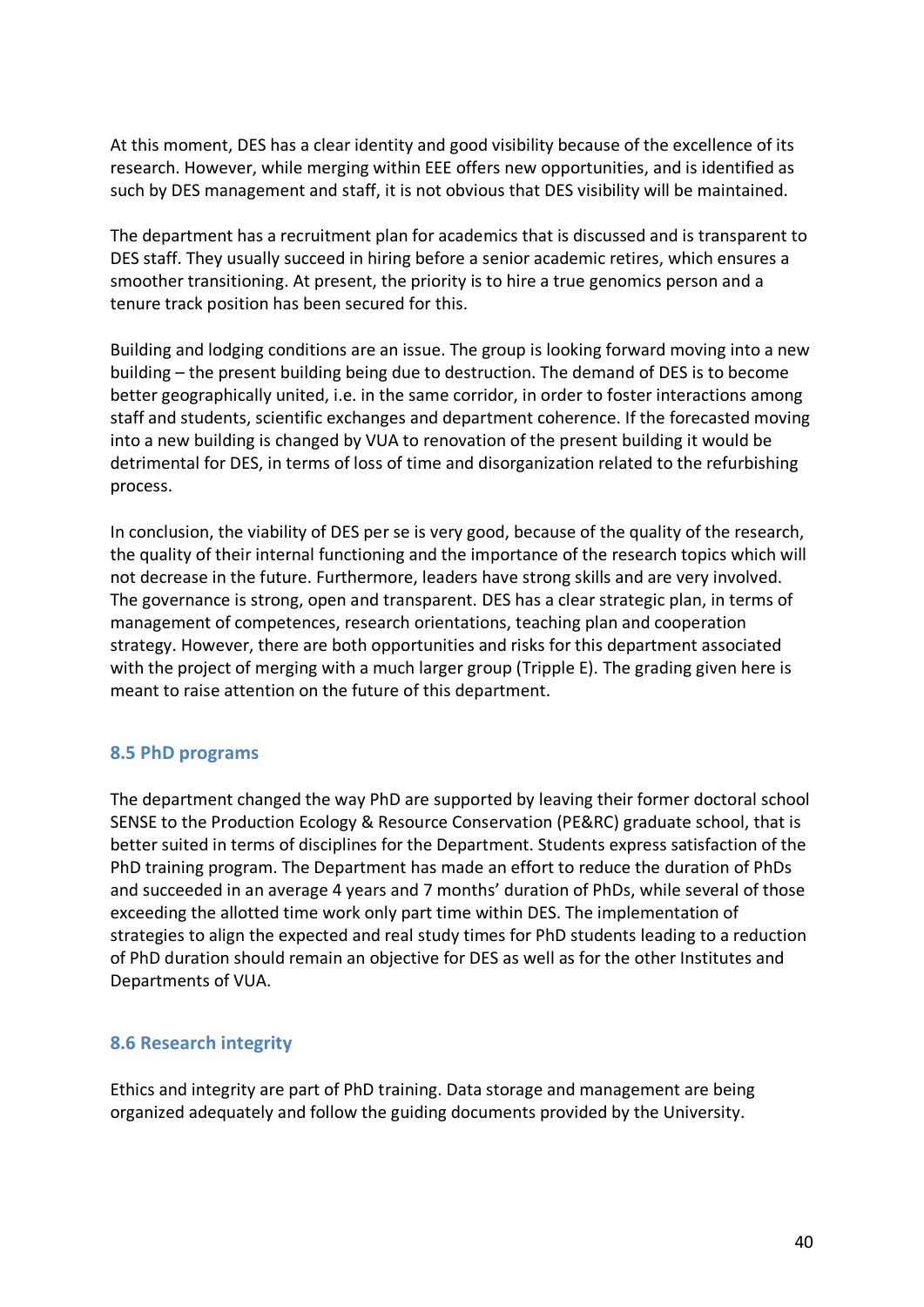## **8.7 Diversity**

As an exception among the evaluated departments at VUA and UvA gender balance is not an issue for DES at professor and management heads level. Management is aware of the underrecruitment of qualified women at the assistant professor level. There is a wide diversity of geographic origins among students. Staff management is explicit, comprising periodic meetings between individuals and tenure track supervision.

## **8.8 Conclusion and recommendations**

DES is a rather small group performing extremely well and producing excellent quality and very high-profile research while achieving an efficient and lively working atmosphere and a sense of community among its members. Although the viability of the group itself is without any doubt, there is a risk of losing strength and visibility when merging within EEE. Also, the future housing of the group was seen as a potential issue by the committee.

#### *Recommendations by the committee:*

- To maintain collaborations and complementarity with IBED and coordinate for access to external resources and for recruitment strategy;
- Not to lose identity and not to lose visibility within the future Triple E institute and maintain the quality of interactions within the department.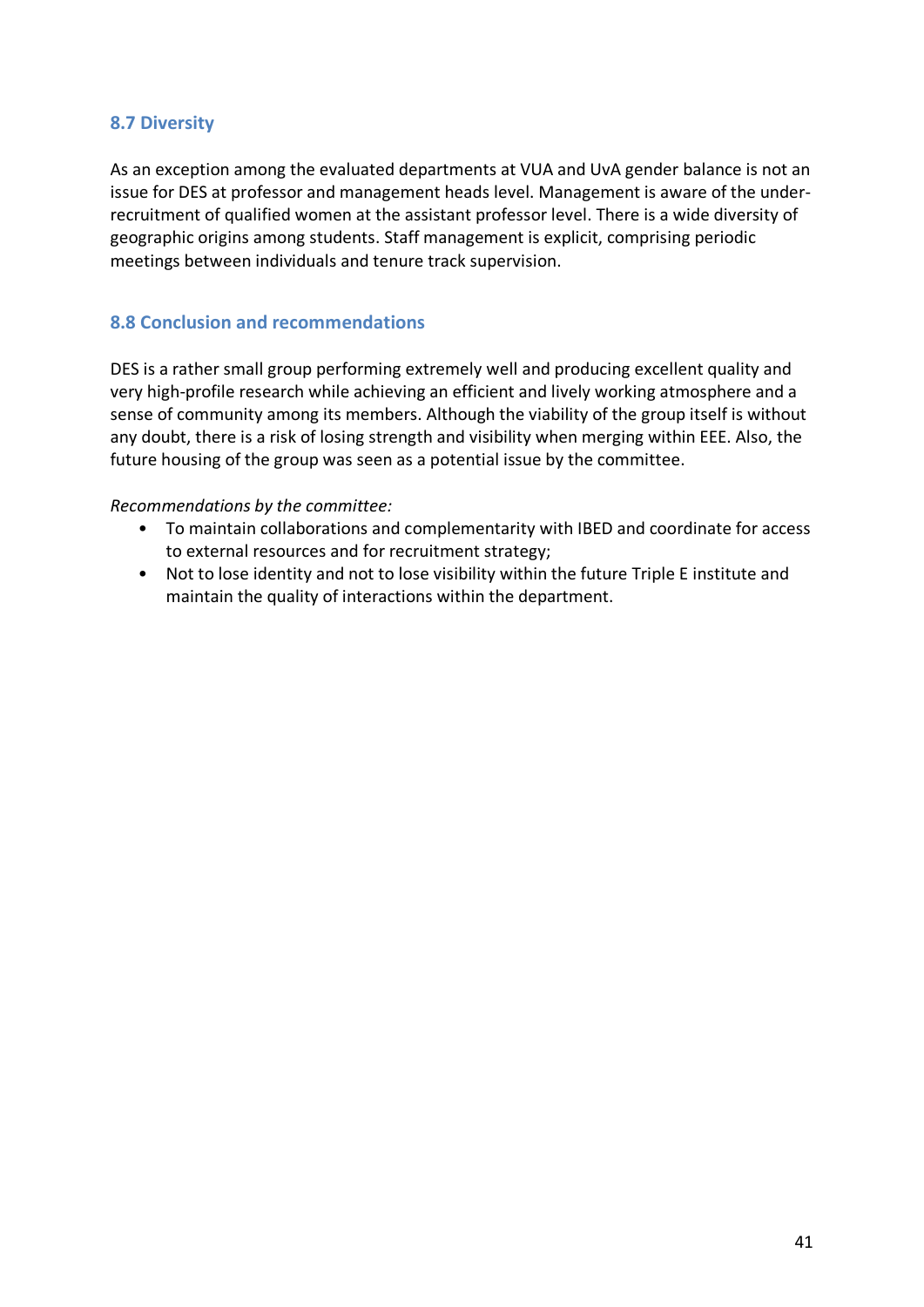# **Appendix A: Curricula vitae of the committee members**

**Hans van Veen** (chair) studied chemistry (microbiology and toxicology) at the VU Amsterdam, where he also received his PhD in 1977. He was a post-doc at the University of Saskatchewan, Canada, and a visiting scientist at the CSIRO Division of Soils in Adelaide, Australia. In 1994 he received the UNESCO-Award for Microbiology. He worked at the Netherlands Agricultural Research Department, DLO, in Wageningen at different institutes. He was the director of the DLO-Research Institute for Plant Protection from 1992 to 1998. In 1993 he was appointed professor of Microbial Ecology at Leiden University. In 1998 he became Director of the NIOO-KNAW-Centre for Terrestrial Ecology and head of the Department of Plant- Micro-organism Interactions. After the merger of the centres for Terrestrial Ecology and Limnology in 2010, he became Head of the Department of Microbial Ecology of NIOO-KNAW. He was an Executive Board member of the International Society for Microbial Ecology and co-founder of The ISME Journal. He retired in 2014 and he was appointed Knight in the Order of the Dutch Lion. His main research interest is in the role of micro-organisms in the functioning of terrestrial ecosystems, including the role of microbes in global change and land use related processes and the regulation of the assemblage of bacterial and fungal communities in soil and, in particular, the rhizosphere.

**Judith Armitage** was educated at University College London, being awarded a PhD in 1976. She has been based in Oxford since 1985 and was appointed professor in 1996 and is a fellow of Merton College, Oxford. She was the director of the Oxford University Centre for Integrative Systems Biology from 2006-2016. Armitage was elected a Fellow of the Royal Society (FRS) in 2013 and is also a Fellow of the Royal Society of Biology, the American Academy of Microbiology and a Member of EMBO. She is co-editor in chief of Current Opinions in Microbiology. Armitage's research is largely based on bacterial motility and its control by environmental signals, and the mechanisms involved in positioning related large multiprotein complexes during the cell cycle, ensuring balanced responses.

**Trine Bilde** is a professor of Evolutionary Biology at Aarhus University, Denmark, and Head of Section of Genetics, Ecology and Evolution at the Department of Bioscience. Her research focusses on the evolutionary biology of life history and mating systems, population genetics, and adaptation to environmental change. She is a fellow of the Royal Danish Academy of Sciences and Letters, member of the Scientific advisory board of the Leibniz Institute for Zoo & Wildlife Research, Berlin, and Head of the Evolutionary Panel of Academy of Finland's Research Council of Biosciences and Environment. In addition, she has been a member of the European Comission's evaluation committee for Marie Curie actions since 2007. She is academic editor of the journal Frontiers in Ecology and Evolution.

**Mike Blatt** obtained a PhD from Stanford University in 1981, completing his doctorate thesis on signalling and intracellular motility while working in the Plant Biology Department of the Carnegie Institution of Washington. He held positions of Lecturer, Reader and Professor of Plant Cell Biology at the University of London, Wye College, and subsequently at Imperial College London. He was elected to the Regius Chair of Botany at Glasgow University in 2001 and to the Royal Society of Edinburgh in 2003. He is a Fellow of the James Hutton Institute and the Royal Society of Biology (UK), a Fellow of the John Simon Guggenheim Memorial Foundation (USA), he holds an Adjuct Professorship at Pennsylvania State University, and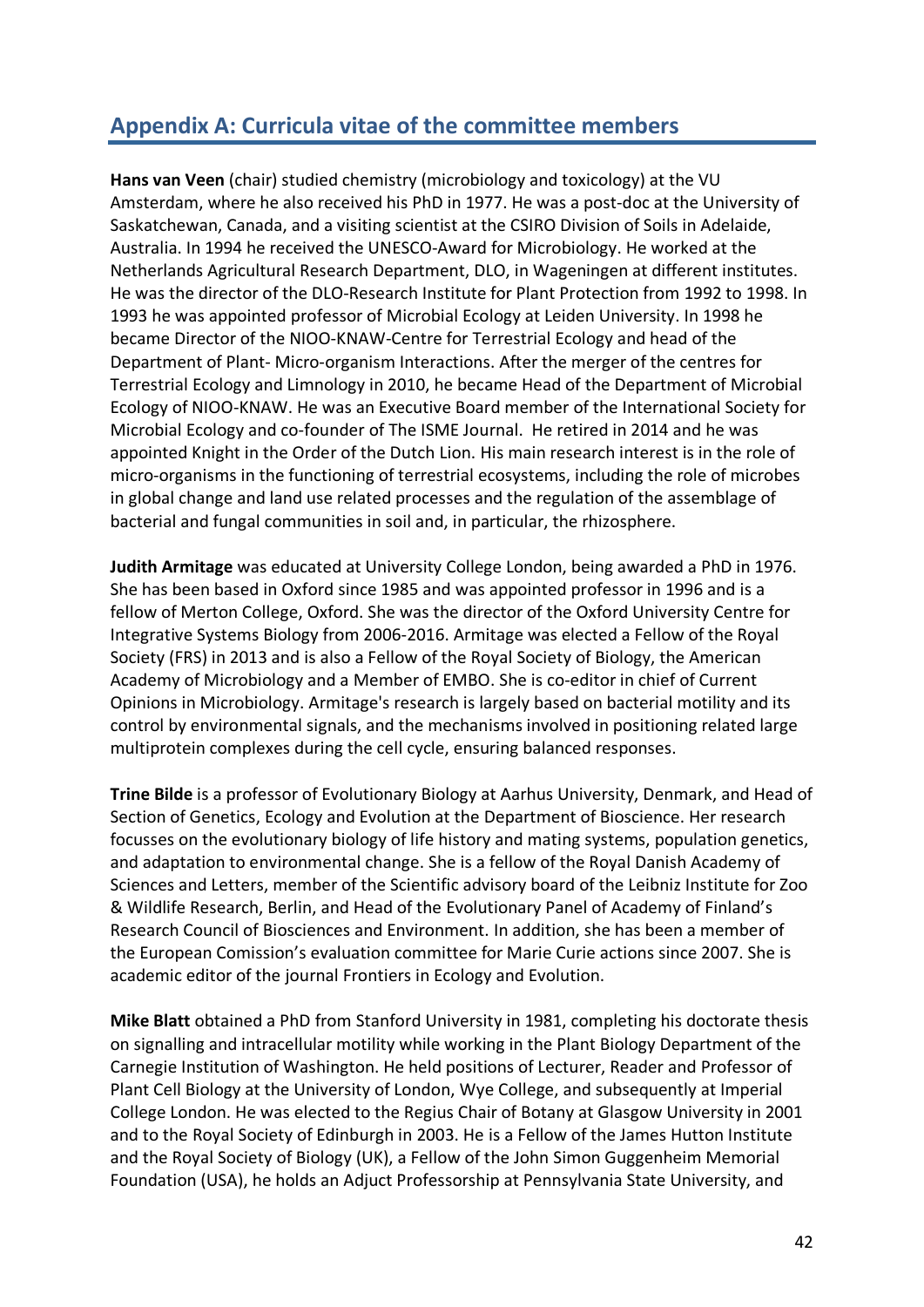has served on various editorial boards and panels, including those of the BBSRC (UK), CONICYT (Chile), and NASA (USA). He is Editor-in-Chief of the premier international journal Plant Physiology. Mike's research centres on the cell biology and biophysics of membranes, especially in relation to ion channels, their regulation and trafficking, and on stomatal guard cells and plant water relations.

**Claire Chenu** is a Professor of Soil Sciences at AgroParisTech in Paris area after being an INRA (Institut National de la Recherche Agronomique) for 20 y. Her personal research deals with soil organic matter in soils, its dynamics, stabilization processes explaining carbon storage in soils, interaction with soil structure and carbon sequestration in soils as affected by agricultural practices. She serves in several boards in France, and is Vice-Chair of the CSPNB, an advisory committee on biodiversity and natural heritage to the Minister of Ecology (France). At the international level, she is a member of the steering committee of the Swiss National Science Foundation Research Program on soils, member of the scientific committee of the German Biodiversity observatories, of the advisory committe of the FACCE-JPI and vice chair of the International Scientific and Technical Comittee of the 4 per 1000 initiative-Soils for food and climate. She is co-editor in chief of the journal Soil Biology and Biochemistry.

**Gerhard Ecker** is Professor of Pharmacoinformatics and Head of the Pharmacoinformatics Research Group at the Department of Pharmaceutical Chemistry, University of Vienna. He also coordinates the research focus "Computational Life Sciences" of the Faculty of Life Sciences. Gerhard received his doctorate in natural sciences from the University of Vienna and performed his post-doctoral training at the group of J. Seydel in Borstel (Germany). His research focuses on computational drug design, with special emphasis on drug-transporter interaction and in silico safety assessment. He coordinated the IMI Open PHACTS project, which created an Open Pharmacological Space by semantic integration of public databases. 2003 – 2009 Gerhard was member of the Senate of the University of Vienna, 2009 – 2011 he served as President of the European Federation for Medicinal Chemistry, and since 2014 he is Vice Dean at the Faculty of Life Sciences.

**Odile Eisenstein** received her PhD degree in 1977 with Dr. Nguyen Trong Anh and Prof. Lionel Salem from Université Paris-Sud (France). She enters the French National Centre of Scientific Research (CNRS). After a post-doc with Prof. J. D. Dunitz (ETH Zürich) and one with Prof. R. Hoffmann (Cornell, USA), she became head of the Laboratory of Theoretical Chemistry of Université Paris-Sud at Orsay. In 1996, she moved to Université de Montpellier to found a Laboratory of Theoretical Chemistry, which is now integrated in the Institut Charles Gerhardt. She climbed up the levels of the CNRS till the top rank and became Emeritus in 2014. She was invited professor in numerous universities and she holds an adjunct professor position at the University of Oslo (Norway) since 2012. Her main scientific interest is the study chemical reactions mostly related to transition metal complexes with computational methods. She was Editor in Chief of New Journal of Chemistry (1998-2002), a journal co-edited by CNRS and the RSC. She is presently Associate Editor for ACS Catalysis. She is a member of the French Academy of Science and of the International Academy of Quantum Molecular Science. She is also foreign member of the Academy of Science and letters of Norway and of North-West Westphalia.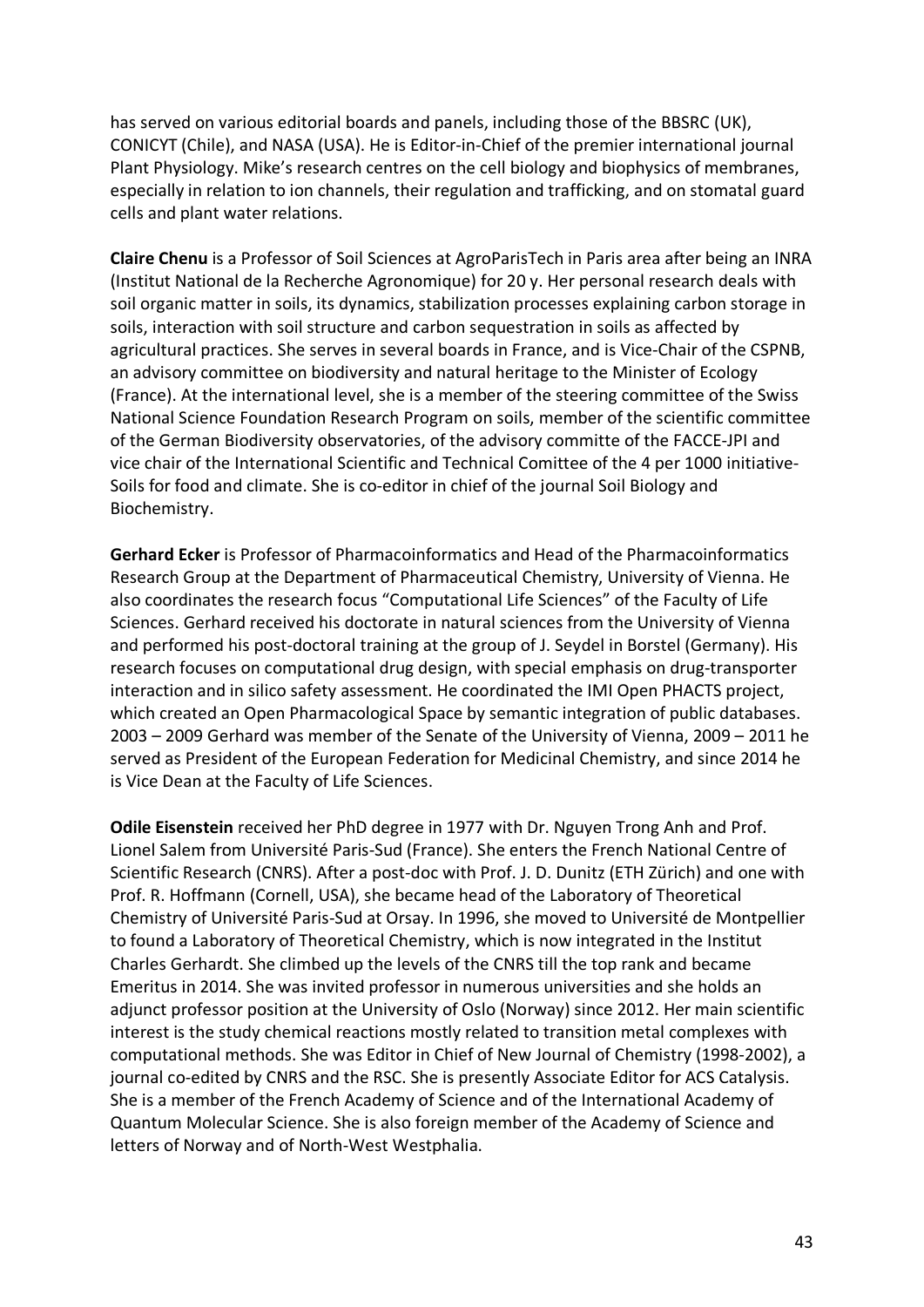**Alain Filloux** received his PhD degree in 1988 from the « Université d'Aix-Marseille » (France). From 1988 to 1993, he stayed at the University of Utrecht, (The Netherlands), initially as a post-doctoral fellow and later appointed as assistant Professor. In 1994, he is recruited at the French National Centre of Scientific Research (CNRS) in Marseille (France), where he is appointed as head of a research unit in 2003. In 2008, he was appointed as Professor in Molecular Microbiology at the Imperial College London (UK) and he is the deputy director of the MRC Centre of Molecular Bacteriology and Infection. In 2013, he is appointed editor in chief for FEMS Microbiology Reviews. The main focus of his research is on bacterial pathogenesis, molecular mechanisms of protein secretion, biofilm formation and regulation of gene expression. The system model he used is the bacterial pathogen Pseudomonas aeruginosa. Filloux was elected as a member of the American Academy of Microbiology in 2017.

**Tibor Harkany** completed his undergraduate training (M.Sc.) in molecular biology and biotechnology at the University of Szeged, Hungary (1995). He then received his Ph.D. in Medical Sciences from the Semmelweis University in Budapest, Hungary (1999) for his studies on the neurotoxicity of β-amyloid peptides and their relevance to cholinergic neurodegeneration in Alzheimer´s disease. Two post-doctoral fellowship ensued (University of Groningen, the Netherlands (1999-2001), Karolinska Institute (2002-2004), the latter supported by a ´Karolinska Institute postgraduate fellowship in restorative neuroscience´. In 2005, Dr. Harkany formed his independent research group at the Department of Medical Biochemistry & Biophysics of the Karolinska Institute. This year saw him to receive his associate professorship in neuropharmacology. During the period of 2007-2013, Dr. Harkany held the post of SULSA Professor of Cell Biology and 6th Century Chair to the University of Aberdeen, United Kingdom. Since 2011, Dr. Harkany is Professor of Neurobiology at the Karolinska Institute, a position he continues to hold jointly with his appointment at the Medical University of Vienna. On November 1, 2013, Tibor Harkany was appointed as Professor of Molecular Neuroscience and head of the corresponding department at the Center for Brain Research, Medical University of Vienna.

**Walter Leitner** obtained his doctorate with Prof. Henri Brunner at Regensburg University in 1989 and was a Postdoctoral Fellow with Prof. John M. Brown at the University of Oxford. After some ten years of research within the Max-Planck-Society, he was appointed Chair of Technical Chemistry and Petrochemistry at RWTH Aachen University in 2002. Since October 2017, he is Director for Molecular Catalysis at the Max-Planck-Institute for Chemical Energy Conversion. His research interests are focussed on the molecular and reaction engineering principles of catalysis as related to sustainable chemical processes. He served as the Chairman of the Editorial board of the Journal "Green Chemistry" published by the Royal Society of Chemistry from 2004-2016. The contributions of his research team have received several recognitions including the Otto-Roelen-Medal of DECHEMA (2001), the Wöhler-Award of the German Chemical Society (GDCh, 2009), and the European Sustainable Chemistry Award of EuCheMS (jointly with Prof. J. Klankermayer, 2014).

**Robert Sterner** has published more than 90 papers and books that together have been cited > 12,000 times. He is one of the founders of the field of Ecological Stochiometry, which seeks to understand how elemental balances and ratios affect organism success, community structure, ecosystem dynamics, and other topics. He has focused mainly on freshwater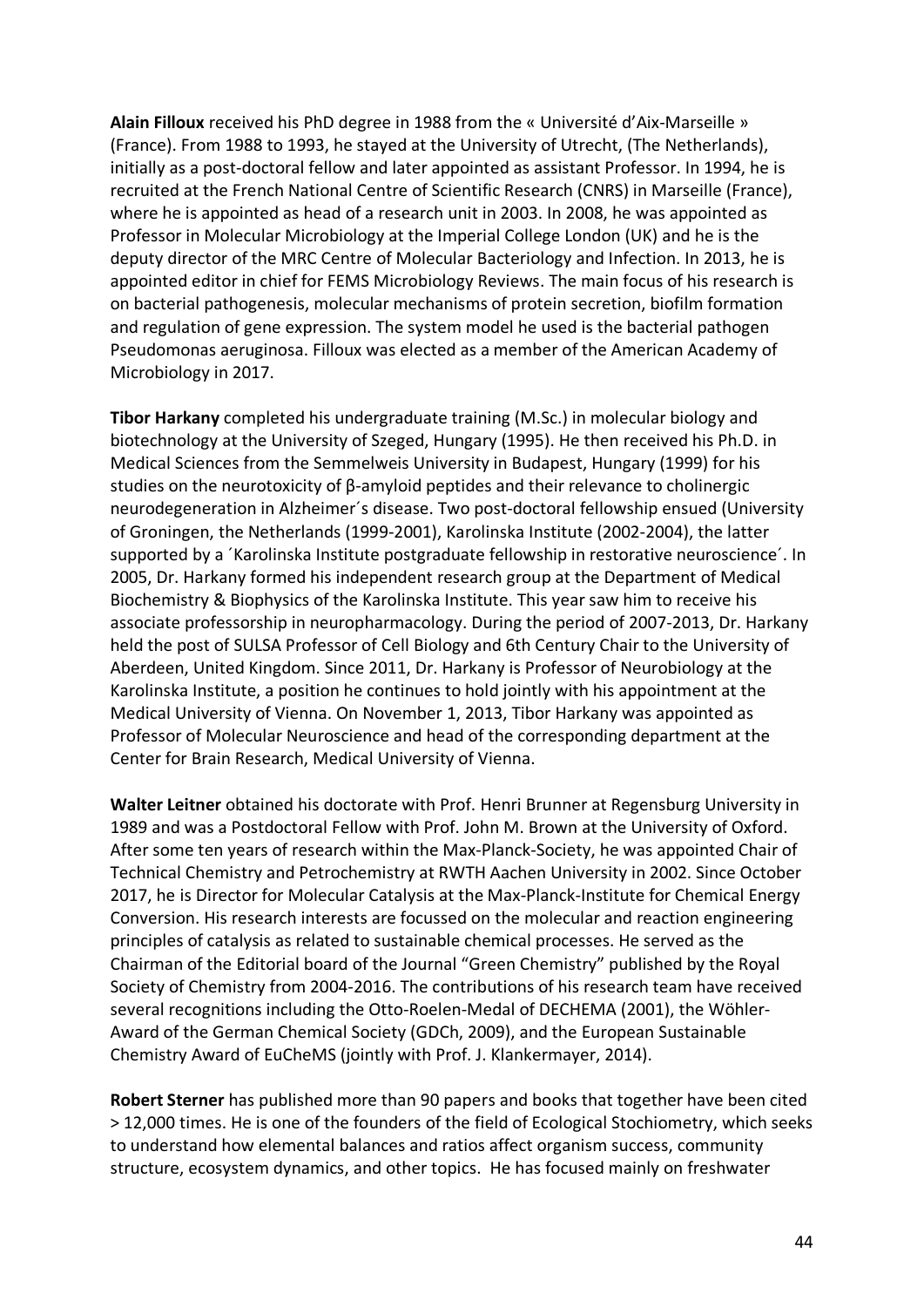plankton but through work with colleagues and students, he has contributed to the literature on microbes, fish, terrestrial plants, and other organisms. He has spent most of his career at the University of Minnesota Twin Cities, serving as the Head of the Department of Ecology, Evolution and Behavior. He also spent 2+ years working at the National Science Foundation in senior management as the Director of the Division of Environmental Biology, where he contributed to the shaping of the NSF funding portfolio and acted as a national spokesperson for environmental research in the U.S. He has done research on the Great Lakes since ~1996 and in 2014, he moved to the University of Minnesota Duluth where he became the Director of the Large Lakes Observatory, the only institution in the U. S. dedicated to the scientific study of all the large lakes on Earth. He is a Fellow the Institute of the Environment at the University of Minnesota and also a Fellow of the Cooperative Institute on Ecosystems and Limnology, which is based in Ann Arbor.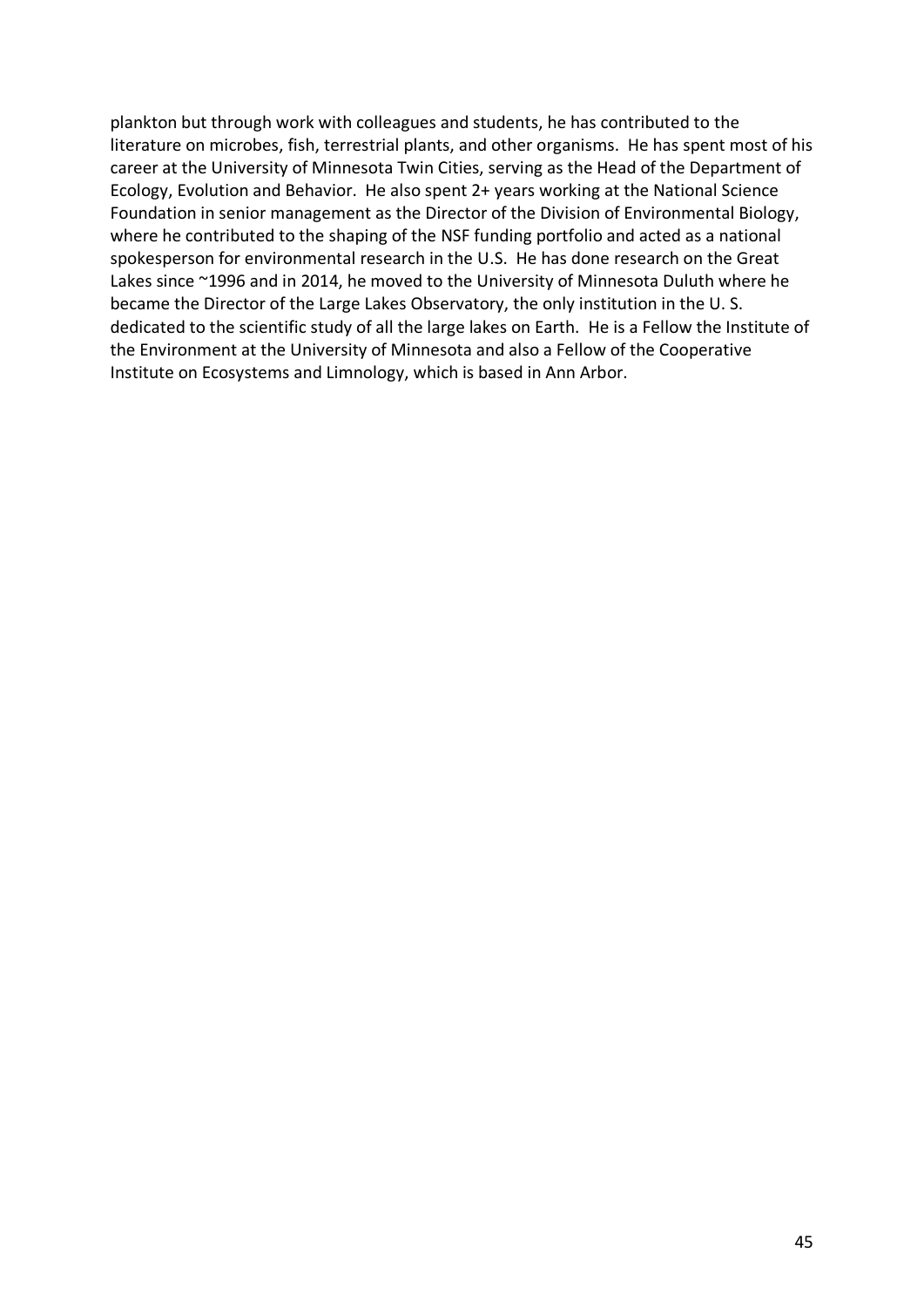# **Appendix B: Program of the site visit**

| Sunday 26 November |                                |                     |
|--------------------|--------------------------------|---------------------|
| Time               | Part                           | Collocutors         |
| $17.00 -$          | Welcome                        | Committee and deans |
| $17.15 - 17.45$    | Meeting deans and<br>committee | Committee and deans |
| $17.45 - 19.00$    |                                | Committee           |
| $19.00 -$          | Dinner                         | Committee           |

| Monday 27 November |                         |                                |  |
|--------------------|-------------------------|--------------------------------|--|
| Time               | Part                    | Collocutors                    |  |
| $09.00 - 09.30$    | Preparation meeting     | Committee                      |  |
| $09.30 - 10.15$    | DES management          | Prof.dr. Rien Aerts            |  |
|                    |                         | Prof.dr. Jacintha Ellers       |  |
|                    |                         | Dhr Paul Bijlsma               |  |
| $10.15 - 11.15$    | DES staff               | Prof.dr. Hans Cornelissen      |  |
|                    |                         | Prof.dr. Matty Berg            |  |
|                    |                         | Dr. Kees van Gestel            |  |
|                    |                         | Dr. Joris Koene                |  |
|                    |                         | Dr. Dick Roelofs               |  |
|                    |                         | Dr. James Weedon               |  |
|                    |                         | Dr. Sebastiaan Luyssaert       |  |
|                    |                         | Dr. Wouter Halfwerk            |  |
|                    |                         | Janine Mariën                  |  |
| $11.15 - 11.30$    | Short break             |                                |  |
| $11.30 - 12.00$    | DES PhD candidates +    | Milou Huizinga                 |  |
|                    | postdocs                | Anouk van 't Padje             |  |
|                    |                         | Simon Dupin                    |  |
|                    |                         | <b>Mark Lammers</b>            |  |
|                    |                         | Stef Bokhorst                  |  |
|                    |                         | Ken Kraaijeveld                |  |
|                    |                         | Victor Armini Caldas           |  |
| $12.00 - 12.30$    | Preliminary conclusions |                                |  |
| $12.30 - 13.00$    | Questions and topics    |                                |  |
| $13.00 - 13.30$    | Lunch committee         |                                |  |
| $13.30 - 14.00$    | Transport to ASP        |                                |  |
| $14.00 - 14.45$    | HIMS management         | Prof.dr.ir. Peter Schoenmakers |  |
|                    |                         | Prof.dr. Peter Bolhuis         |  |
|                    |                         | Prof.dr. Wybren Jan Buma       |  |
|                    |                         | Prof.dr. Gadi Rothenberg       |  |
|                    |                         | Marcel Bartels M.Sc.           |  |
| $14.45 - 15.45$    | HIMS staff              | Prof.dr. Joost Reek            |  |
|                    |                         | Dr. Tati Fernandez Ibanez      |  |
|                    |                         | Prof.dr. Evert Jan Meijer      |  |
|                    |                         | Dr. Bernd Ensing               |  |
|                    |                         | Prof.dr. Arian van Asten       |  |
|                    |                         | Dr. Michelle Camenzuli         |  |
|                    |                         | Prof.dr. Sander Woutersen      |  |
|                    |                         | Dr. Annemieke Petrignani       |  |
|                    |                         | <b>Michiel Hilbers</b>         |  |
| $15.45 - 16.00$    | Short break             |                                |  |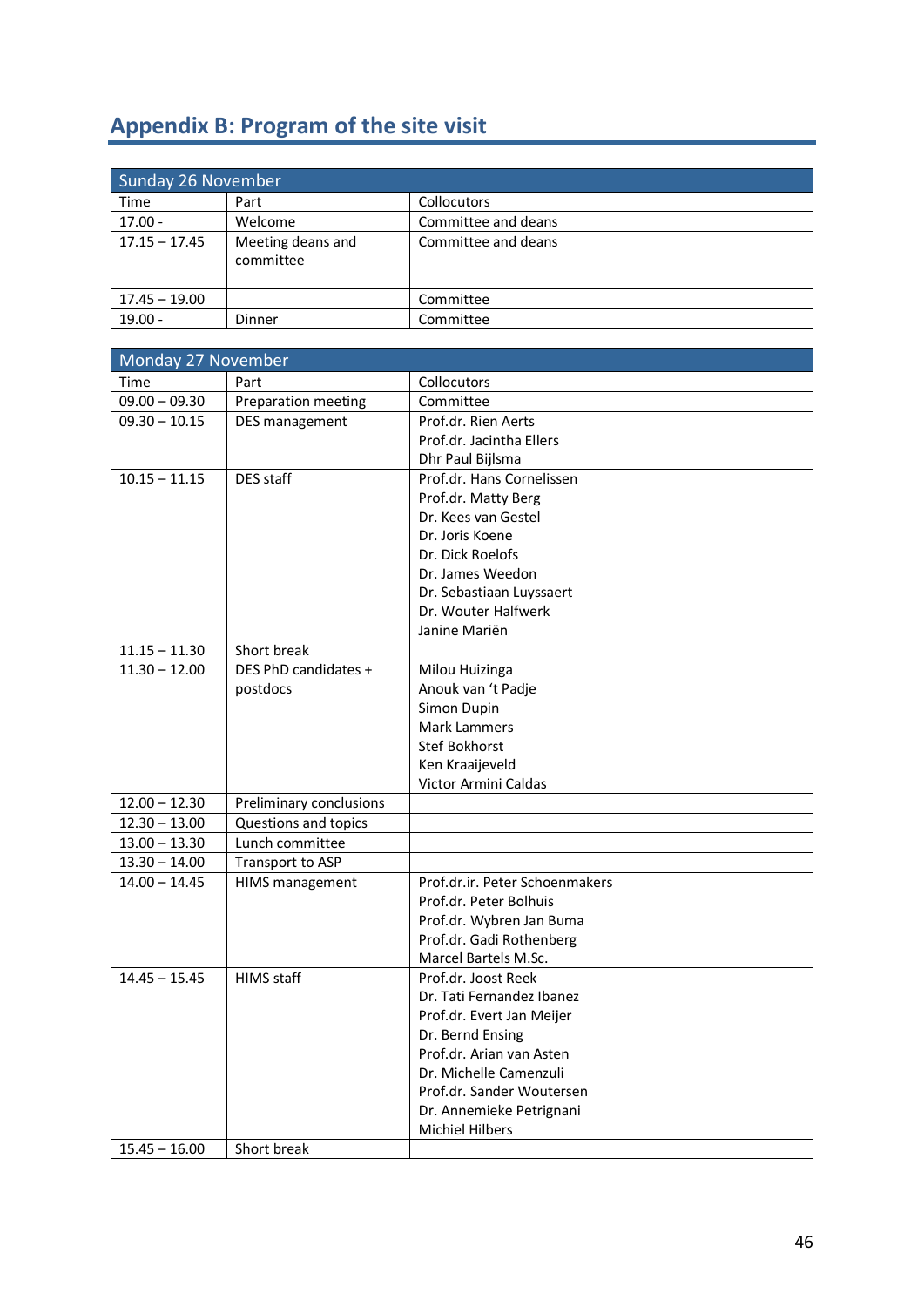| $16.00 - 16.30$ | HIMS PhD candidates +   | Wesley Böhmer, M.Sc.    |
|-----------------|-------------------------|-------------------------|
|                 | postdocs                | Dr. Ties Korstanje      |
|                 |                         | Ambuj Tiwari, M.Sc.     |
|                 |                         | Dr. Ariana Torres Knoop |
|                 |                         | Karlijn Bezemer, M.Sc.  |
|                 |                         | Dr. Suhas Nawada        |
|                 |                         | Dina Petrova, M.Sc.     |
|                 |                         | Sander Lemmens, M.Sc.   |
| $16.30 - 17.00$ | Preliminary conclusions |                         |
| $17.00 - 17.30$ | Questions and topics    |                         |
| $17.30 - 18.00$ | Transport to restaurant |                         |
| 18.00           | <b>Dinner</b>           | Committee               |

| <b>Tuesday 28 November</b> |                        |                               |  |
|----------------------------|------------------------|-------------------------------|--|
| Time                       | Part                   | Collocutors                   |  |
| $08.30 - 09.00$            | Meeting committee      | Committee                     |  |
| $09.00 - 09.45$            | <b>IBED</b> management | Prof. Peter de Ruiter         |  |
|                            |                        | Dr Judy Shamoun-Baranes       |  |
|                            |                        | Dr Monique van Wordragen      |  |
|                            |                        | Amber Heijboer MSc            |  |
|                            |                        | Dr Will Gosling               |  |
|                            |                        | Dr Hans Breeuwer              |  |
|                            |                        | Prof. Jef Huisman             |  |
|                            |                        | Prof. Willem Bouten           |  |
| $09.45 - 10.45$            | <b>IBED</b> staff      | Dr Martijn Egas               |  |
|                            |                        | Dr Astrid Groot               |  |
|                            |                        | Dr Jolanda Verspagen          |  |
|                            |                        | Prof. Pim de Voogt            |  |
|                            |                        | Dr Erik Cammeraat             |  |
|                            |                        | Dr Chrystal McMichael         |  |
|                            |                        | Dr Yael Artzy-Randrup         |  |
|                            |                        | Dr Daniel Kissling            |  |
|                            |                        | Peter Kuperus                 |  |
| $10.45 - 11.00$            | Short break committee  |                               |  |
| $11.00 - 11.30$            | IBED PhD candidates +  | Naomi Zweerus MSc             |  |
|                            | postdocs               | Dr Jacques Deere              |  |
|                            |                        | Milo de Baat MSc              |  |
|                            |                        | Jason (Xing) Ji MSc           |  |
|                            |                        | Milan Teunissen van Manen MSc |  |
|                            |                        | Dr Elly Morriën               |  |
|                            |                        | Elspeth Sage MSc              |  |
|                            |                        | Hanna ten Brink MSc           |  |
| $11.30 - 12.00$            | Preliminary            |                               |  |
|                            | conclusions            |                               |  |
| $12.00 - 12.30$            | Questions and topics   |                               |  |
| $12.30 - 13.00$            | Lunch                  |                               |  |
| $13.00 - 13.45$            | SILS management        | Professor Marten Smidt        |  |
|                            |                        | Casper Huijser, PhD           |  |
|                            |                        | Maartje Brink, PhD            |  |
|                            |                        | Professor Leendert Hamoen     |  |
|                            |                        | Timo Breit, PhD               |  |
|                            |                        | Professor Michel Haring       |  |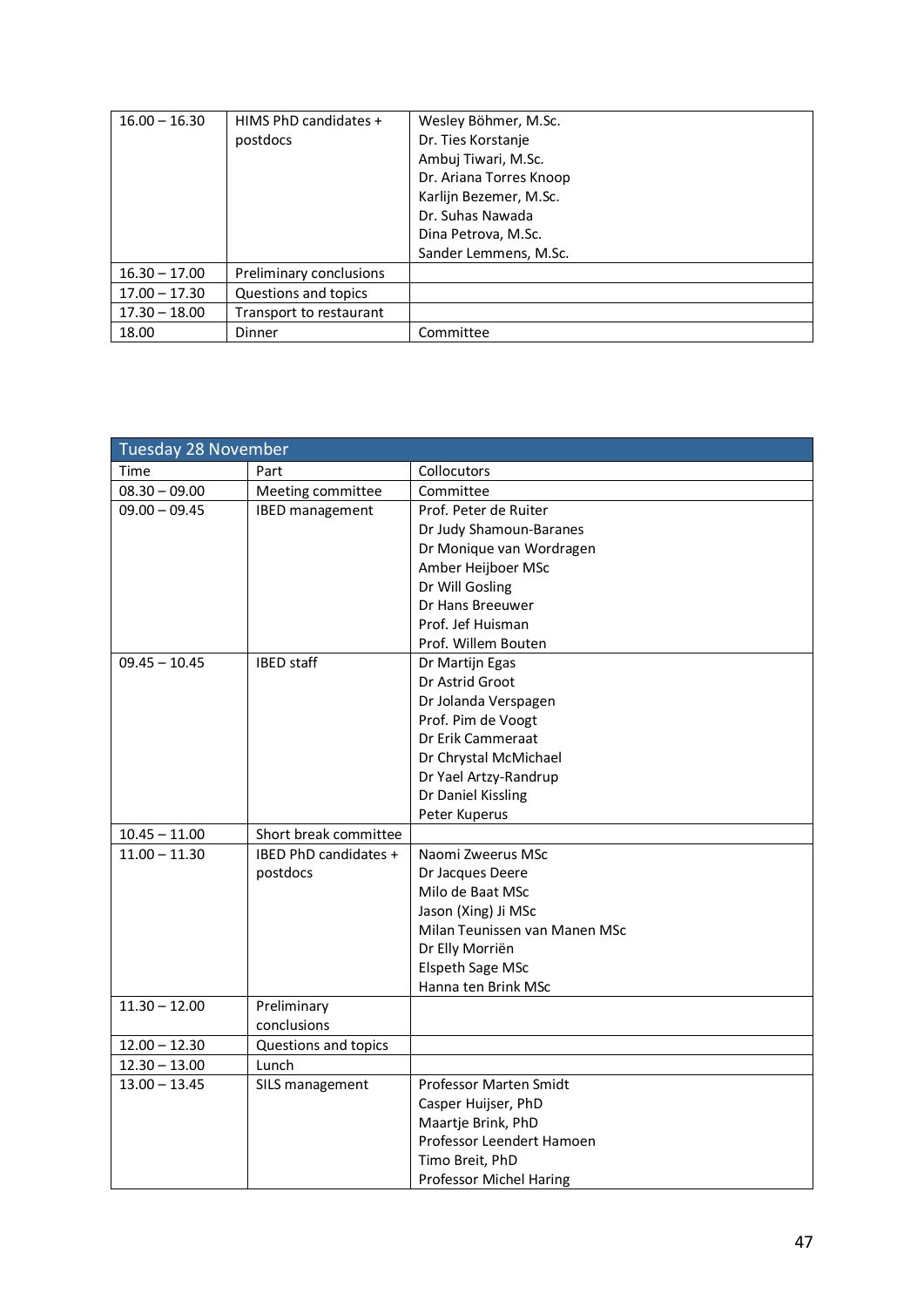| $13.45 - 14.45$ | SILS program 1 staff  | Professor Stanley Brul        |
|-----------------|-----------------------|-------------------------------|
|                 |                       | Professor Christa Testerink   |
|                 |                       | Martijn Rep, PhD              |
|                 |                       | Gertien Smits, PhD            |
|                 |                       | Leo de Koning, PhD            |
|                 |                       | Francesca Quattrocchio, PhD   |
|                 |                       | Petra Bleeker, PhD            |
|                 |                       | Han Rauwerda, PhD             |
|                 |                       | Richard de Boer               |
| $14.45 - 15.45$ | SILS program 2 staff  | Professor Dorus Gadella       |
|                 |                       | Professor Age Smilde          |
|                 |                       | Mark Hink, PhD                |
|                 |                       | Tanneke den Blauwen, PhD      |
|                 |                       | Pernette Verschure, PhD       |
|                 |                       | Renee van Amerongen, PhD      |
|                 |                       | Matteo Barberis, PhD          |
|                 |                       | Johan Westerhuis, PhD         |
|                 |                       | Jolanda Verheul               |
| $15.45 - 16.00$ | Short break           |                               |
| $16.00 - 17.00$ | SILS program 3 staff  | Professor Paul Lucassen       |
|                 |                       | Professor Cyriel Pennartz     |
|                 |                       | Aniko Korosi, PhD             |
|                 |                       | Umberto Olcese, PhD           |
|                 |                       | Natalie Cappaert, PhD         |
|                 |                       | Frank Jacobs, PhD             |
|                 |                       | Jan Gorter, PhD               |
|                 |                       | Lars van der Heide, PhD       |
|                 |                       | Lars van Oerthel              |
| $17.00 - 17.30$ | SILS PhD candidates + | Gerrald Lodewijk, MSc         |
|                 | postdocs              | Eva van Meeteren-Naninck, PhD |
|                 |                       | Julien Fiorilli, MSc          |
|                 |                       | Katrin Wiese, PhD             |
|                 |                       | Stefania Astrologo, MSc       |
|                 |                       | Marloes Hoeksema, MSc         |
|                 |                       | Ruy Kortbeek, MSc             |
| $17.30 - 18.00$ | Preliminary           |                               |
|                 | conclusions           |                               |
| $18.00 - 18.30$ | Questions and topics  |                               |
| $18.30 - 19.00$ | Transport to          |                               |
|                 | restaurant            |                               |
| 19.00           | Dinner                | Committee                     |

| Wednesday 29 November |                   |                                                                                                                                                        |
|-----------------------|-------------------|--------------------------------------------------------------------------------------------------------------------------------------------------------|
| Time                  | Part              | <b>Collocutors</b>                                                                                                                                     |
| $08.30 - 09.00$       | Meeting committee | Committee                                                                                                                                              |
| $09.00 - 09.45$       | AIMMS management  | prof Nico Vermeulen<br>prof Iwan de Esch<br>prof Holger Lill<br>prof Jacob de Boer<br>prof Bas Teusink<br>dr. Ellen Langemeijer<br>dr. Maartje de Snoo |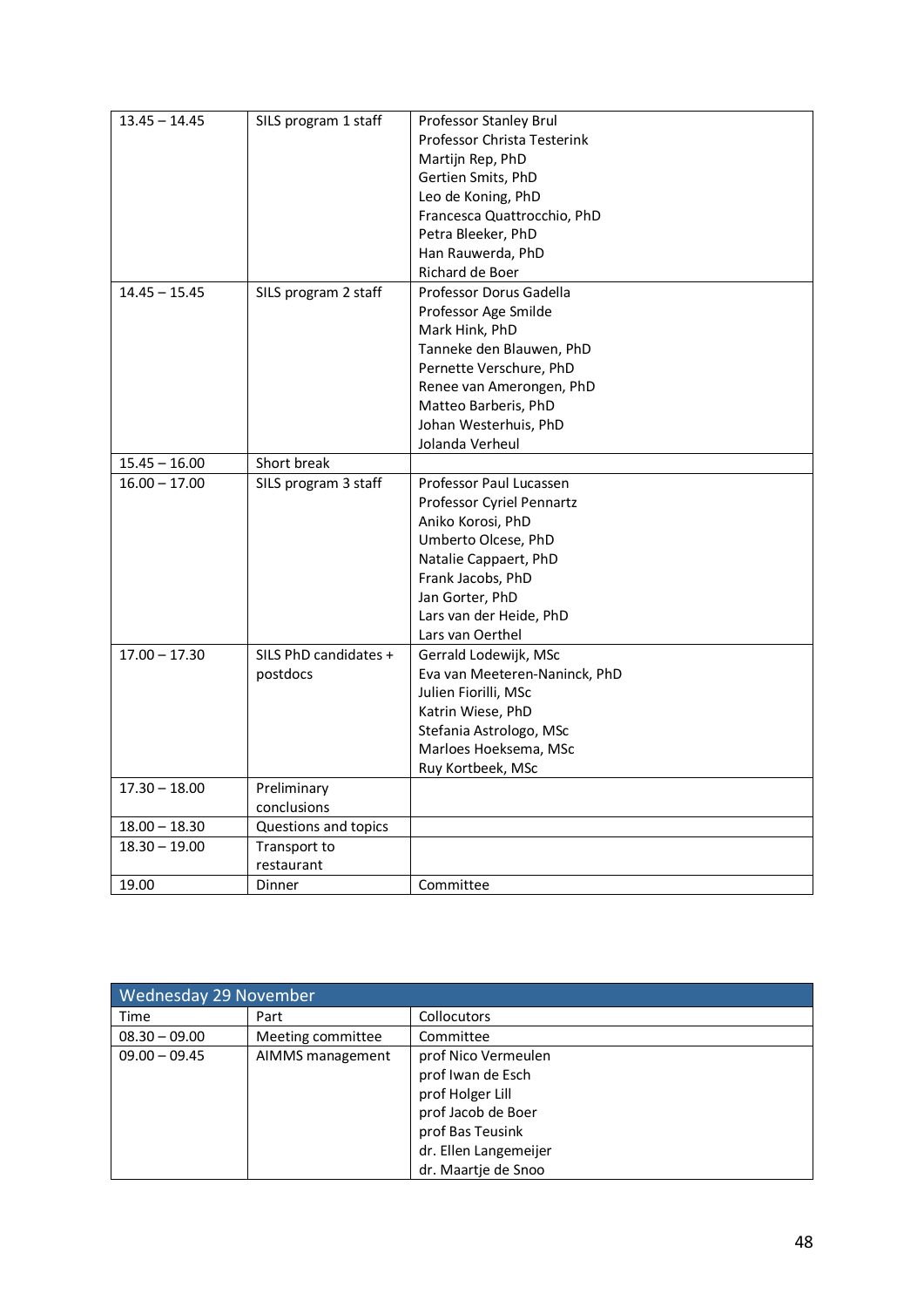| $09.45 - 10.45$ | AIMMS staff            | prof Martine Smit<br>prof Matthias Bickelhaupt<br>prof Govert Somsen<br>prof Pim Leonards<br>dr Edith Houben<br>dr. Sanne Abeln<br>dr. Eelco Ruiter<br>drs. Peter van Hoorn |
|-----------------|------------------------|-----------------------------------------------------------------------------------------------------------------------------------------------------------------------------|
|                 |                        | Ing. Elwin Janssen                                                                                                                                                          |
| $10.45 - 11.00$ | short break            |                                                                                                                                                                             |
| $11.00 - 11.30$ | <b>AIMMS PhD</b>       | MSc Coco van Boxtel                                                                                                                                                         |
|                 | candidates + postdocs  | Sandra Ortega Ugalde                                                                                                                                                        |
|                 |                        | <b>Maurice Steenhuis</b>                                                                                                                                                    |
|                 |                        | Niail McLoughlin                                                                                                                                                            |
|                 |                        | Aurelian Zarca                                                                                                                                                              |
|                 |                        | Jurgen Haanstra                                                                                                                                                             |
|                 |                        | Rob Haselberg                                                                                                                                                               |
| $11.30 - 12.00$ | Preliminary            |                                                                                                                                                                             |
|                 | conclusions            |                                                                                                                                                                             |
| $12.00 - 12.30$ | Questions and topics   |                                                                                                                                                                             |
| $12.30 - 13.30$ | Lunch                  | Committee and deans                                                                                                                                                         |
| $13.30 - 16.00$ | Committee meeting      |                                                                                                                                                                             |
|                 | first impressions      |                                                                                                                                                                             |
| $16.00 - 16.45$ | Presentations of first |                                                                                                                                                                             |
|                 | impresssions           |                                                                                                                                                                             |
| $16.45 -$       | <b>Drinks</b>          |                                                                                                                                                                             |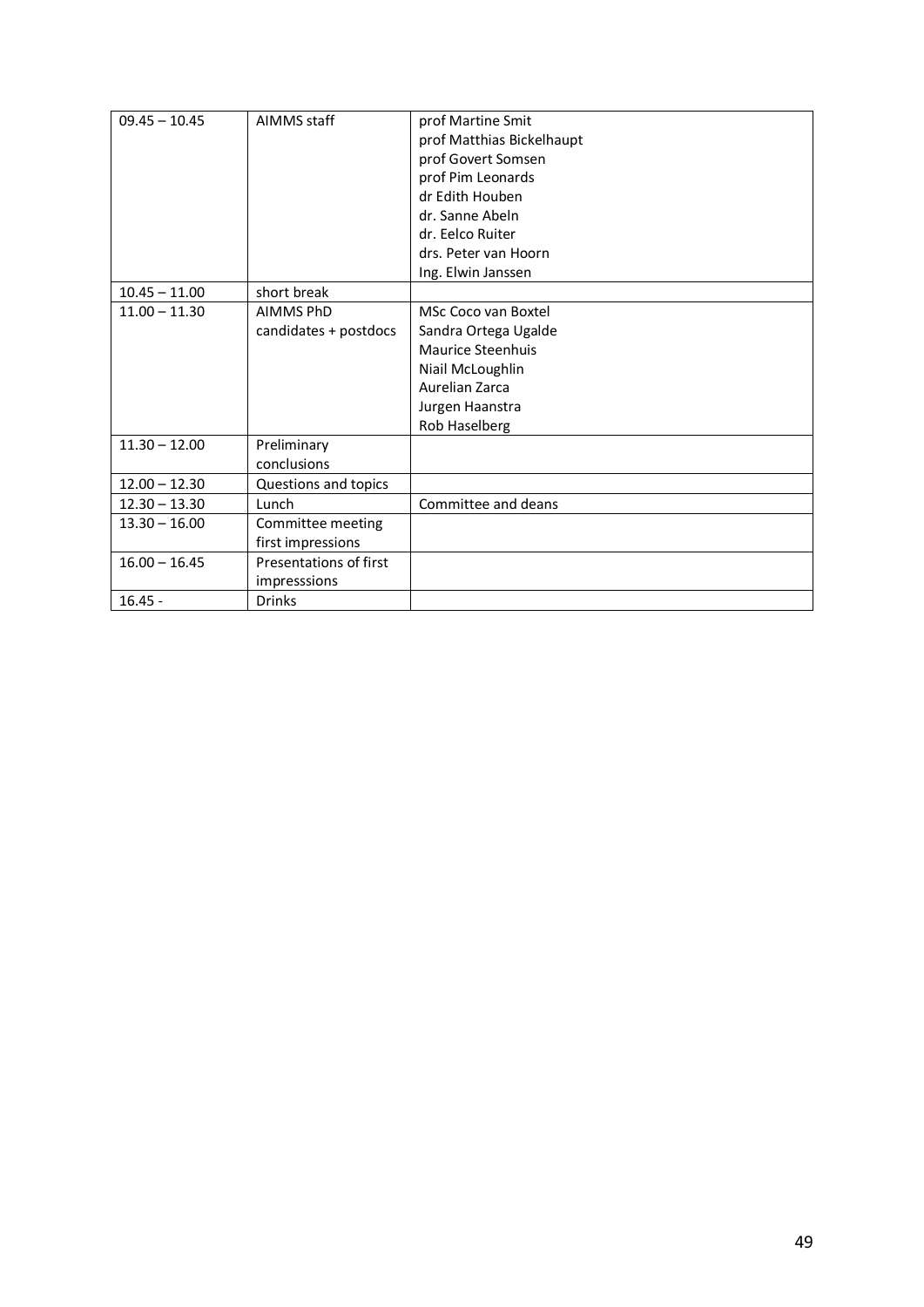# **Appendix C.1: Quantitative data – SILS**

## *Table 1A Research staff - SILS*

|                                |          | 2011 |          | 2012 |     | 2013     |          | 2014     |          | 2015     |          | 2016     |
|--------------------------------|----------|------|----------|------|-----|----------|----------|----------|----------|----------|----------|----------|
|                                | #        | fte  | #        | fte  | #   | fte      | #        | fte      | #        | fte      | #        | fte      |
| Scientific staff               | 49       | 18   | 52       | 19   | 55  | 19       | 57       | 21       | 56       | 21       | 58       | 21       |
| Post-docs                      | 39       | 25   | 41       | 22   | 39  | 21       | 45       | 26       | 48       | 30       | 49       | 29       |
| PhD students                   | 84       | 47   | 91       | 54   | 106 | 65       | 110      | 70       | 116      | 69       | 112      | 66       |
| <b>Total research</b><br>staff | 172      | 90   | 184      | 95   | 200 | 105      | 212      | 117      | 220      | 120      | 219      | 116      |
| Support staff                  | 48       | 39   | 48       | 37   | 49  | 37       | 59       | 43       | 59       | 45       | 61       | 45       |
| Visiting fellows               | $\Omega$ | 0    | $\Omega$ | 0    | 0   | $\Omega$ | $\Omega$ | $\Omega$ | $\Omega$ | $\Omega$ | $\Omega$ | $\Omega$ |
| <b>Total support</b><br>staff  | 48       | 39   | 48       | 37   | 49  | 37       | 59       | 43       | 59       | 45       | 61       | 45       |
| <b>Total staff</b>             | 220      | 129  | 232      | 132  | 249 | 142      | 271      | 161      | 279      | 166      | 280      | 161      |

# *Table 1B Research staff – Cell and Systems Biology*

|                                |    | 2011     | 2012     |          | 2013     |          | 2014     |          | 2015 |      | 2016     |          |
|--------------------------------|----|----------|----------|----------|----------|----------|----------|----------|------|------|----------|----------|
|                                | #  | fte      | #        | fte      | #        | fte      | #        | fte      | #    | fte  | #        | fte      |
| Scientific staff               | 15 | 5.5      | 17       | 5.7      | 18       | 5.9      | 19       | 7.3      | 17   | 6.3  | 16       | 5.9      |
| Post-docs                      | 13 | 10.8     | 11       | 4.7      | 12       | 6.9      | 18       | 10.8     | 15   | 9.3  | 13       | 8.0      |
| PhD students                   | 15 | 7.5      | 19       | 13.1     | 28       | 15.8     | 42       | 26.1     | 41   | 22.3 | 36       | 22.2     |
| <b>Total research</b><br>staff | 43 | 23.8     | 47       | 23.6     | 58       | 28.6     | 79       | 44.2     | 73   | 38.0 | 65       | 36.1     |
| Support staff                  | 12 | 9.4      | 13       | 7.7      | 10       | 8.6      | 13       | 12.2     | 14   | 10.5 | 15       | 11.4     |
| Visiting fellows               | 0  | $\Omega$ | $\Omega$ | $\Omega$ | $\Omega$ | $\Omega$ | $\Omega$ | $\Omega$ | 0    | 0    | $\Omega$ | $\Omega$ |
| <b>Total support</b><br>staff  | 12 | 9.4      | 13       | 7.7      | 10       | 8.6      | 13       | 12.2     | 14   | 10.5 | 15       | 11.4     |
| <b>Total staff</b>             | 55 | 33.2     | 60       | 31.3     | 68       | 37.3     | 92       | 56.4     | 87   | 48.5 | 80       | 47.5     |

# *Table 1C Research staff - Neurosciences*

|                       |    | 2011     |              | 2012     |                | 2013     |    | 2014     |          | 2015     |          | 2016     |
|-----------------------|----|----------|--------------|----------|----------------|----------|----|----------|----------|----------|----------|----------|
|                       | #  | fte      | #            | fte      | #              | fte      | #  | fte      | #        | fte      | #        | fte      |
| Scientific staff      | 15 | 4.9      | 16           | 6.1      | 18             | 6.2      | 19 | 6.9      | 18       | 7.2      | 18       | 7.2      |
| Post-docs             | ⇁  | 3.9      | 10           | 6.4      | 6              | 3.7      | 3  | 2.7      | 8        | 4.6      | 12       | 6.3      |
| PhD students          | 32 | 16.3     | 29           | 16.7     | 30             | 19.7     | 31 | 20.7     | 32       | 20.0     | 30       | 18.6     |
| <b>Total research</b> | 54 | 25.1     | 55           | 29.2     | 54             | 29.6     | 53 | 30.2     | 58       | 31.8     | 60       | 32.1     |
| staff                 |    |          |              |          |                |          |    |          |          |          |          |          |
| Support staff         | 8  | 6.5      | $\mathbf{q}$ | 7.7      | $\overline{7}$ | 7.0      | 11 | 9.4      | 10       | 8.5      | 11       | 8.0      |
| Visiting fellows      | 0  | $\Omega$ | $\Omega$     | $\Omega$ | $\Omega$       | $\Omega$ | 0  | $\Omega$ | $\Omega$ | $\Omega$ | $\Omega$ | $\Omega$ |
| <b>Total support</b>  | 8  | 6.5      | 9            | 7.7      | 7              | 7        | 11 | 9.4      | 10       | 8.5      | 11       | 8        |
| staff                 |    |          |              |          |                |          |    |          |          |          |          |          |
| <b>Total staff</b>    | 62 | 31.5     | 64           | 36.8     | 61             | 36.6     | 64 | 39.7     | 68       | 40.3     | 71       | 40.1     |

# *Table 1D Research staff – Molecular Life Sciences*

|                               |          | 2011     |          | 2012 |     | 2013     |          | 2014     |          | 2015     |          | 2016     |
|-------------------------------|----------|----------|----------|------|-----|----------|----------|----------|----------|----------|----------|----------|
|                               | #        | fte      | #        | fte  | #   | fte      | #        | fte      | #        | fte      | #        | fte      |
| Scientific staff              | 19       | 7.3      | 19       | 7.2  | 19  |          | 19       | 6.4      | 21       | 7.8      | 24       | 8.2      |
| Post-docs                     | 19       | 10.6     | 20       | 10.8 | 21  | 10.8     | 24       | 12.9     | 25       | 16.2     | 24       | 14.5     |
| <b>PhD</b> students           | 37       | 23       | 43       | 24.3 | 48  | 29.4     | 37       | 23.4     | 43       | 26.7     | 46       | 25.1     |
| <b>Total research</b>         | 75       | 40.9     | 82       | 42.3 | 88  | 47.2     | 80       | 42.8     | 89       | 50.6     | 94       | 47.8     |
| staff                         |          |          |          |      |     |          |          |          |          |          |          |          |
| Support staff                 | 28       | 23.4     | 26       | 22   | 32  | 21.3     | 35       | 21.8     | 35       | 26.1     | 35       | 25.8     |
| Visiting fellows              | $\Omega$ | $\Omega$ | $\Omega$ | 0    | 0   | $\Omega$ | $\Omega$ | $\Omega$ | $\Omega$ | $\Omega$ | $\Omega$ | $\Omega$ |
| <b>Total support</b><br>staff | 28       | 23.4     | 26       | 22   | 32  | 21.3     | 35       | 21.8     | 35       | 26.1     | 35       | 25.8     |
| <b>Total staff</b>            | 103      | 64.3     | 108      | 64.3 | 120 | 68.5     | 115      | 64.5     | 124      | 76.7     | 129      | 73.7     |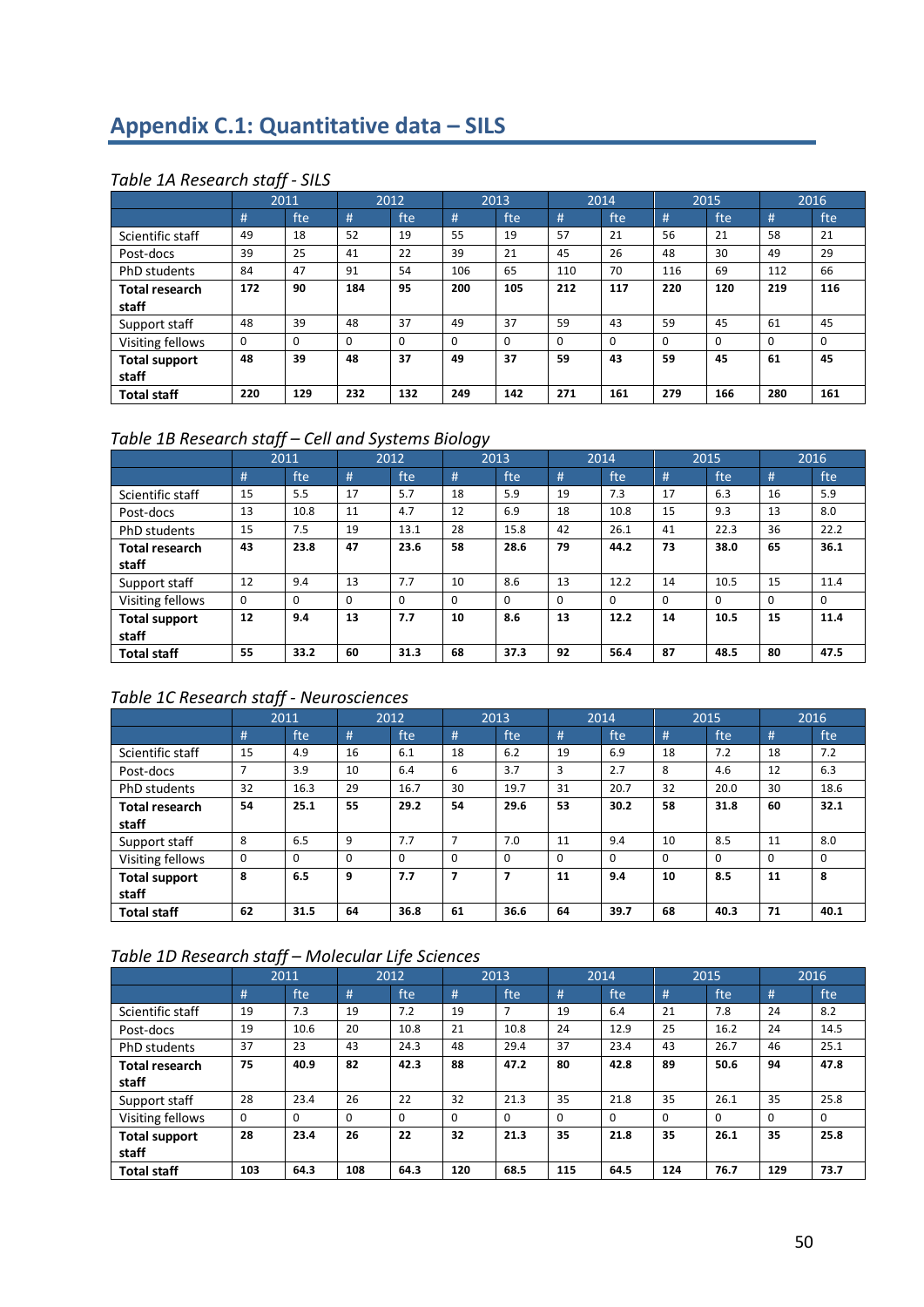#### *Table 2A Funding - SILS*

|                      | 2011   |               | 2012           |      | 2013   |               | 2014   |      | 2015   |               | 2016   |      |
|----------------------|--------|---------------|----------------|------|--------|---------------|--------|------|--------|---------------|--------|------|
| Funding:             | fte    | %             | fte            | %    | fte    | $\frac{9}{6}$ | fte    | %    | fte    | $\frac{9}{6}$ | fte    | %    |
| Direct funding       | 58     | 45            | 58             | 44   | 60     | 42            | 70     | 43   | 72     | 43            | 77     | 48   |
| Research grants      | 30     | 23            | 36             | 27   | 38     | 27            | 44     | 27   | 42     | 25            | 36     | 22   |
| Contract grants      | 34     | 27            | 31             | 23   | 33     | 23            | 34     | 21   | 37     | 22            | 35     | 22   |
| Other                | 7      | 6             | $\overline{ }$ | 5    | 11     | 8             | 13     | 8    | 15     | 9             | 13     | 8    |
| <b>Total funding</b> | 129    | 100           | 132            | 100  | 142    | 100           | 160    | 100  | 166    | 100           | 161    | 100  |
| Expenditure:         | k€.    | $\frac{9}{6}$ | k€             | %    | k€     | $\frac{1}{2}$ | k€     | %    | k€     | $\%$          | k€     | %    |
| Personnel costs      | 10,565 | 53.3          | 11,822         | 53.7 | 12,142 | 54.8          | 12,956 | 55.5 | 13,815 | 56.2          | 13,251 | 54.0 |
| <b>Other Costs</b>   | 9,273  | 46.7          | 10,212         | 46.3 | 10.010 | 45.2          | 10,372 | 44.5 | 10,772 | 43.8          | 11,298 | 46.0 |
| <b>Total</b>         | 19,838 | 100           | 22,034         | 100  | 22,152 | 100           | 23,328 | 100  | 24,587 | 100           | 24,549 | 100  |
| expenditure          |        |               |                |      |        |               |        |      |        |               |        |      |

# *Table 2B Funding - Cell and Systems Biology*

|                      |                  | 2011          | 2012 |      | 2013 |               | 2014 |               | 2015 |               |      | 2016          |
|----------------------|------------------|---------------|------|------|------|---------------|------|---------------|------|---------------|------|---------------|
| Funding:             | fte <sup>1</sup> | $\frac{9}{6}$ | fte  | %    | fte  | $\frac{9}{6}$ | fte  | $\frac{9}{6}$ | fte  | $\frac{9}{6}$ | fte  | $\frac{9}{6}$ |
| Direct funding       | 13.2             | 39.9          | 13.5 | 43.3 | 14.7 | 39.5          | 21.6 | 38.4          | 18.8 | 38.7          | 19.1 | 40.2          |
| Research grants      | 8.7              | 26.2          | 10.1 | 32.4 | 12.5 | 33.4          | 18.7 | 33.1          | 14.4 | 29.8          | 12.4 | 26.2          |
| Contract grants      | 11.2             | 33.9          | 7.6  | 24.3 | 10.1 | 27            | 13.3 | 23.6          | 10.5 | 21.6          | 10   | 21            |
| Other                | 0                |               | 0    | 0    | 0    | 0             | 2.7  | 4.9           | 4.8  | 9.9           | 6    | 12.6          |
| <b>Total funding</b> | 33.2             | 100           | 31.3 | 100  | 37.3 | 100           | 56.4 | 100           | 48.5 | 100           | 47.5 | 100           |

#### *Table 2C Funding - Neurosciences*

|                      |            | 2011          | 2012 |               | 2013 |               | 2014 |               | 2015 |      |      | 2016          |
|----------------------|------------|---------------|------|---------------|------|---------------|------|---------------|------|------|------|---------------|
| Funding:             | <b>fte</b> | $\frac{9}{6}$ | fte  | $\frac{9}{6}$ | fte  | $\frac{9}{6}$ | fte  | $\frac{9}{6}$ | fte  | $\%$ | fte  | $\frac{9}{6}$ |
| Direct funding       | 18.1       | 57.5          | 18.6 | 50.5          | 21.1 | 57.6          | 24.4 | 61.6          | 26.6 | 66.4 | 26.6 | 66.4          |
| Research grants      | 7.1        | 22.6          | 10.9 | 29.6          | 10.4 | 28.5          | 9.7  | 24.5          | 7.5  | 18.6 | 6.3  | 15.8          |
| Contract grants      | 6.3        | 20            | 7.2  | 19.5          | 4.2  | 11.4          | 4.8  | 12            | 6.2  | 15   | 6.9  | 17.3          |
| Other                |            | 0             | 0.2  | 0.4           | 0.9  | 2.5           | 0.7  | 1.9           |      | 0    | 0.2  | 0.6           |
| <b>Total funding</b> | 31.5       | 100           | 36.8 | 100           | 36.6 | 100           | 39.7 | 100           | 40.2 | 100  | 40.1 | 100           |

#### *Table 2D Funding – Molecular Life Sciences*

|                      |      | 2011 | 2012 |               | 2013 |               | 2014 |               | 2015 |      | 2016 |               |
|----------------------|------|------|------|---------------|------|---------------|------|---------------|------|------|------|---------------|
| Funding:             | fte  | %    | fte  | $\frac{9}{6}$ | fte  | $\frac{9}{6}$ | fte  | $\frac{9}{6}$ | fte  | $\%$ | fte  | $\frac{9}{6}$ |
| Direct funding       | 26.2 | 40.6 | 26.2 | 40.8          | 23.9 | 35.2          | 23.7 | 36.7          | 26.4 | 34.5 | 31.2 | 42.4          |
| Research grants      | 13.8 | 21.5 | 15.3 | 23.8          | 15.3 | 22.6          | 15.3 | 23.7          | 20.1 | 26.2 | 17.3 | 23.5          |
| Contract grants      | 16.9 | 26.3 | 16   | 24.9          | 19   | 28.2          | 15.9 | 24.6          | 20.2 | 26.3 | 18   | 24.4          |
| Other                | 7.4  | 11.5 | 6.7  | 10.5          | 10.3 | 14            | 9.6  | 15            | 10   | 13.1 | 7.2  | 9.7           |
| <b>Total funding</b> | 64.3 | 100  | 64.3 | 100           | 68.5 | 100           | 64.5 | 100           | 76.7 | 100  | 73.7 | 100           |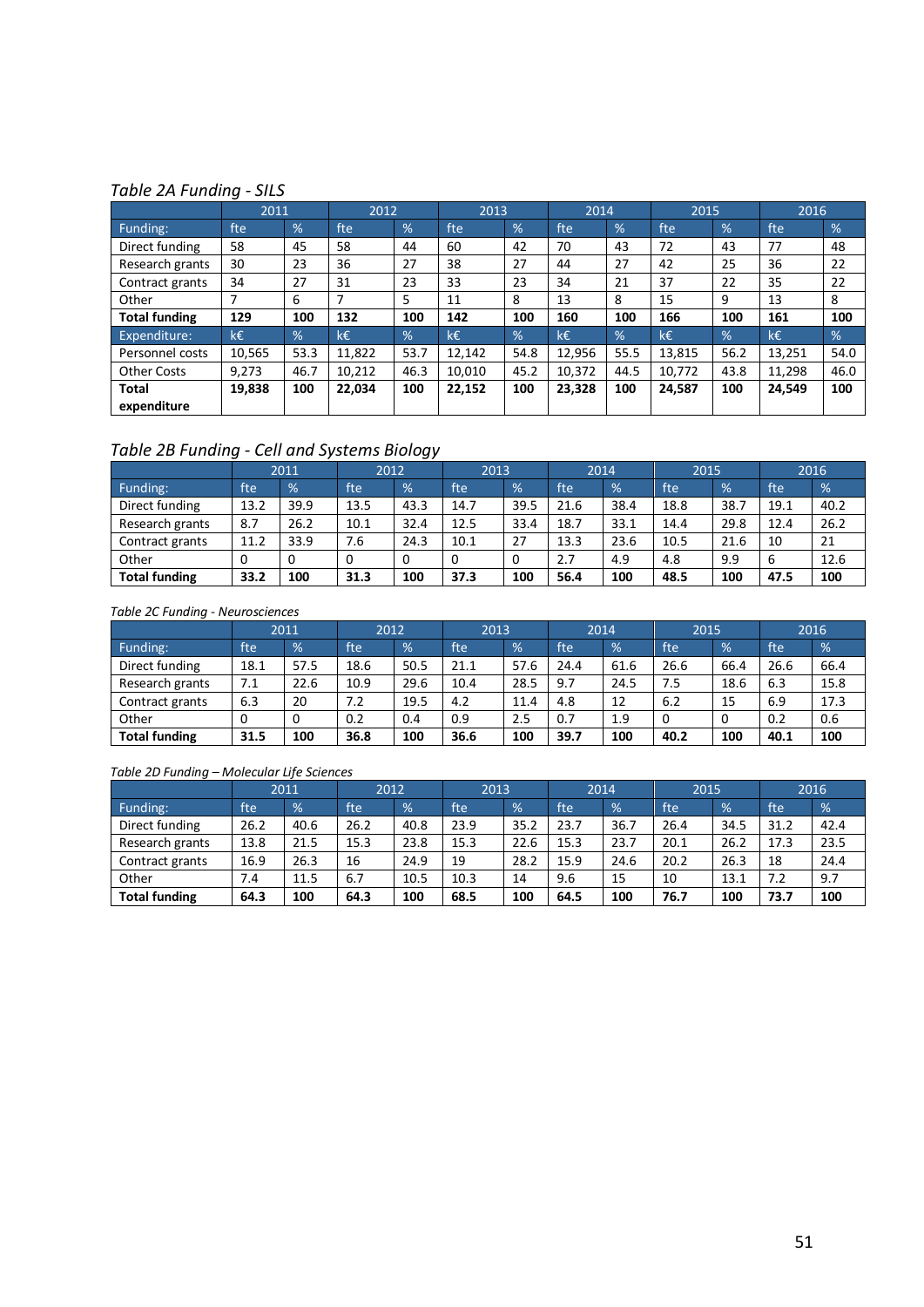# **Appendix C.2: Quantitative data – HIMS**

# *Table 1 Research staff*

|                      |     | 2011  |     | 2012  |     | 2013  |     | 2014  |     | 2015  |     | 2016  |
|----------------------|-----|-------|-----|-------|-----|-------|-----|-------|-----|-------|-----|-------|
|                      | #   | fte   | #   | fte   | #   | fte   | #   | fte   | #   | fte   | #   | fte   |
| Scientific staff     | 39  | 15.4  | 40  | 15.5  | 40  | 14.9  | 34  | 14.9  | 35  | 15.5  | 40  | 16.6  |
| Post-docs            | 29  | 25.8  | 28  | 23.0  | 29  | 24.3  | 28  | 23.0  | 41  | 34.6  | 47  | 39.6  |
| PhD students         | 67  | 49.9  | 77  | 56.5  | 73  | 53.5  | 67  | 49.5  | 74  | 53.1  | 82  | 58.1  |
| Total research       |     |       |     |       |     |       |     |       |     |       |     |       |
| staff                | 135 | 91.2  | 145 | 95.0  | 142 | 92.8  | 129 | 87.4  | 150 | 103.1 | 169 | 114.2 |
| Support staff        | 23  | 21.2  | 23  | 21.0  | 21  | 19.7  | 22  | 19.8  | 21  | 19.3  | 21  | 19.9  |
| Visiting fellows     | 10  | 9.4   | 11  | 11.0  | 13  | 12.4  | 8   | 7.6   | 10  | 8.5   |     | 6.2   |
| <b>Total support</b> |     |       |     |       |     |       |     |       |     |       |     |       |
| staff                | 9   | 5.7   | 10  | 6.5   | 7   | 4.9   | 9   | 6.5   | 8   | 6.1   | 7   | 5.9   |
| <b>Total staff</b>   | 177 | 127.4 | 189 | 133.5 | 183 | 129.8 | 168 | 121.3 | 189 | 137.1 | 204 | 146.1 |

# *Table 2 Funding*

|                          | 2011   |               | 2012   |                          | 2013                     |               | 2014                     |               | 2015   |                | 2016                     |     |
|--------------------------|--------|---------------|--------|--------------------------|--------------------------|---------------|--------------------------|---------------|--------|----------------|--------------------------|-----|
| Funding:                 | fte    | %             | fte    | %                        | fte                      | $\frac{9}{6}$ | fte                      | $\frac{9}{6}$ | fte    | $\frac{9}{6}$  | fte                      | %   |
| Direct funding           | 80     | 50            | 81     | 48                       | 73                       | 45            | 72                       | 46            | 85     | 49             | 81                       | 44  |
| Research grants          | 45     | 28            | 49     | 29                       | 54                       | 33            | 50                       | 32            | 58     | 33             | 72                       | 39  |
| Contract grants          | 37     | 23            | 39     | 23                       | 37                       | 22            | 34                       | 22            | 32     | 18             | 31                       | 17  |
| Other                    |        | -             | -      | $\overline{\phantom{0}}$ | $\overline{\phantom{a}}$ | ۰             | $\overline{\phantom{a}}$ | -             | -      | $\overline{a}$ | $\overline{\phantom{0}}$ |     |
| <b>Total funding</b>     | 162    | 100           | 170    | 100                      | 164                      | 100           | 156                      | 100           | 175    | 100            | 185                      | 100 |
| Expenditure:             | k€     | $\frac{9}{6}$ | k€     | %                        | k€                       | $\frac{9}{6}$ | $k\bar{\epsilon}$        | %             | k€     | %              | k€.                      | %   |
| Personnel costs          | 6,906  | 48            | 6,352  | 46                       | 6,647                    | 45            | 6,646                    | 49            | 7,165  | 50             | 7,669                    | 50  |
| <b>Other Costs</b>       | 7,602  | 52            | 7.361  | 54                       | 8.044                    | 55            | 6,986                    | 51            | 7.290  | 50             | 7.799                    | 50  |
| <b>Total expenditure</b> | 14,508 | 100           | 13,713 | 100                      | 14,691                   | 100           | 13,632                   | 100           | 14,455 | 100            | 15,468                   | 100 |

# *Table 3 Main categories of research output*

|                                          | 2011 | 2012 | 2013         | 2014 | 2015 | 2016 |
|------------------------------------------|------|------|--------------|------|------|------|
| Refereed articles                        | 180  | 165  | 160          | 150  | 221  | 220  |
| Non-refereed articles                    | 6    |      | 0            |      | 8    |      |
| Books (chapters)                         |      |      | 8            | 3    |      |      |
| <b>PhD theses</b>                        | 15   | 10   | 15           | 20   | 19   | 16   |
| Conference papers                        | 4    | 10   | 9            | 6    | 23   | 15   |
| Professional publications                | 35   | 30   | 44           | 40   | 74   | 47   |
| Patents                                  |      | 4    |              |      | 5    |      |
| Publications aimed at the general public |      |      | 0            |      |      |      |
| Other                                    | 0    |      | <sup>0</sup> | 36   | 14   | 18   |
| <b>Total</b>                             | 249  | 229  | 237          | 260  | 378  | 328  |

|                  |    |            |       |                         |                          |                         |      | Success rates            |                          |                          |                          |           |               |         | <b>Total</b><br><b>Discontinued</b><br>finished<br>%<br>$\frac{9}{6}$<br>#<br>$\overline{\phantom{0}}$<br>-<br>19<br>4 |    |    |  |
|------------------|----|------------|-------|-------------------------|--------------------------|-------------------------|------|--------------------------|--------------------------|--------------------------|--------------------------|-----------|---------------|---------|------------------------------------------------------------------------------------------------------------------------|----|----|--|
| Starting<br>year |    | Enrolment. |       | Graduated<br>$t \leq 4$ |                          | Graduated<br>$t \leq 5$ |      | $t \leq 6$               | Graduated                | Graduated<br>$t \leq 7$  |                          | Graduated |               | Not yet |                                                                                                                        |    |    |  |
|                  | M  |            | total | #                       | %                        | #                       | $\%$ | #                        | $\frac{9}{6}$            | #                        | $\frac{9}{6}$            | #         | $\frac{9}{6}$ | #       |                                                                                                                        |    |    |  |
| 2008             | 6  | 9          | 15    | 0                       | $\overline{\phantom{0}}$ | 4                       | 27   | 8                        | 54                       | 12                       | 80                       | 12        | 80            | 0       |                                                                                                                        |    | 20 |  |
| 2009             |    | 8          | 15    | 0                       | $\overline{\phantom{0}}$ | 8                       | 53   | 11                       | 73                       | 11                       | 73                       | 11        | 73            | 0       |                                                                                                                        |    | 27 |  |
| 2010             | 10 | 5          | 15    | 0                       | $\overline{\phantom{0}}$ | 6                       | 40   | 13                       | 87                       | 13                       | 87                       | 13        | 87            | 1       |                                                                                                                        |    |    |  |
| 2011             | 11 | 10         | 21    | 3                       | 14                       | 9                       | 43   | 13                       | 62                       | $\overline{\phantom{0}}$ | -                        | 13        | 62            | 4       |                                                                                                                        |    | 19 |  |
| 2012             | 14 |            | 21    |                         | 5                        | 12                      | 57   | $\overline{\phantom{0}}$ | $\overline{\phantom{0}}$ | $\overline{\phantom{0}}$ | $\overline{\phantom{0}}$ | 12        | 57            | 8       | 38                                                                                                                     |    | 5  |  |
| <b>Total</b>     | 48 | 39         | 87    | 4                       | 5                        | 39                      | 45   | -                        | -                        | -                        | -                        | 61        | 70            | 13      | 15                                                                                                                     | 13 | 15 |  |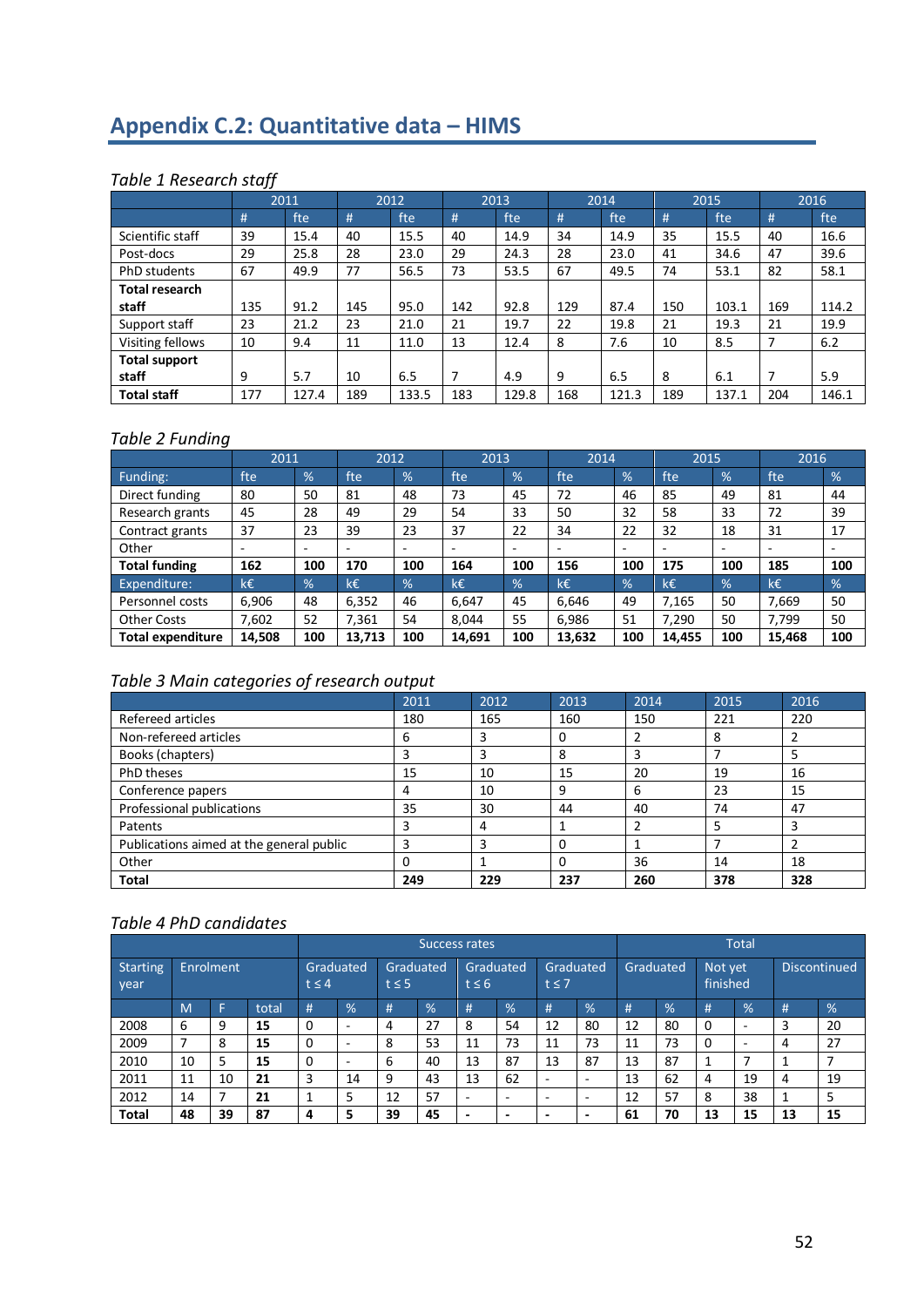# **Appendix C.3: Quantitative data – AIMMS**

# *Table 1 Research staff*

|                                |       | 2011  |      | 2012  |     | 2013  |     | 2014  |     | 2015  |     | 2016  |
|--------------------------------|-------|-------|------|-------|-----|-------|-----|-------|-----|-------|-----|-------|
|                                | #     | fte   | #    | fte   | #   | fte   | #   | fte   | #   | fte   | #   | fte   |
| Scientific staff               | 46    | 20,3  | 51   | 21.1  | 55  | 24.3  | 58  | 25.8  | 50  | 21.1  | 51  | 22.5  |
| Post-docs                      | 49    | 33.8  | 53   | 30.7  | 51  | 29.2  | 52  | 38    | 52  | 30.5  | 64  | 41.8  |
| PhD students                   | 66    | 44.8  | 75   | 42.8  | 73  | 46.1  | 74  | 46.1  | 97  | 52.9  | 89  | 51.5  |
| <b>Total research</b><br>staff | 161   | 112   | 179  | 94    | 179 | 100   | 184 | 110   | 199 | 104   | 204 | 116   |
| Support staff                  | 19,5  | 15.6  | 20.5 | 16.4  | 19  | 15.2  | 18  | 14.4  | 20  | 16    | 13  | 10.4  |
| Visiting fellows               | 12    | 6     | 12   | 6     | 16  | 8     | 17  | 8.5   | 26  | 13.5  | 30  | 15    |
| <b>Total support</b><br>staff  | 192,5 | 120.6 | 212  | 116.4 | 214 | 123.2 | 219 | 132.9 | 245 | 133.5 | 247 | 141.4 |
| <b>Total staff</b>             | 46    | 20,3  | 51   | 21.1  | 55  | 24.3  | 58  | 25.8  | 50  | 21.1  | 51  | 22.5  |

# *Table 2 Funding*

|                      | 2011     |               | 2012   |               | 2013   |      | 2014   |          | 2015   |               | 2016   |               |
|----------------------|----------|---------------|--------|---------------|--------|------|--------|----------|--------|---------------|--------|---------------|
| Funding:             | fte      | $\frac{9}{6}$ | fte    | %             | fte    | %    | fte    | %        | fte    | $\frac{9}{6}$ | fte    | %             |
| Direct funding       | 51.9     | 46.3          | 37.1   | 39.5          | 37.7   | 37.7 | 38.2   | 34.7     | 37.6   | 36.2          | 40.1   | 33.9          |
| Research grants      | 29.4     | 26.3          | 29.1   | 31            | 30.5   | 30.5 | 40.1   | 36.5     | 35.7   | 34.3          | 48     | 40.6          |
| Contract grants      | 30.4     | 27.1          | 27.5   | 29.3          | 31.2   | 31.2 | 31.5   | 28.6     | 31.1   | 29.9          | 30.2   | 25.5          |
| Other                | $\Omega$ | $\Omega$      | 0      | $\Omega$      | 0      | 0    | 0      | $\Omega$ | 0      | $\Omega$      | 0      | 0             |
| <b>Total funding</b> | 112      | 100           | 94     | 100           | 100    | 100  | 110    | 100      | 104    | 100           | 118    | 100           |
| Expenditure:         | k€       | $\frac{9}{6}$ | k€     | $\frac{9}{6}$ | k€     | %    | k€     | %        | k€     | $\frac{9}{6}$ | k€.    | $\frac{9}{6}$ |
| Personnel costs      | 12,100   | 72            | 11.000 | 65            | 12,400 | 72   | 12.400 | 66       | 11,600 | 69            | 12,300 | 70            |
| <b>Other Costs</b>   | 4.700    | 28            | 5,9000 | 35            | 4.900  | 28   | 6.400  | 34       | 5,100  | 30            | 5,300  | 30            |
| Total<br>expenditure | 16,800   | 100           | 16,900 | 100           | 16,300 | 100  | 18,400 | 100      | 16,600 | 100           | 17,700 | 100           |

# *Table 3 Main categories of research output*

|                                          | 2011 | 2012 | 2013     | 2014 | 2015 | 2016 |
|------------------------------------------|------|------|----------|------|------|------|
| Refereed articles                        | 219  | 253  | 209      | 195  | 214  | 209  |
| Non-refereed articles                    | 6    |      | 6        | 11   | 5    | 8    |
| <b>Books</b>                             | 5    |      | $\Omega$ | 0    |      | 0    |
| <b>Book chapters</b>                     | 25   | כ    | 10       | 5    |      |      |
| PhD theses                               | 22   | 20   | 22       | 10   | 20   | 12   |
| Conference papers                        | 31   | 15   | 24       | 21   | 22   | 22   |
| Professional publications                | 4    | 3    | 3        | 4    | 9    | 3    |
| Patents                                  |      | 4    | $\Omega$ | 4    | 1    |      |
| Publications aimed at the general public | з    | 3    | 2        | 3    |      |      |
| Other                                    |      | 11   |          | 13   | 15   | 20   |
| <b>Total</b>                             | 322  | 318  | 283      | 273  | 297  | 287  |

|                         |                |           |       |                         |    |                         |    | <b>Success rates</b>    |               |                         |       |           |               |                     | <b>Total</b>  |   |                     |
|-------------------------|----------------|-----------|-------|-------------------------|----|-------------------------|----|-------------------------|---------------|-------------------------|-------|-----------|---------------|---------------------|---------------|---|---------------------|
| <b>Starting</b><br>year |                | Enrolment |       | Graduated<br>$t \leq 4$ |    | Graduated<br>$t \leq 5$ |    | Graduated<br>$t \leq 6$ |               | Graduated<br>$t \leq 7$ |       | Graduated |               | Not yet<br>finished |               |   | <b>Discontinued</b> |
|                         | M <sub>1</sub> | Е         | total | #                       | %  | #                       | %  | #                       | $\frac{9}{6}$ | #                       | %     | #         | $\frac{9}{6}$ | #                   | $\frac{9}{6}$ | # | %                   |
| 2007                    | 9              | 6         | 15    | 2                       | 13 | 4                       | 27 | 9                       | 53            | 11                      | 73    | 11        | 73            | 0                   | $\Omega$      | 4 | 27                  |
| 2008                    | 11             | 10        | 21    |                         | 5  | 9                       | 43 | 12                      | 57            | 16                      | 76    | 17        | 81            | 3                   | 14            |   | 5                   |
| 2009                    | 10             | 9         | 19    | 2                       | 11 | 5                       | 26 |                         | 37            | 13                      | 68    | 16        | 84            | 3                   | 16            |   | $\Omega$            |
| 2010                    | 12             | 3         | 15    | 2                       | 13 | 4                       | 27 | 12                      | 80            | 12                      | 80    | 13        | 87            | 2                   | 13            |   | $\Omega$            |
| 2011                    | 16             | 8         | 24    |                         | 8  | 4                       | 17 | 9                       | 38            | 10                      | 42    | --        | $- -$         | 14                  | 58            |   | $\Omega$            |
| 2012                    | 13             | 10        | 23    | 3                       | 13 | 3                       | 13 | 8                       | 35            | $- -$                   | $- -$ | --        | $- -$         | 14                  | 61            |   | 4                   |
| Total                   | 71             | 46        | 117   | 12                      | 11 | 29                      | 26 | 57                      | 50            | 62                      | 66    | 57        | 81            | 36                  | 31            | 6 | 5                   |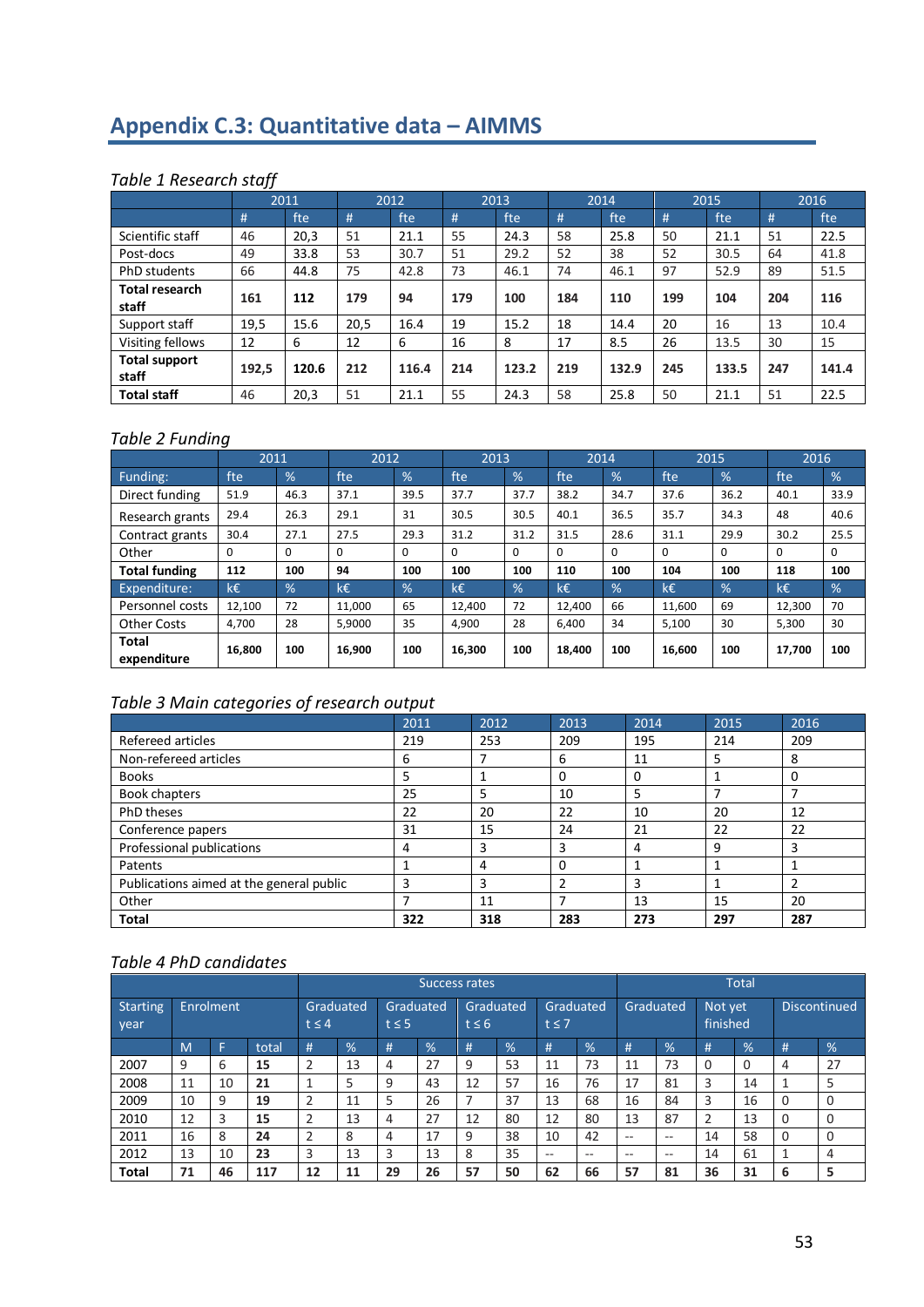# **Appendix C.4: Quantitative data – IBED**

# *Table 1 Research staff*

|                       |     | 2011 |     | 2012 |     | 2013 |     | 2014 |     | 2015 |     | 2016 |
|-----------------------|-----|------|-----|------|-----|------|-----|------|-----|------|-----|------|
|                       | #   | fte  | #   | fte  | #   | fte  | #   | fte  | #   | fte  | #   | fte  |
| Scientific staff      | 56  | 12.6 | 59  | 13.2 | 62  | 12.9 | 65  | 13.1 | 61  | 13.1 | 60  | 12.7 |
| Post-docs             | 21  | 14.2 | 22  | 16.7 | 33  | 24.9 | 24  | 19.1 | 31  | 25.0 | 31  | 26.0 |
| PhD students          | 52  | 28.3 | 56  | 40.9 | 51  | 37.5 | 51  | 36.6 | 68  | 36.0 | 70  | 31.8 |
| <b>Total research</b> |     |      |     |      |     |      |     |      |     |      |     |      |
| staff                 | 129 | 55.2 | 137 | 70.8 | 145 | 75.3 | 140 | 68.8 | 159 | 74.1 | 161 | 70.4 |
| Support staff         | 36  | 18.6 | 33  | 17.7 | 31  | 19.6 | 32  | 18.1 | 30  | 18.2 | 31  | 20.5 |
| Visiting fellows      | 1   | 0.3  |     | 0.3  | 1   | 0.3  | 1   | 0.3  | 2   | 0.7  | 4   | 1.4  |
| <b>Total support</b>  |     |      |     |      |     |      |     |      |     |      |     |      |
| staff                 | 166 | 73.7 | 171 | 88.5 | 178 | 94.9 | 173 | 86.9 | 191 | 92.2 | 196 | 90.9 |
| <b>Total staff</b>    |     |      |     |      |     |      |     |      |     |      |     |      |

# *Table 2 Funding*

|                          | 2011 |               | 2012 |     | 2013 |     | 2014 |               | 2015 |               | 2016 |     |
|--------------------------|------|---------------|------|-----|------|-----|------|---------------|------|---------------|------|-----|
| Funding:                 | fte  | %             | fte  | %   | fte  | %   | fte  | $\frac{9}{6}$ | fte  | $\frac{9}{6}$ | fte  | %   |
| Direct funding           | 34.9 | 49            | 42.5 | 49  | 41.1 | 43  | 44.5 | 51            | 43.7 | 48            | 43.3 | 49  |
| Research grants          | 17.2 | 20            | 20.2 | 20  | 23.9 | 22  | 17.1 | 17            | 22.4 | 21            | 18.6 | 18  |
| Contract grants          | 12.1 | 14            | 15.3 | 15  | 20.3 | 20  | 18.2 | 19            | 18.1 | 18            | 20.4 | 21  |
| Other                    | 10.1 | 16            | 11.2 | 15  | 11.8 | 15  | 9.8  | 14            | 9.0  | 12            | 9.4  | 13  |
| <b>Total funding</b>     | 74.4 | 100           | 89.2 | 100 | 97.2 | 100 | 89.5 | 100           | 93.1 | 100           | 91.8 | 100 |
| <b>Expenditure:</b>      | M€   | $\frac{9}{6}$ | M€   | %   | M€   | %   | M€   | %             | M€   | $\frac{9}{6}$ | M€   | %   |
| Personnel costs          | 5.6  | 52            | 6.2  | 52  | 6.6  | 50  | 6.3  | 50            | 6.6  | 51            | 6.7  | 50  |
| <b>Other Costs</b>       | 5.2  | 48            | 5.7  | 48  | 6.6  | 50  | 6.3  | 50            | 6.3  | 49            | 6.7  | 50  |
| <b>Total expenditure</b> | 10.8 | 100           | 11.9 | 100 | 13.2 | 100 | 12.6 | 100           | 12.9 | 100           | 13.4 | 100 |

# *Table 3 Main categories of research output*

|                                          | 2011 | 2012 | 2013 | 2014 | 2015 | 2016 |
|------------------------------------------|------|------|------|------|------|------|
| Refereed articles                        | 178  | 201  | 248  | 249  | 203  | 219  |
| Non-refereed articles                    |      |      | 4    |      | 4    |      |
| <b>Books</b>                             | 0    |      |      |      |      |      |
| Book chapters                            | 12   | 20   | 13   | 26   | 10   | 11   |
| <b>PhD theses</b>                        | 10   | 15   | 12   | 12   | 15   | 21   |
| Conference papers                        | 24   | 32   | 21   | 23   | 18   | 8    |
| Professional publications                | 20   | 13   | 11   | 9    | 3    | 9    |
| Publications aimed at the general public | 8    | 10   | 10   | 22   | 10   | 9    |
| Other                                    | 44   | 44   | 50   | 44   | 13   | 30   |
| <b>Total</b>                             | 299  | 339  | 371  | 389  | 277  | 313  |

|                         |   |           |       |            |           |                         |    | Success rates           |               |                         |    |            |               |                     | <b>Total</b> |   |                     |
|-------------------------|---|-----------|-------|------------|-----------|-------------------------|----|-------------------------|---------------|-------------------------|----|------------|---------------|---------------------|--------------|---|---------------------|
| Starting<br><b>year</b> |   | Enrolment |       | $t \leq 4$ | Graduated | Graduated<br>$t \leq 5$ |    | Graduated<br>$t \leq 6$ |               | Graduated<br>$t \leq 7$ |    | Graduated, |               | Not yet<br>finished |              |   | <b>Discontinued</b> |
|                         | M |           | total | #          | %         | #                       | %  | #                       | $\frac{9}{6}$ | #                       | %  | #          | $\frac{9}{6}$ | #                   | $\%$         | # | $\frac{9}{6}$       |
| 2008                    |   |           | 11    | 0          | 0         | 8                       | 73 | 10                      | 91            | 10                      | 91 | 11         | 100           | 0                   | 0            |   | 0                   |
| 2009                    | 5 |           | 10    |            | 10        | 4                       | 40 | 6                       | 60            |                         | 70 |            | 70            |                     | 10           |   | 20                  |
| 2010                    |   |           | 8     | 0          | 0         | 4                       | 50 | 6                       | 75            |                         | 88 |            | 88            | 0                   | 0            |   | 13                  |
| 2011                    |   |           | 14    |            |           | 6                       | 43 | 10                      | 71            |                         |    | 10         | 71            |                     | 14           |   | 14                  |
| 2012                    | כ |           |       | $\Omega$   | 0         | ำ                       | 29 |                         |               |                         |    |            | 29            | 4                   | 57           |   | 14                  |
| <b>Total</b>            |   |           |       |            | 3         | 24                      | 47 | 32                      | 75            | 24                      | 75 | 37         | 72            |                     |              |   |                     |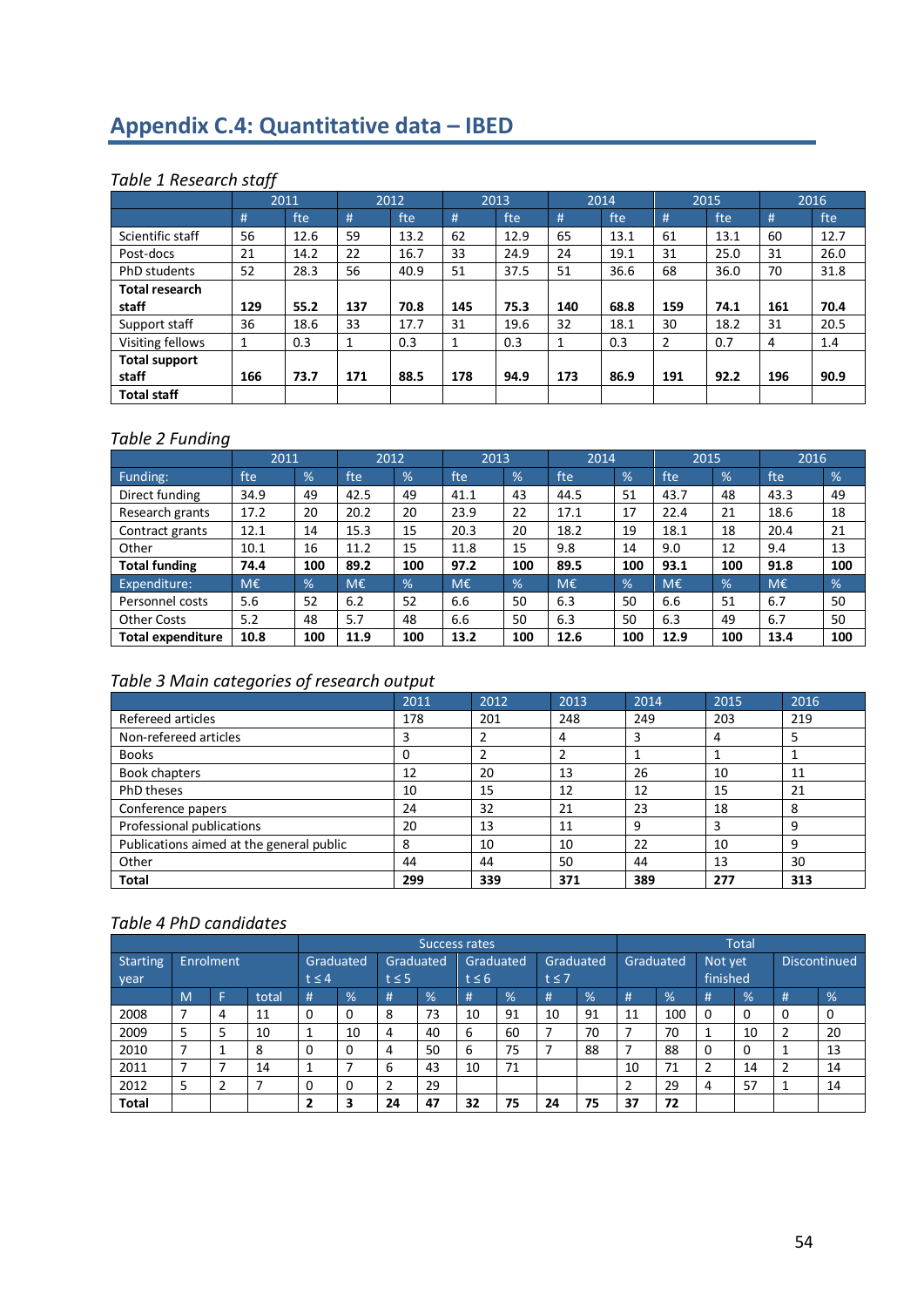# **Appendix C.5: Quantitative data – DES**

# *Table 1 Research staff*

|                       |    | 2011 |    | 2012 |    | 2013 |    | 2014 |    | 2015 |    | 2016 |
|-----------------------|----|------|----|------|----|------|----|------|----|------|----|------|
|                       | #  | fte  | #  | fte  | #  | fte  | #  | fte  | #  | fte  | #  | fte  |
| Scientific staff      | 11 | 3.8  | 11 | 3.8  | 11 | 3.9  | 11 | 3.9  | 12 | 3.9  | 13 | 5.0  |
| Post-docs             | 9  | 4.9  |    | 5.0  | 11 | 6.1  | 12 | 7.5  | 10 | 7.6  | 8  | 5.6  |
| <b>PhD</b> students   | 22 | 11.0 | 10 | 11.3 | 18 | 11.9 | 22 | 12.5 | 19 | 11.9 | 15 | 9.4  |
| <b>Total research</b> |    |      |    |      |    |      |    |      |    |      |    |      |
| staff                 | 42 | 19.7 | 38 | 20.1 | 40 | 21.9 | 45 | 23.9 | 41 | 23.4 | 36 | 20.0 |
| Support staff         | 10 | 5.0  | 11 | 5.0  | 10 | 4.9  | 12 | 5.6  | 12 | 5.9  | 12 | 5.9  |
| <b>Total staff</b>    | 52 | 24.7 | 49 | 25.1 | 50 | 26.7 | 57 | 29.5 | 53 | 29.3 | 48 | 25.9 |

## *Table 2 Funding*

|                      | 2011  |               | 2012  |     | 2013  |               | 2014  |               | 2015  |               | 2016  |               |
|----------------------|-------|---------------|-------|-----|-------|---------------|-------|---------------|-------|---------------|-------|---------------|
| Funding:             | fte   | $\frac{9}{6}$ | fte   | %   | fte   | $\frac{9}{6}$ | fte   | $\frac{9}{6}$ | fte   | $\frac{9}{6}$ | fte   | $\frac{9}{6}$ |
| Direct funding       | 5.7   | 26            | 5.7   | 25  | 5.8   | 24            | 5.9   | 20            | 8.2   | 28            | 5.3   | 22            |
| Research grants      | 9.7   | 44            | 9.7   | 42  | 11.9  | 48            | 15.3  | 52            | 13.0  | 44            | 12.5  | 52            |
| Contract grants      | 6.7   | 30            | 7.5   | 33  | 6.9   | 28            | 8.4   | 28            | 8.1   | 28            | 6.3   | 26            |
| <b>Total funding</b> | 22.1  | 100           | 22.9  | 100 | 24.5  | 100           | 29.6  | 100           | 29.3  | 100           | 24.1  | 100           |
| Expenditure:         | k€    | $\frac{9}{6}$ | k€    | %   | k€    | %             | k€    | %             | k€    | $\%$          | k€    | %             |
| Personnel costs      | 2,798 | 82            | 2,395 | 80  | 2,670 | 90            | 3.037 | 83            | 3,123 | 84            | 3,074 | 83            |
| <b>Other Costs</b>   | 619   | 18            | 604   | 20  | 305   | 10            | 614   | 17            | 600   | 16            | 648   | 17            |
| Total expenditure    | 3,417 | 100           | 2.999 | 100 | 2,975 | 100           | 3.651 | 100           | 3.724 | 100           | 3,722 | 100           |

# *Table 3 Main categories of research output*

|                                          | 2011 | 2012 | 2013 | 2014 | 2015 | 2016 |
|------------------------------------------|------|------|------|------|------|------|
| Refereed articles                        | 77   | 113  | 96   | 138  | 132  | 94   |
| Non-refereed articles                    |      |      |      |      |      |      |
| <b>Books</b>                             |      |      |      |      |      |      |
| <b>Book chapters</b>                     |      |      |      | 6    |      | 4    |
| <b>PhD theses</b>                        |      | 11   | 9    | 5    | 6    | 8    |
| Conference papers                        |      |      |      |      |      |      |
| Professional publications                | q    | З    | 4    |      |      | 8    |
| Publications aimed at the general public |      |      |      |      |      | 3    |
| Other                                    | 10   | q    |      |      | 8    |      |
| <b>Total</b>                             | 108  | 143  | 121  | 160  | 155  | 124  |

|                  |                   | Enrolment |                         | Success rates (graduations. cumulative) |                          |                      |                     |                          |                           |                      |              |                     |               |   |                     |
|------------------|-------------------|-----------|-------------------------|-----------------------------------------|--------------------------|----------------------|---------------------|--------------------------|---------------------------|----------------------|--------------|---------------------|---------------|---|---------------------|
| Starting<br>year | (male/<br>female) | Enrolment | <b>Total</b><br>$(M+F)$ | year 4 or<br>earlier                    | Graduated in             | vear 5 or<br>earlier | <b>Graduated in</b> | earlier                  | Graduated in<br>vear 6 or | vear 7 or<br>earlier | Graduated in | Not yet<br>finished |               |   | <b>Discontinued</b> |
|                  | #                 | #         |                         | #                                       | %                        | #                    | %                   | #                        | %                         | #                    | %            | #                   | $\frac{9}{6}$ | # | %                   |
| 2007             | 3                 | 4         | 7                       | 0                                       | $\Omega$                 | 4                    | 57                  | 7                        | 100                       |                      |              |                     |               |   |                     |
| 2008             | 4                 | 3         |                         |                                         | 14                       | 7                    | 100                 |                          |                           |                      |              |                     |               |   |                     |
| 2009             | $\mathbf{1}$      | 0         | 1                       | 0                                       | $\Omega$                 | 1                    | 100                 |                          |                           |                      |              |                     |               |   |                     |
| 2010             | $\mathbf{1}$      | 6         |                         | 3                                       | 43                       | 5                    | 71                  | 6                        | 86                        |                      |              | 1                   | 14            |   |                     |
| 2011             | 5                 | 4         | 9                       | 1                                       | 11                       | 4                    | 44                  | 8                        | 89                        |                      |              |                     |               | 1 | 11                  |
| 2012             | $\overline{2}$    | 2         | 4                       | $\overline{\phantom{a}}$                | $\overline{\phantom{0}}$ | ۰                    |                     | $\overline{\phantom{a}}$ |                           |                      |              | 4                   | 100           |   |                     |
| <b>Total</b>     | 16                | 19        | 35                      | 5                                       | 14                       | 21                   | 60                  | 29                       | 83                        |                      |              | 5                   | 14            | 1 | 3                   |